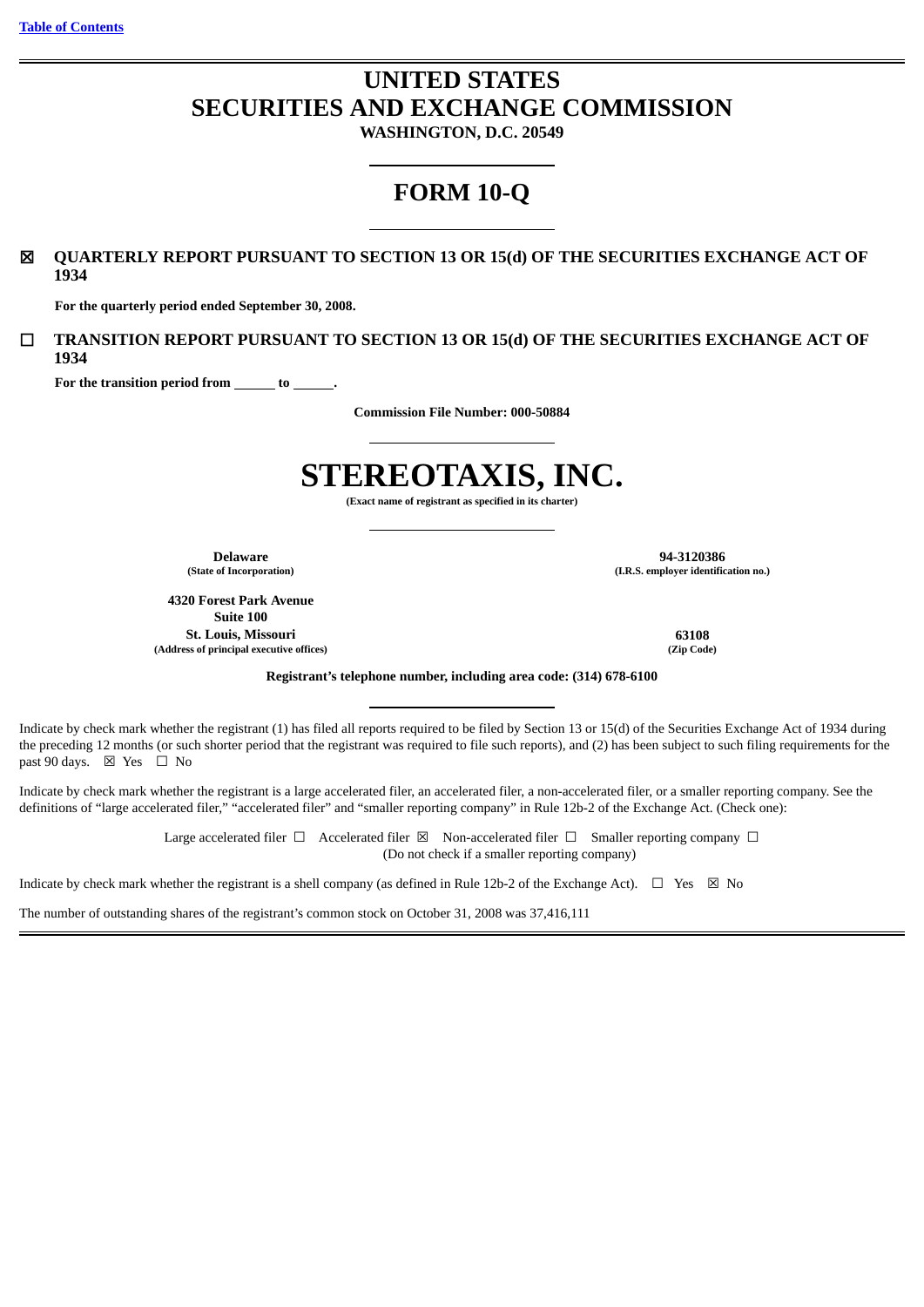# **STEREOTAXIS, INC. INDEX TO FORM 10-Q**

<span id="page-1-0"></span>

|                      |                                                                                       | Page     |
|----------------------|---------------------------------------------------------------------------------------|----------|
|                      | Part I Financial Information                                                          |          |
| Item 1.              | <b>Financial Statements (unaudited)</b>                                               |          |
|                      | <b>Balance Sheets</b>                                                                 | 3        |
|                      | <b>Statements of Operations</b>                                                       | 4        |
|                      | <b>Statements of Cash Flows</b>                                                       | 5        |
|                      | <b>Notes to Financial Statements</b>                                                  | $6 - 13$ |
| Item 2.              | Management's Discussion and Analysis of Financial Condition and Results of Operations | 13-18    |
| Item 3.              | <b>Quantitative and Qualitative Disclosures About Market Risk</b>                     | 18       |
| Item 4.              | <b>Controls and Procedures</b>                                                        | 19       |
|                      | <b>Part II Other Information</b>                                                      |          |
| Item 1               | <b>Legal Proceedings</b>                                                              | 20       |
| Item 1A.             | <b>Risk Factors</b>                                                                   | 20       |
| Item 2.              | <b>Unregistered Sales of Equity Securities and Use of Proceeds</b>                    | 20       |
| Item 3.              | Defaults upon Senior Securities                                                       | 20       |
| Item 4.              | <b>Submission of Matters to a Vote of Security Holders</b>                            | 20       |
| Item 5.              | <b>Other Information</b>                                                              | 20       |
| Item 6.              | <b>Exhibits</b>                                                                       | 20       |
| <b>Signatures</b>    |                                                                                       | 21       |
| <b>Exhibit Index</b> |                                                                                       | 22       |
|                      |                                                                                       |          |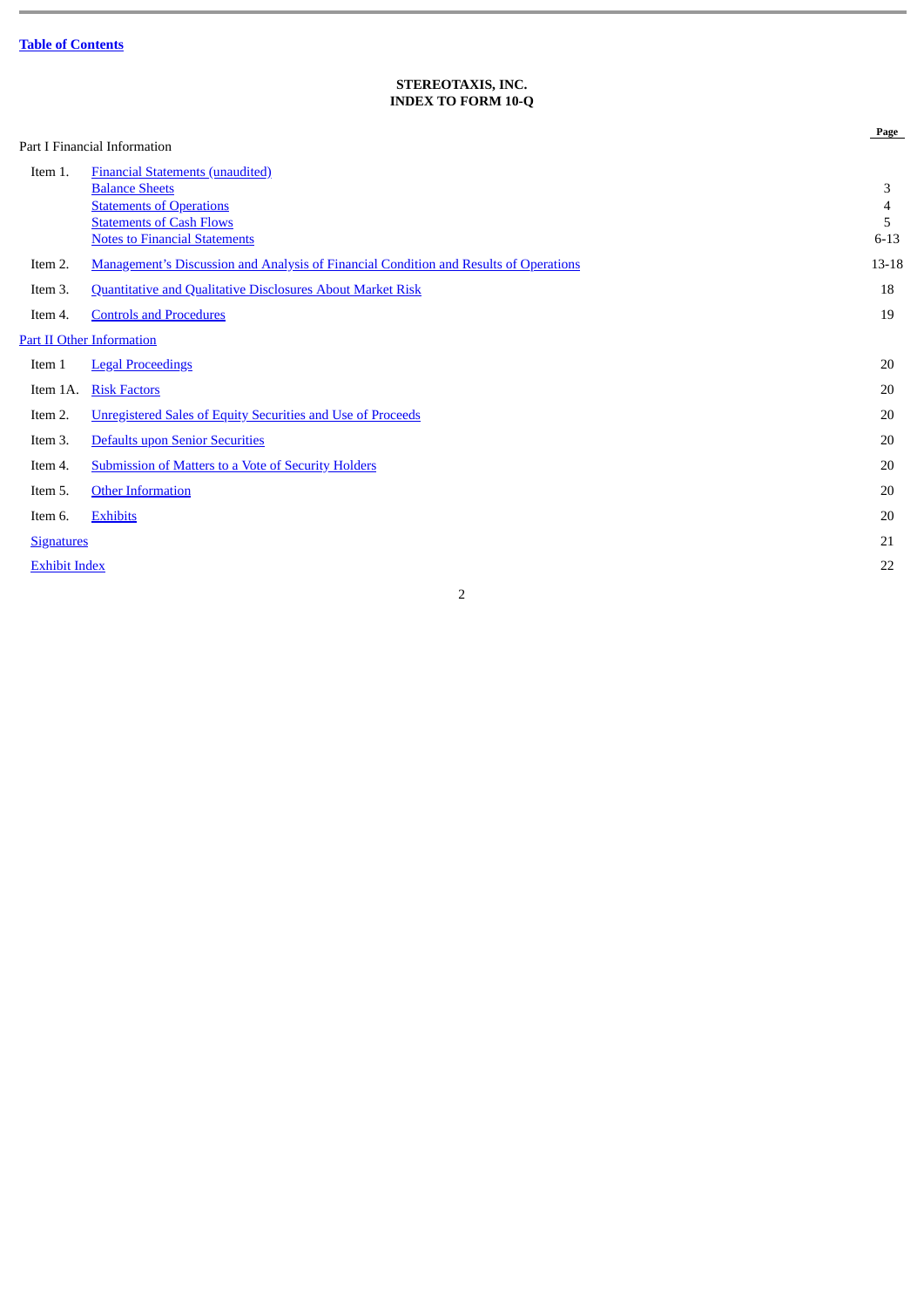# <span id="page-2-1"></span><span id="page-2-0"></span>**ITEM 1. FINANCIAL STATEMENTS**

# **STEREOTAXIS, INC. BALANCE SHEETS**

|                                                                                                                         | September 30,<br>2008<br>(unaudited) | December 31,<br>2007    |
|-------------------------------------------------------------------------------------------------------------------------|--------------------------------------|-------------------------|
| <b>Assets</b>                                                                                                           |                                      |                         |
| Current assets:                                                                                                         |                                      |                         |
| Cash and cash equivalents                                                                                               | \$<br>19,784,987                     | \$17,022,200            |
| Short-term investments                                                                                                  |                                      | 6,634,178               |
| Accounts receivable, net of allowance of \$303,855 and \$189,040 in 2008 and 2007, respectively                         | 13,117,362                           | 13,757,270              |
| Current portion of long-term receivables                                                                                | 198,351                              | 136,430                 |
| Inventories                                                                                                             | 8,359,590                            | 9,964,460               |
| Prepaid expenses and other current assets                                                                               | 5,007,969                            | 3,421,202               |
| Total current assets                                                                                                    | 46,468,259                           | 50,935,740              |
| Property and equipment, net                                                                                             | 5,857,675                            | 7,011,763               |
| Intangible assets, net                                                                                                  | 1,311,111                            | 1,411,111               |
| Long-term receivables                                                                                                   | 306,030                              | 272,859                 |
| Long-term investments                                                                                                   | 469,842                              |                         |
| Other assets                                                                                                            | 662,672                              | 844,321                 |
| <b>Total assets</b>                                                                                                     | \$<br>55,075,589                     | \$<br>60,475,794        |
|                                                                                                                         |                                      |                         |
| Liabilities and stockholders' equity                                                                                    |                                      |                         |
| Current liabilities:                                                                                                    |                                      |                         |
| Current maturities of long-term debt                                                                                    | 17,957,046<br>\$                     | \$<br>972,222           |
| Accounts payable                                                                                                        | 4,512,604                            | 7,349,426               |
| <b>Accrued liabilities</b><br>Deferred contract revenue                                                                 | 7,556,442<br>13,572,095              | 11,913,418<br>8,774,958 |
|                                                                                                                         |                                      |                         |
| Total current liabilities                                                                                               | 43,598,187                           | 29,010,024              |
| Long-term debt, less current maturities                                                                                 | 15,469,858                           | 6,000,000               |
| Long-term deferred contract revenue<br>Other liabilities                                                                | 1,099,341<br>166,874                 | 942,573<br>328,790      |
| Stockholders' equity:                                                                                                   |                                      |                         |
|                                                                                                                         |                                      |                         |
| Preferred stock, par value \$0.001; 10,000,000 shares authorized at 2008 and 2007, none outstanding at<br>2008 and 2007 |                                      |                         |
| Common stock, par value of \$0.001; 100,000,000 shares authorized at 2008 and 2007, 37,428,311 and                      |                                      |                         |
| 37,132,529 shares issued at 2008 and 2007, respectively                                                                 | 37,428                               | 37,133                  |
| Additional paid in capital                                                                                              | 283,376,206                          | 276,433,662             |
| Treasury stock, 40,151 shares at 2008 and 2007                                                                          | (205, 999)                           | (205, 999)              |
| Accumulated deficit                                                                                                     | (288, 466, 306)                      | (252,072,353)           |
| Accumulated other comprehensive income                                                                                  |                                      | 1,964                   |
| Total stockholders' equity (deficit)                                                                                    | (5,258,671)                          | 24,194,407              |
| Total liabilities and stockholders' equity (deficit)                                                                    | \$<br>55,075,589                     | \$<br>60,475,794        |

**See accompanying notes.**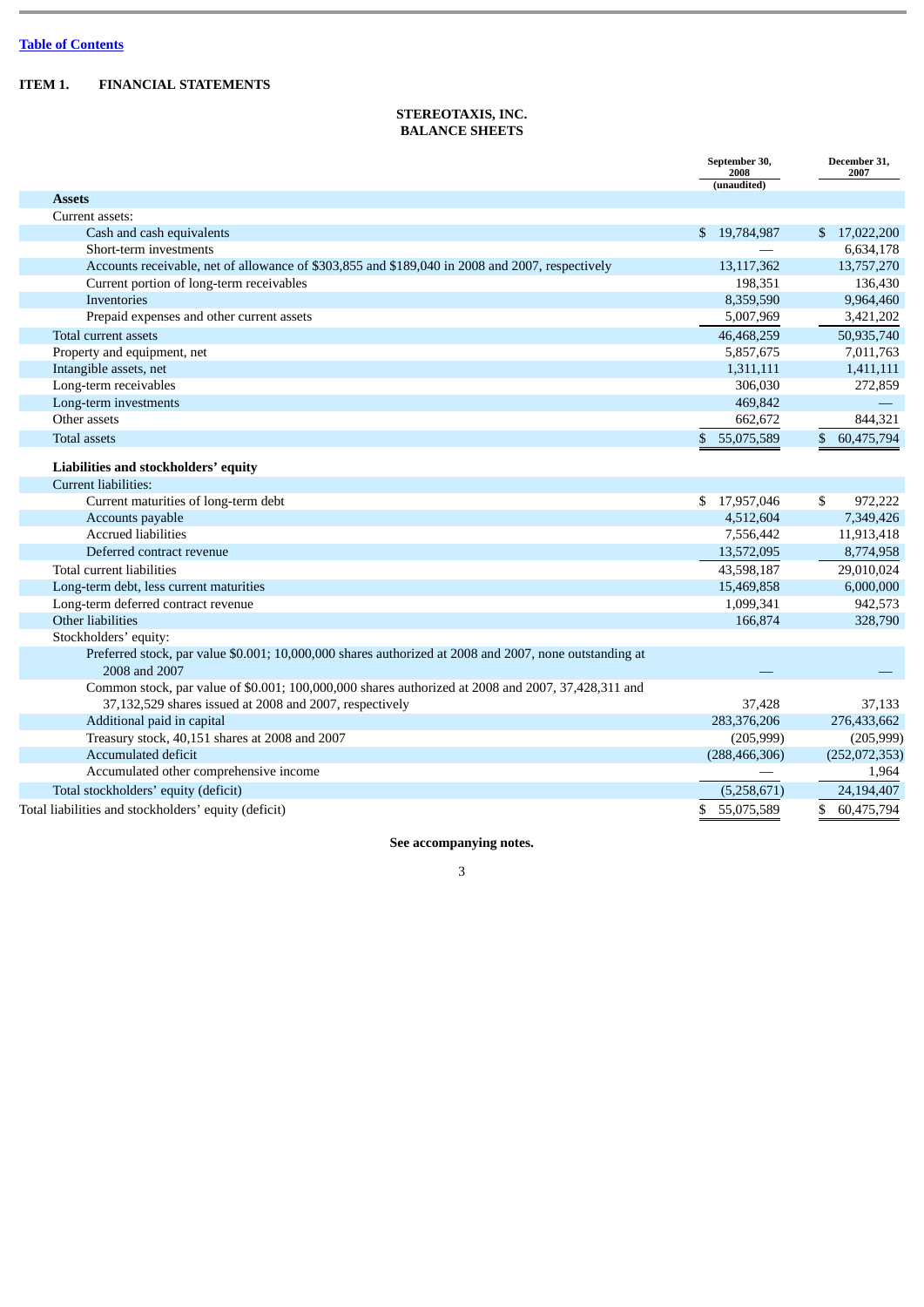# **STEREOTAXIS, INC. STATEMENTS OF OPERATIONS (Unaudited)**

<span id="page-3-0"></span>

|                                                                      |                 | <b>Three Months Ended</b><br>September 30, |                | <b>Nine Months Ended</b><br>September 30, |
|----------------------------------------------------------------------|-----------------|--------------------------------------------|----------------|-------------------------------------------|
|                                                                      | 2008            | 2007                                       | 2008           | 2007                                      |
| Revenue:                                                             |                 |                                            |                |                                           |
| <b>Systems</b>                                                       | 7,365,480<br>S. | 9,500,848<br>\$                            | \$19,641,188   | \$22,479,877                              |
| Disposables, service and accessories                                 | 3,186,169       | 2,546,906                                  | 8,597,503      | 6,564,071                                 |
| Total revenue                                                        | 10,551,649      | 12,047,754                                 | 28,238,691     | 29,043,948                                |
| Cost of revenue:                                                     |                 |                                            |                |                                           |
| <b>Systems</b>                                                       | 3,098,477       | 3,541,756                                  | 8,822,745      | 8,024,046                                 |
| Disposables, service and accessories                                 | 543,071         | 491,827                                    | 1,427,501      | 1,732,562                                 |
| Inventory impairment                                                 |                 |                                            |                | 1,870,653                                 |
| Total cost of revenue                                                | 3,641,548       | 4,033,583                                  | 10,250,246     | 11,627,261                                |
| Gross margin                                                         | 6,910,101       | 8,014,171                                  | 17,988,445     | 17,416,687                                |
| Operating expenses:                                                  |                 |                                            |                |                                           |
| Research and development                                             | 4,380,466       | 6,690,032                                  | 13,861,339     | 19,475,675                                |
| Sales and marketing                                                  | 7,012,264       | 7,667,013                                  | 23,297,003     | 20,733,407                                |
| General and administrative                                           | 4,719,779       | 4,320,208                                  | 15,458,115     | 14,112,033                                |
| Total operating expenses                                             | 16,112,509      | 18,677,253                                 | 52,616,457     | 54, 321, 115                              |
| <b>Operating loss</b>                                                | (9,202,408)     | (10,663,082)                               | (34, 628, 012) | (36, 904, 428)                            |
| Interest income                                                      | 33,711          | 339,087                                    | 165,665        | 1,212,644                                 |
| Interest expense                                                     | (904, 428)      | (74, 267)                                  | (1,931,606)    | (216, 499)                                |
| Net loss                                                             | \$(10,073,125)  | \$(10,398,262)                             | \$(36,393,953) | $$$ (35,908,283)                          |
| Net loss per common share:                                           | (0.28)          | (0.29)                                     | (1.00)         | (1.01)<br>S                               |
| Basic and diluted                                                    |                 |                                            |                |                                           |
| Weighted average shares used in computing net loss per common share: |                 |                                            |                |                                           |
| Basic and diluted                                                    | 36,612,877      | 36,256,089                                 | 36,541,593     | 35,612,871                                |

**See accompanying notes.**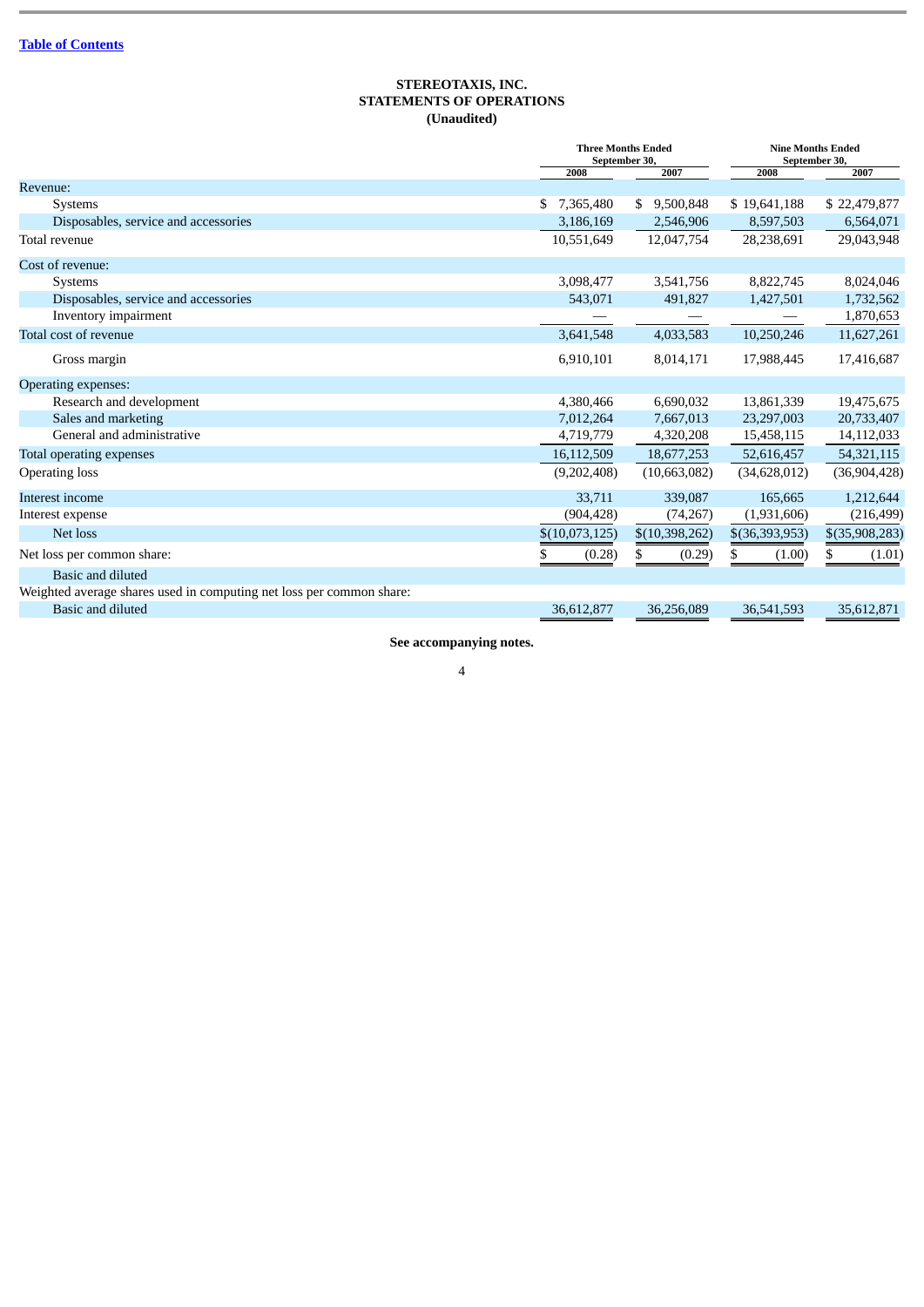# **STEREOTAXIS, INC. STATEMENTS OF CASH FLOWS (Unaudited)**

<span id="page-4-0"></span>

|                                                                         |                | Nine Months Ended September 30, |  |
|-------------------------------------------------------------------------|----------------|---------------------------------|--|
|                                                                         | 2008           | 2007                            |  |
| <b>Cash flows from operating activities</b><br>Net loss                 | \$(36,393,953) | $$$ (35,908,283)                |  |
| Adjustments to reconcile net loss to cash used in operating activities: |                |                                 |  |
| Depreciation                                                            | 1,690,814      | 1,194,475                       |  |
| Amortization (accretion)                                                | 81,898         | (92, 938)                       |  |
| Amortization of warrants                                                | 668,704        |                                 |  |
| Share-based compensation                                                | 4,309,466      | 4,182,046                       |  |
| Loss on asset disposal                                                  | 4,188          | 8,010                           |  |
| Impairment charge                                                       | 31,598         | 1,870,653                       |  |
| Non-cash expense net of royalties                                       | 1,497,765      |                                 |  |
| Changes in operating assets and liabilities:                            |                |                                 |  |
| Accounts receivable                                                     | 76,022         | 3,073,118                       |  |
| Other receivables                                                       | (95,092)       | (343, 645)                      |  |
| Inventories                                                             | 1,604,870      | (2,365,078)                     |  |
| Prepaid expenses and other current assets                               | (524, 427)     | (421, 303)                      |  |
| Other assets                                                            | 181,649        | (103)                           |  |
| Accounts payable                                                        | (270, 822)     | 561,384                         |  |
| <b>Accrued liabilities</b>                                              | (2,888,122)    | 1,310,879                       |  |
| Deferred contract revenue                                               | 4,953,905      | 479,146                         |  |
| Other                                                                   | (161, 916)     | 397,121                         |  |
| Net cash used in operating activities                                   | (25, 233, 453) | (26,054,518)                    |  |
| <b>Cash flows from investing activities</b>                             |                |                                 |  |
| Purchase of equipment                                                   | (540, 914)     | (4, 136, 666)                   |  |
| Sale or disposal of equipment                                           |                | 100,640                         |  |
| Proceeds from the maturity/sale of available-for-sale investments       | 6,150,000      | 28,500,000                      |  |
| Purchase of available-for-sale investments                              |                | (8,827,764)                     |  |
| Net cash provided by investing activities                               | 5,609,086      | 15,636,210                      |  |
| <b>Cash flows from financing activities</b>                             |                |                                 |  |
| Proceeds from long-term debt                                            | 24,000,000     | 2,000,000                       |  |
| Payments under long-term debt                                           | (2,515,176)    | (1,750,000)                     |  |
| Proceeds from issuance of stock, net of issuance costs                  | 902,330        | 21,390,733                      |  |
| Net cash provided by financing activities                               | 22,387,154     | 21,640,733                      |  |
| Net increase in cash and cash equivalents                               | 2,762,787      | 11,222,425                      |  |
| Cash and cash equivalents at beginning of period                        | 17,022,200     | 15,210,493                      |  |
| Cash and cash equivalents at end of period                              | \$19,784,987   | \$26,432,918                    |  |

**See accompanying notes.**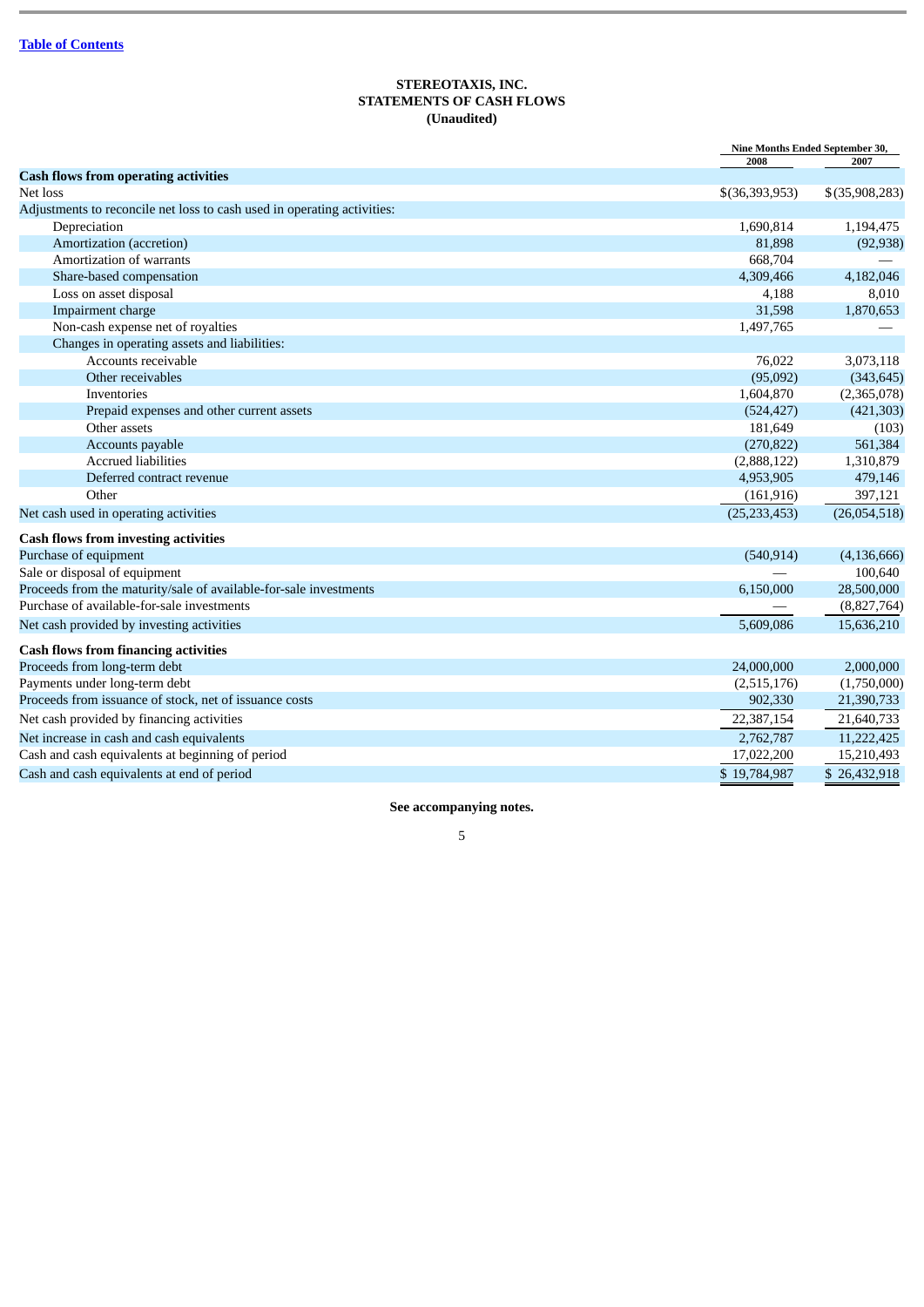# **STEREOTAXIS, INC. NOTES TO FINANCIAL STATEMENTS (Unaudited)**

# <span id="page-5-0"></span>**Basis of Presentation**

The accompanying unaudited financial statements of Stereotaxis, Inc. (the "Company") have been prepared in accordance with generally accepted accounting principles for interim financial information and with the instructions to Form 10-Q. Accordingly, they do not include all the disclosures required by U.S. generally accepted accounting principles for complete financial statements. In the opinion of management, they include all adjustments, consisting only of normal recurring adjustments, necessary for a fair presentation of the results for the interim periods presented. Operating results for the three and nine month periods ended September 30, 2008 are not necessarily indicative of the results that may be expected for the year ended December 31, 2008 or for future operating periods. These interim financial statements and the related notes should be read in conjunction with the annual financial statements and notes included in the Company's Annual Report on Form 10-K as filed with the Securities and Exchange Commission on March 17, 2008 for the year ended December 31, 2007.

#### **Recently Adopted Accounting Pronouncements**

Effective January 1, 2008, the Company adopted SFAS No. 157, *Fair Value Measurements* ("SFAS 157"). In February 2008, the Financial Accounting Standards Board ("FASB") issued FASB Staff Position No. FAS 157-2, *Effective Date of FASB Statement No. 157*, which provides a one year deferral of the effective date of SFAS 157 for non-financial assets and non-financial liabilities, except those that are recognized or disclosed in the financial statements at fair value at least annually. The Company has adopted the provisions of SFAS 157 with respect to its financial assets and liabilities only. SFAS 157 applies to those previously issued pronouncements that prescribe fair value as the relevant measure of value, except SFAS 123(R) and related interpretations and pronouncements that require or permit measurement similar to fair value but are not intended to measure fair value. The adoption of SFAS 157 did not have a material impact on the Company's financial condition, results of operations or cash flows. SFAS 157 provides a single definition of fair value, establishes a framework and gives guidance regarding the methods used for measuring fair value, and expands disclosures about fair value measurements. Valuation techniques used to measure fair value under SFAS 157 must maximize the use of observable inputs and minimize the use of unobservable inputs. The standard describes a fair value hierarchy based on three levels of inputs, of which the first two are considered observable and the last unobservable, that may be used to measure fair value as follows:

Level 1 - Quoted prices in active markets for identical assets or liabilities.

Level 2 - Inputs other than Level 1 inputs that are observable, either directly or indirectly, such as quoted prices for similar assets or liabilities; quoted prices in markets that are not active; or other inputs that are observable or can be corroborated by observable market data for substantially the full term of the assets or liabilities.

Level 3 - Unobservable inputs that are supported by little or no market activity and that are significant to the fair value of the assets or liabilities.

In October 2008, the FASB issued FSP No. 157-3, *Determining the Fair Value of a Financial Asset When the Market for That Asset is Not Active* ("FSP 157-3") that clarifies the application of SFAS 157 in a market that is not active. FSP 157-3 is effective upon issuance, and applies to prior periods for which the financial statements have not been issued. FSP 157-3 is applicable to the valuation of an auction-rate security held by the Company for which there was no active market as of September 30, 2008. The adoption of FSP 157-3 during the three month period ending September 30, 2008 did not have a material impact on the Company's consolidated financial condition, results of operations or cash flows. See "Investments" below for a discussion of the valuation of the security.

Effective January 1, 2008, the Company adopted SFAS No. 159, *The Fair Value Option for Financial Assets and Financial Liabilities* ("SFAS 159"). SFAS 159 permits entities to choose to measure many financial instruments and certain other items at fair value that are not currently required to be measured at fair value. Adoption of SFAS 159 did not have an impact on the Company's financial position, results of operations, or cash flows as the Company elected not to use the fair value measurement option on any additional financial instruments or other applicable items.

Effective January 1, 2008, the Company adopted EITF No. 07-3, *Accounting for Nonrefundable Advance Payments for Goods or Services Received for Use in Future Research and Development Activities* ("EITF 07-3"). EITF 07-3 requires that nonrefundable advance payments for goods or services that will be used or rendered for future research and development activities be deferred and capitalized and recognized as an expense as the goods are delivered or the related services are performed. The adoption did not have an impact on the Company's financial position, results of operations or cash flows.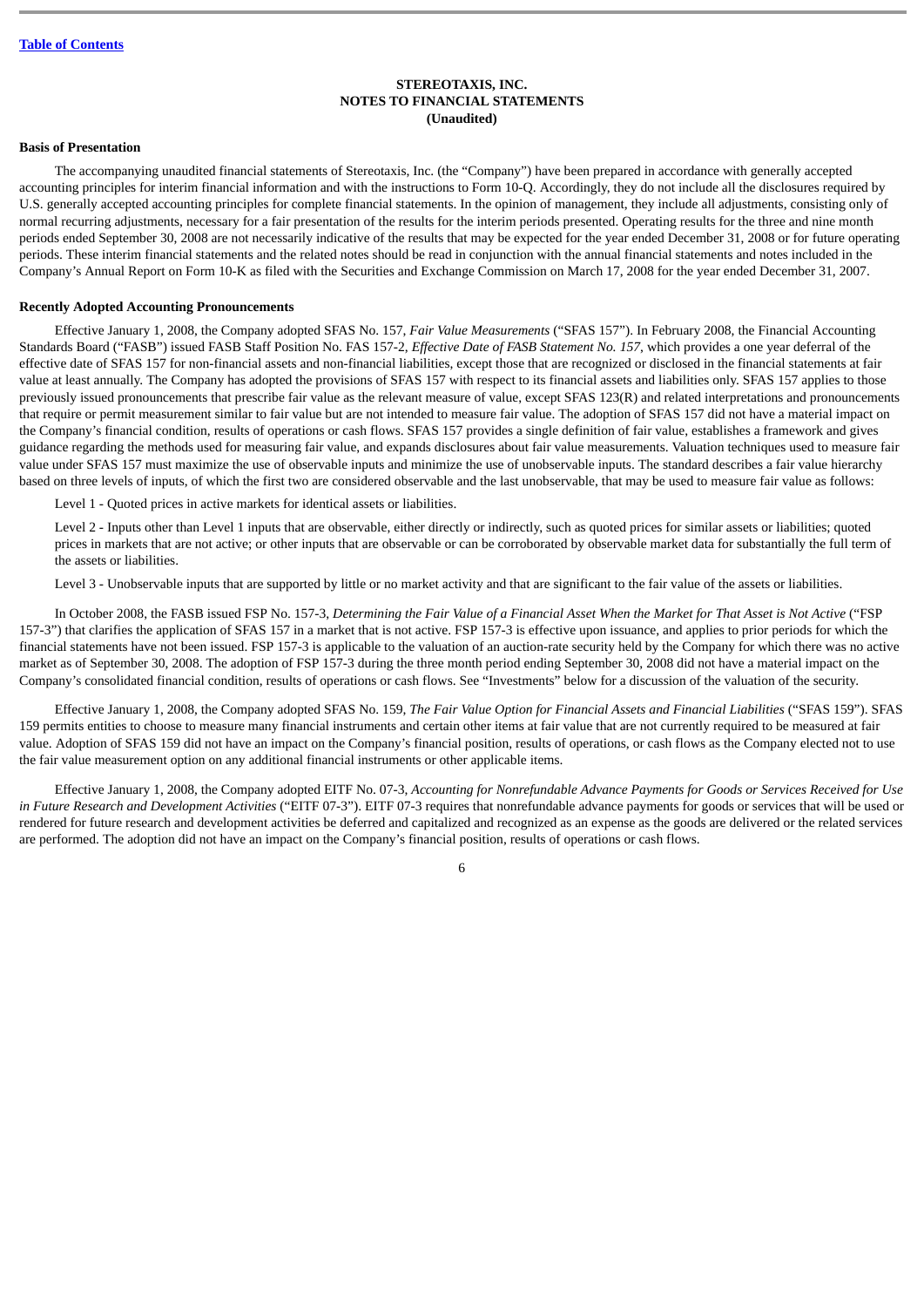#### **Accounting Standards Issued and Not Yet Adopted**

In April 2008, the FASB issued FSP No. 142-3, *Determination of the Useful Life of Intangible Assets* ("FSP 142-3"), that amends the factors considered in developing renewal or extension assumptions used to determine the useful life of a recognized intangible asset under SFAS No. 142, *Goodwill and Other Intangible Assets* ("SFAS 142"). FSP 142-3 requires a consistent approach between the useful life of a recognized intangible asset under SFAS 142 and the period of expected cash flows used to measure the fair value of an asset under SFAS 141 (R), *Business Combinations*. The FSP also requires enhanced disclosures when an intangible asset's expected future cash flows are affected by an entity's intent and/or ability to renew or extend the arrangement. FSP 142-3 is effective for financial statements issued for fiscal years beginning after December 15, 2008 and is applied prospectively. Early adoption is prohibited. The Company does not expect the adoption of FSP 142-3 to have a material impact on its financial position, results of operations or cash flows.

In June 2008, the FASB issued FSP No. EITF 03-6-1, *Determining Whether Instruments Granted in Share-Based Payment Transactions Are Participating Securities* (FSP EITF 03-6-1). FSP EITF 03-6-1 addresses whether instruments granted in share-based payment awards that entitle their holders to receive nonforfeitable dividends or dividend equivalents before vesting should be considered participating securities and need to be included in the earnings allocation in computing EPS under the "two-class method". The two-class method of computing EPS is an earnings allocation formula that determines EPS for each class of common stock and participating security according to dividends declared (or accumulated) and participation rights in undistributed earnings. FSP EITF 03-6-1 is effective for fiscal years beginning after December 15, 2008 (January 1, 2009 for the Company) with all prior period EPS data being adjusted retrospectively. The Company is currently evaluating the effect FSP EITF 03-6-1 will have on its calculation of EPS.

#### **Revenue and Costs of Revenue**

For arrangements with multiple deliverables, the Company allocates the total revenue to each deliverable based on the provisions of Staff Accounting Bulletin 104, *Revenue Recognition("SAB 104"),* and Emerging Issues Task Force (EITF) Issue No. 00-21, *Revenue Arrangements with Multiple Deliverables* ("EITF 00-21")*,* and recognizes revenue for each separate element as the criteria are met. In the second quarter of 2007, the Company determined that installation met the criteria under SAB 104 and EITF 00-21 for recognition as a separate element or unit of accounting. Revenue for NIOBE system sales is recognized for the portion of sales price due upon delivery, provided that delivery has occurred, title has passed, there are no uncertainties regarding acceptance, persuasive evidence of an arrangement exists, the sales price is fixed and determinable, and collection of the related receivable is reasonably assured. The greater of the fair market value or the amount of the sales price due upon installation is recognized as revenue when the standard installation process is complete. When installation is the responsibility of the customer, revenue from system sales is recognized upon shipment since such arrangements do not include an installation element or right of return privileges. If uncertainties exist regarding collectability, the Company recognizes revenue when those uncertainties are resolved. The Company may deliver systems to a non-hospital site at the customer's request. The Company evaluates whether delivery has occurred considering the guidance under SAB 104 with respect to "bill and hold". Amounts collected prior to satisfying the above revenue recognition criteria are reflected as deferred revenue. Revenue from services and license fees, whether sold individually or as a separate unit of accounting in a multi-element arrangement, is deferred and amortized over the service or license fee period, which is typically one year. Revenue from services is derived primarily from the sale of annual product maintenance plans. The Company recognizes revenue from disposable device sales or accessories upon shipment and establishes an appropriate reserve for returns. The Company recognizes amounts earned on the shipment of product to customers as revenue and recognizes costs incurred on the shipment of product to customers as cost of revenue.

Costs of systems revenue include direct product costs, installation labor and other costs, estimated warranty costs, and initial training and product maintenance costs. These costs are recorded at the time of sale. Costs of disposable revenue include direct product costs and are recorded at the time of sale. Cost of revenue from services and license fees are recorded when incurred.

# **Net Loss Per Common Share**

Basic net loss per common share is computed by dividing the net loss for the period by the weighted average number of common shares outstanding during the period. Diluted loss per share is computed by dividing the loss for the period by the weighted average number of common and common equivalent shares outstanding during the period as described below.

The Company has deducted unearned restricted shares from the calculation of shares used in computing net loss per share, basic and diluted. The Company has excluded all outstanding options, stock appreciation rights and warrants from the calculation of diluted loss per common share because all such securities are anti-dilutive for all periods presented. The Company deducted a weighted average of 792,961 and 739,086 unearned restricted shares from the calculation of net loss per common share for the three and nine months ended September 30, 2008, respectively. As of September 30, 2008, the Company had 4,555,133 shares of common stock issuable upon the exercise of outstanding options and stock appreciation rights at a weighted average exercise price of \$7.58 per share and 572,246 shares of common stock issuable upon the exercise of outstanding warrants at a weighted average exercise price of \$7.70 per share.

#### **Stock-Based Compensation**

The Company accounts for its grants of stock options, stock appreciation rights and restricted shares and for its employee stock purchase plan in accordance with the provisions of FASB Statement No. 123(R), *Share-Based Payment* ("SFAS 123(R)"), using the modified prospective transition method. SFAS 123(R) requires the determination of the fair value of the share-based compensation at the grant date and the recognition of the related expense over the period in which the share-based compensation vests.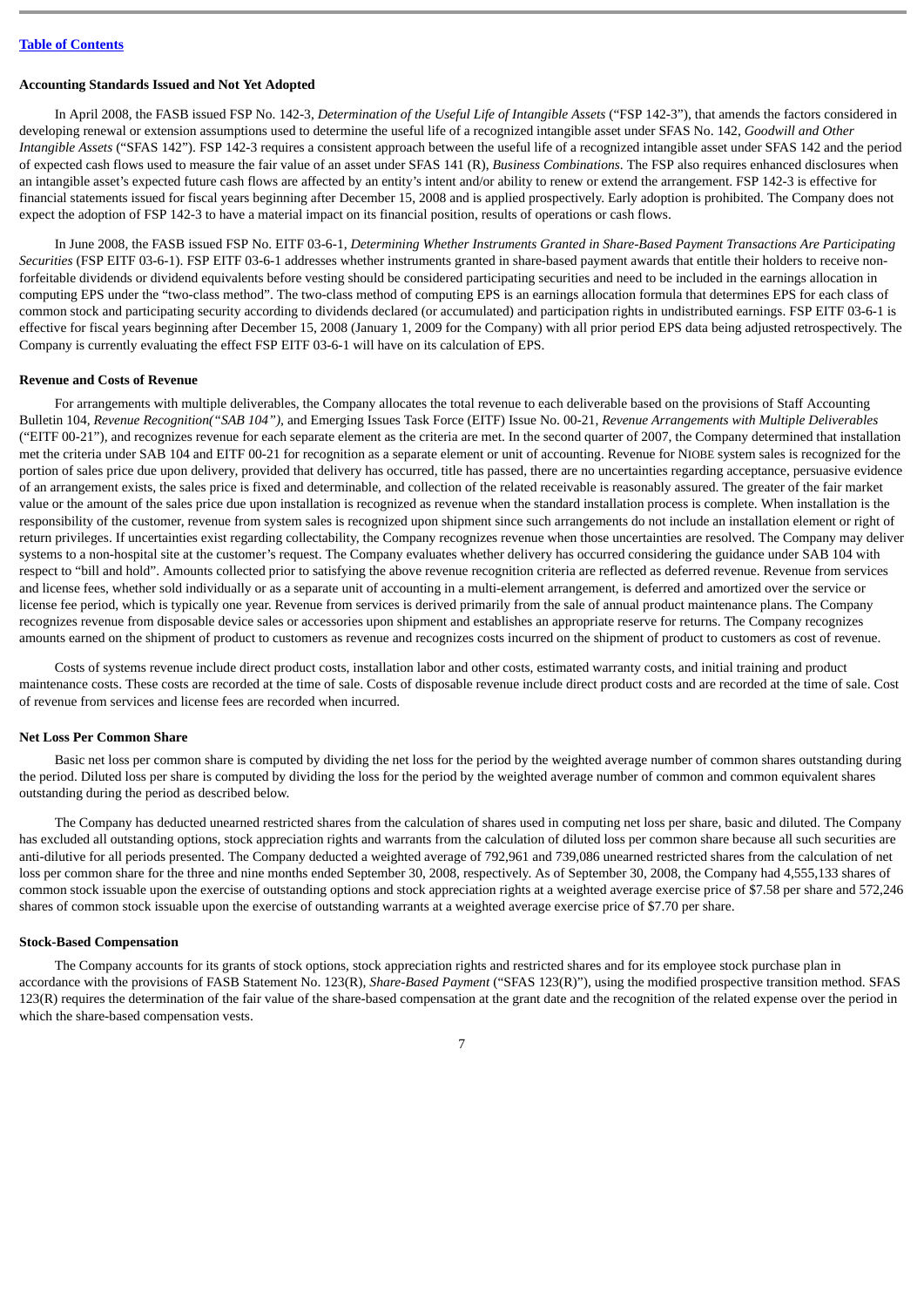# **Table of [Contents](#page-1-0)**

The Company utilizes the Black-Scholes valuation model to determine the fair value of stock options and stock appreciation rights at the date of grant. The resulting compensation expense is recognized over the requisite service period, which is generally four years. Compensation expense is recognized only for those awards expected to vest, with forfeitures estimated based on the Company's historical experience and future expectations. Restricted shares granted to employees are valued at the fair market value at the date of grant. The Company amortizes the amount to expense over the service period on a straight-line basis. If the shares are subject to performance objectives, the resulting compensation expense is amortized over the anticipated vesting period and is subject to adjustment based on the actual achievement of objectives.

Stock options and stock appreciation rights issued to certain non-employees, are recorded at their fair value as determined in accordance with SFAS 123(R) and EITF No. 96-18, *Accounting for Equity Instruments That Are Issued to Other Than Employees for Acquiring, or in Conjunction With Selling, Goods or Services,* and recognized over the service period. Deferred compensation for options granted to such non-employees is remeasured on a quarterly basis through the vesting or forfeiture date.

At September 30, 2008, the total compensation cost related to options, stock appreciation rights and non-vested stock granted to employees under the Company's equity incentive plans that has not yet been recognized was approximately \$10.7 million, net of estimated forfeitures of approximately \$1.4 million. This cost will be amortized on a straight-line basis over the underlying estimated service periods, generally four years, and may be adjusted for subsequent changes in estimated forfeitures and anticipated vesting periods.

# **Stock Award Plans**

The Company has various stock plans that permit the Company to provide incentives to employees and directors of the Company in the form of equity compensation that are described in both the Company's Annual Report on Form 10-K for the fiscal year ended December 31, 2007 and the Company's Proxy Statement on Schedule 14A filed with the SEC on April 17, 2008. At September 30, 2008, the Board of Directors has reserved a total of 5,618,370 shares of the Company's common stock to provide for current and future grants under its various equity plans.

A summary of the option and stock appreciation rights activity for the nine months ended September 30, 2008 is as follows:

|                                 | Number of<br><b>Options/SARs</b> | <b>Range of Exercise</b><br>Price |   | weighted Average<br><b>Exercise Price per</b><br>Share |
|---------------------------------|----------------------------------|-----------------------------------|---|--------------------------------------------------------|
| Outstanding, December 31, 2007  | 3,324,509                        | $$0.25 - $14.84$                  |   | 8.72                                                   |
| Granted                         | 1,604,765                        | $$4.00 - $7.03$                   |   | 5.97                                                   |
| Exercised                       | (46, 457)                        | $$0.78 - $9.19$                   |   | 6.96                                                   |
| Forfeited                       | (327.684)                        | \$6.77 - \$13.28                  | S | 11.30                                                  |
| Outstanding, September 30, 2008 | 4,555,133                        | $$0.25 - $14.84$                  |   | 7.58                                                   |

**Weighted Average**

**Weighted Average**

A summary of the restricted share grant activity for the nine months ended September 30, 2008 is as follows:

|                                 | <b>Number of Shares</b> |    | weighted Average<br><b>Grant Date Fair</b><br>Value per Share |
|---------------------------------|-------------------------|----|---------------------------------------------------------------|
| Outstanding, December 31, 2007  | 721,415                 | ۵D | 10.60                                                         |
| Granted                         | 330.646                 | Œ  | 5.25                                                          |
| Vested                          | (60, 118)               | ъ  | 10.57                                                         |
| Forfeited                       | (169,061)               |    | 11.13                                                         |
| Outstanding, September 30, 2008 | 822,882                 |    | 8.34                                                          |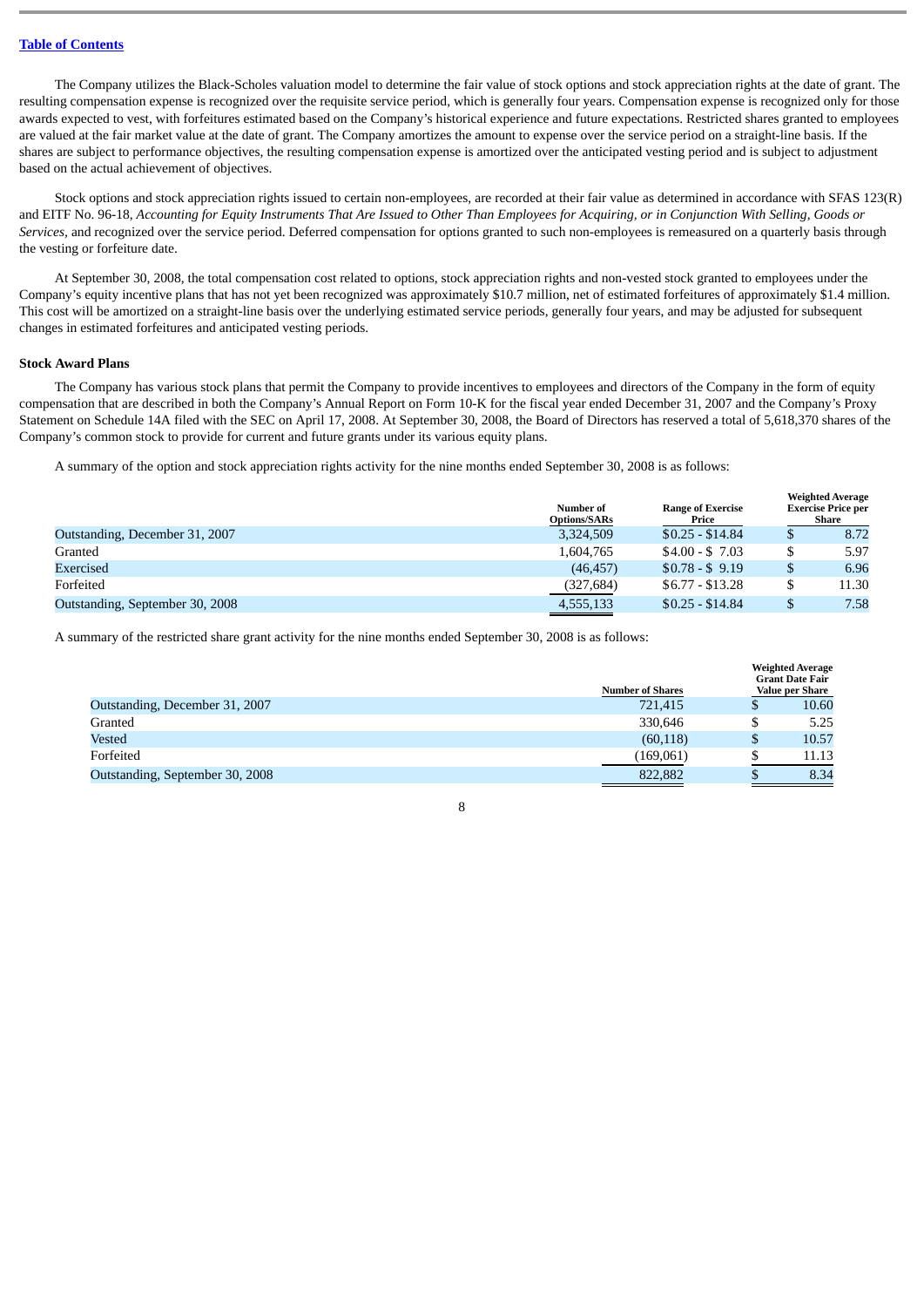A summary of the restricted stock outstanding as of September 30, 2008 is as follows:

|                                     | <b>Number of Shares</b> |
|-------------------------------------|-------------------------|
| Time based restricted shares        | 388,203                 |
| Performance based restricted shares | 434.679                 |
| Outstanding, September 30, 2008     | 822,882                 |

#### **Comprehensive Loss**

Comprehensive loss generally represents all changes in stockholders' equity except those resulting from investments by stockholders, and included the Company's unrealized income (loss) on marketable securities. Comprehensive loss for the three months ended September 30, 2008 and 2007 was \$(10,073,125) and \$(10,399,315), respectively. Comprehensive loss for the nine months ended September 30, 2008 and 2007 was \$(36,395,917) and \$(35,911,068), respectively. Comprehensive loss for the nine months ended September 30, 2007 included unrealized loss on available-for-sale investments of \$(2,785). Accumulated other comprehensive income (loss) at September 30, 2008 and 2007 was not material.

# **Investments**

Investments consist of the following available-for-sale securities at fair value:

|                        | September 30,<br>2008 | December 31,<br>2007 |
|------------------------|-----------------------|----------------------|
| Short-term investments |                       |                      |
| Commercial paper       |                       | \$6,133,863          |
| Auction rate security  |                       | 500,315              |
| Long-term investments  |                       |                      |
| Auction rate security  | 469,842               |                      |
| Total investments      | 469,842               | \$6,634,178          |

In accordance with SFAS 157, the following table represents the Company's fair value hierarchy for its financial assets (cash equivalents and investments) measured at fair value on a recurring basis as of September 30, 2008:

|                         | <b>Level 1</b> | Level 2 | <b>Level</b> 3 | <b>Total</b> |
|-------------------------|----------------|---------|----------------|--------------|
| Money market (1)        | \$18,175,702   |         |                | \$18,175,702 |
| Auction rate securities |                |         | 469,842        | 469.842      |
| Total                   | \$18,175,702   |         | \$469,842      | \$18,645,544 |

# $\overline{(1)}$  Included in cash equivalents

At September 30, 2008, the Company had invested \$500,000 in a taxable auction rate security ("ARS"). The ARS held by the Company is a private placement security with a long-term stated maturity for which the interest rate is reset through a Dutch auction every 28 days. The Company's ARS was issued by South Carolina Student Loan Corporation and currently carries an AA/Aaa rating. The ARS has not experienced any payment defaults and is insured by AMBAC. Until early 2008, the auctions had provided a liquid market for these securities as investors could readily sell their investments at auction.

Historically, the fair value of ARS investments has generally approximated par value due to the frequent resets through the auction process. With the liquidity issues experienced in global credit and capital markets, the Company has been unable to sell its ARS at auction during 2008, as the amount of securities submitted for sale exceeded the amount of purchase orders. Accordingly, the Company reviews the estimated fair value of its investment in the ARS as of each quarter end utilizing a discounted cash flow model using estimates for interest rates, timing and amount of cash flows and expected holding periods of the ARS. Based on this assessment of fair value, in March 2008, the Company determined there was a decline in the fair value of its ARS investments of approximately \$32,000 which was deemed to be an "other-than-temporary" impairment charge in accordance with SFAS No. 115, *Accounting for Certain Investments in Debt and Equity Securities*, and recorded a realized loss in the statement of operations. At September 30, 2008 the Company classified its ARS investment balance as a non-current investment on its balance sheet. As discussed above under "Recently Adopted Accounting Pronouncements", the adoption of FSP 157-3 did not have a material impact on the Company's valuation of the ARS.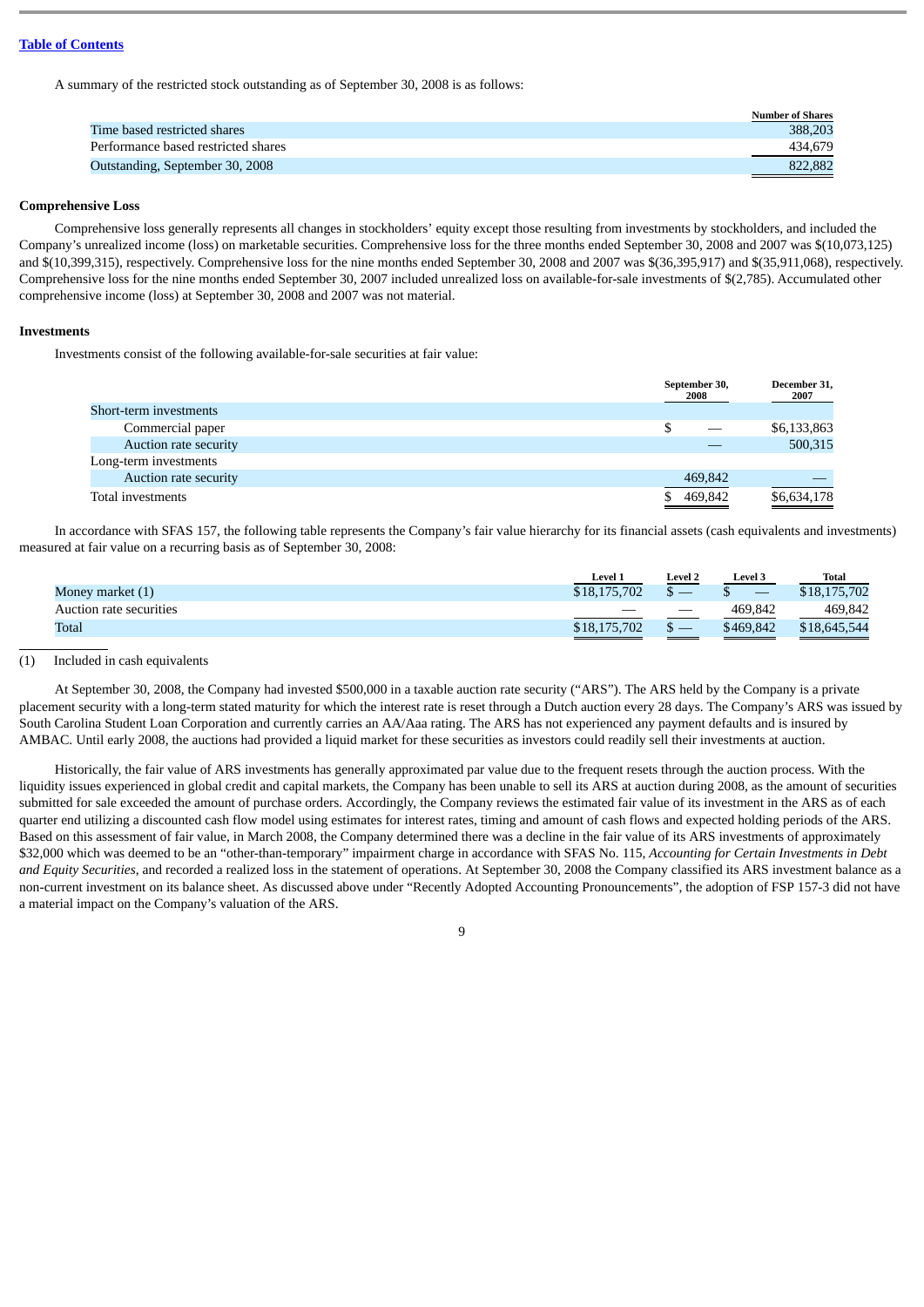# **Table of [Contents](#page-1-0)**

If uncertainties in the credit and capital markets continue, these markets deteriorate further or there are any ratings downgrades on the ARS we own, the Company may be required to recognize an additional impairment. In addition, these securities may not provide the necessary liquidity as it could take until the final maturity of the underlying note (June 2034) to realize the investment's recorded value. The Company intends to liquidate these securities at par value at the earliest possible opportunity.

# **Inventory**

Inventory consists of the following:

| September 30,<br>2008 | December 31.<br>2007 |
|-----------------------|----------------------|
| \$1,786,870           | \$2,394,846          |
| 201.864               | 214.996              |
| 6,970,182             | 7.949.723            |
| (599, 326)            | (595, 105)           |
| \$8,359,590           | \$9,964,460          |
|                       |                      |

# **Prepaid Expenses and Other Assets**

Prepaid expenses and other assets consist of the following:

|                                                 | September 30,<br>2008 | December 31.<br>2007 |
|-------------------------------------------------|-----------------------|----------------------|
| Prepaid expenses                                | \$1,458,060           | \$1,519,211          |
| Deferred cost of revenue                        | 1,895,497             | 1,176,109            |
| Other assets                                    | 2,317,084             | 1,570,203            |
|                                                 | 5,670,641             | 4,265,523            |
| Less: Long-term other assets                    | (662, 672)            | (844, 321)           |
| Total prepaid expenses and other current assets | \$5,007,969           | \$3,421,202          |

# **Property and Equipment**

Property and equipment consist of the following:

|                                | September 30,<br>2008 | December 31,<br>2007 |
|--------------------------------|-----------------------|----------------------|
| Equipment                      | \$9,785,448           | \$9,637,232          |
| Equipment held for lease       | 544.932               | 303,412              |
| Leasehold improvements         | 1,517,095             | 1,506,576            |
|                                | 11,847,475            | 11,447,220           |
| Less: Accumulated depreciation | (5,989,800)           | (4,435,457)          |
| Net property and equipment     | \$ 5,857,675          | \$ 7,011,763         |

# **Accrued Liabilities**

Accrued liabilities consist of the following:

| September 30,<br>2008 | December 31,<br>2007 |
|-----------------------|----------------------|
| \$4,327,367           | \$ 3,531,582         |
| 422.590               | 4,456,049            |
| 566.798               | 824,448              |
| 2,239,687             | 3,101,339            |
| \$7,556,442           | \$11,913,418         |
|                       |                      |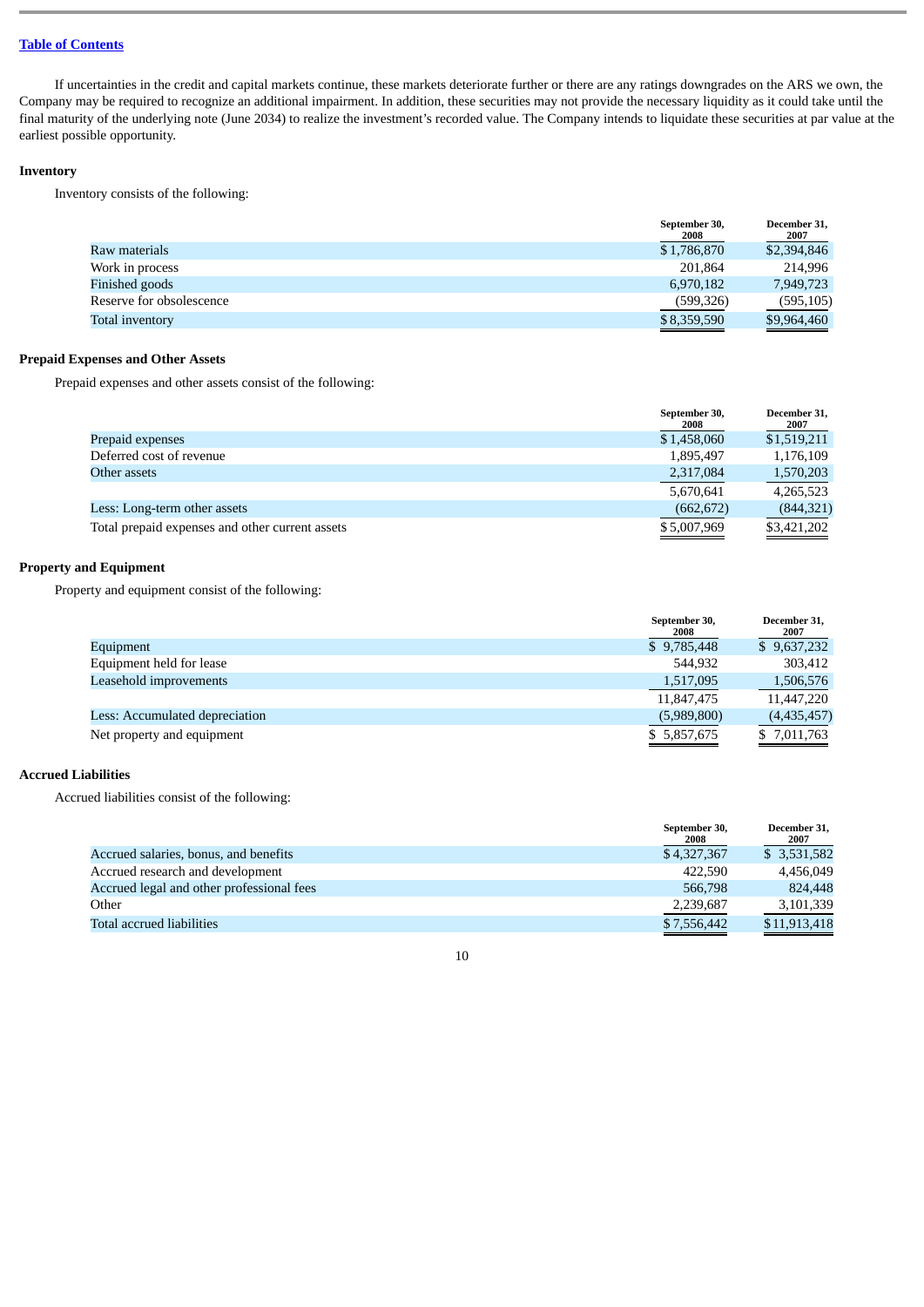# **Deferred Revenue**

Deferred revenue consists of the following:

|                                                     | September 30,<br>2008 | December 31,<br>2007 |
|-----------------------------------------------------|-----------------------|----------------------|
| Niobe and Odyssey systems shipped, revenue deferred | \$5,685,863           | \$3,146,290          |
| Customer deposits                                   | 4,208,113             | 1,985,150            |
| Deferred service and license fees                   | 4,777,460             | 4,586,091            |
|                                                     | 14,671,436            | 9,717,531            |
| Less: Long-term deferred revenue                    | (1,099,341)           | (942, 573)           |
| Total deferred contract revenue                     | \$13,572,095          | \$8,774,958          |

# **Credit Facilities**

In February 2008, the Company entered into a Note and Warrant Purchase Agreement with two of its stockholders, pursuant to which those stockholders agreed to loan the Company up to an aggregate of \$20 million. These funds can be drawn at the Company's election, are unsecured and subordinated to any bank debt, and are due at a maturity date in February 2009. The stockholders also agreed to guarantee advances made to the Company pursuant to the credit agreement with the Company's primary lending bank. The financing commitment from the stockholders is subject to a 90 day extension, solely at the Company's option, providing for an extended maturity date of May 2009. Warrants to purchase 572,246 shares of the Company's common stock at an exercise price of \$6.99 were issued to the stockholders in exchange for the financing commitment. The warrants were exercisable immediately upon grant and expire five years from the date of grant. If the Company extends the financing commitment period or the maturity date, it would be required to issue five-year warrants to purchase an additional 143,062 shares of common stock at the same exercise price. The Company recorded the fair value of the warrants in the amount of \$1.7 million to be amortized to interest expense over the one year commitment period through February 2009. The unamortized balance as of September 30, 2008 was approximately \$0.6 million.

In conjunction with this transaction, the Company and its primary lending bank amended the revolving line of credit by increasing the line to \$30 million subject to a borrowing base of qualifying accounts receivable and inventory, with up to \$10 million available under the line supported by these guarantees. Under the revised facility the Company is required to maintain a minimum "tangible net worth" as defined in the agreement. As of September 30, 2008, the Company had \$13.2 million outstanding under the revolving line of credit and had an unused line of approximately \$16.8 million with current borrowing capacity of \$20.4 million, including amounts already drawn. As such, the Company had the ability to borrow an additional \$4.5 million under the revolving line of credit at September 30, 2008. As of September 30, 2008, the Company was in compliance with all covenants of the bank loan agreement.

As of September 30, 2008 the Company has \$6.0 million remaining on its stockholder credit facility described above.

#### **Debt**

Debt outstanding consists of the following:

|                                            | September 30,<br>2008 | December 31.<br>2007 |
|--------------------------------------------|-----------------------|----------------------|
| Revolving credit agreement, due March 2009 | \$13,234,824          | \$5,000,000          |
| November 2005 term note, due November 2008 | 55,555                | 305,555              |
| June 2007 term note, due June 2010         | 1,166,667             | 1,666,667            |
| Biosense Webster Advance                   | 14,969,858            |                      |
| <b>Stockholder Note</b>                    | 4,000,000             |                      |
| Total debt                                 | 33.426.904            | 6,972,222            |
| Less current maturities                    | (17,957,046)          | (972, 222)           |
| Total long term debt                       | \$15,469,858          | \$6,000,000          |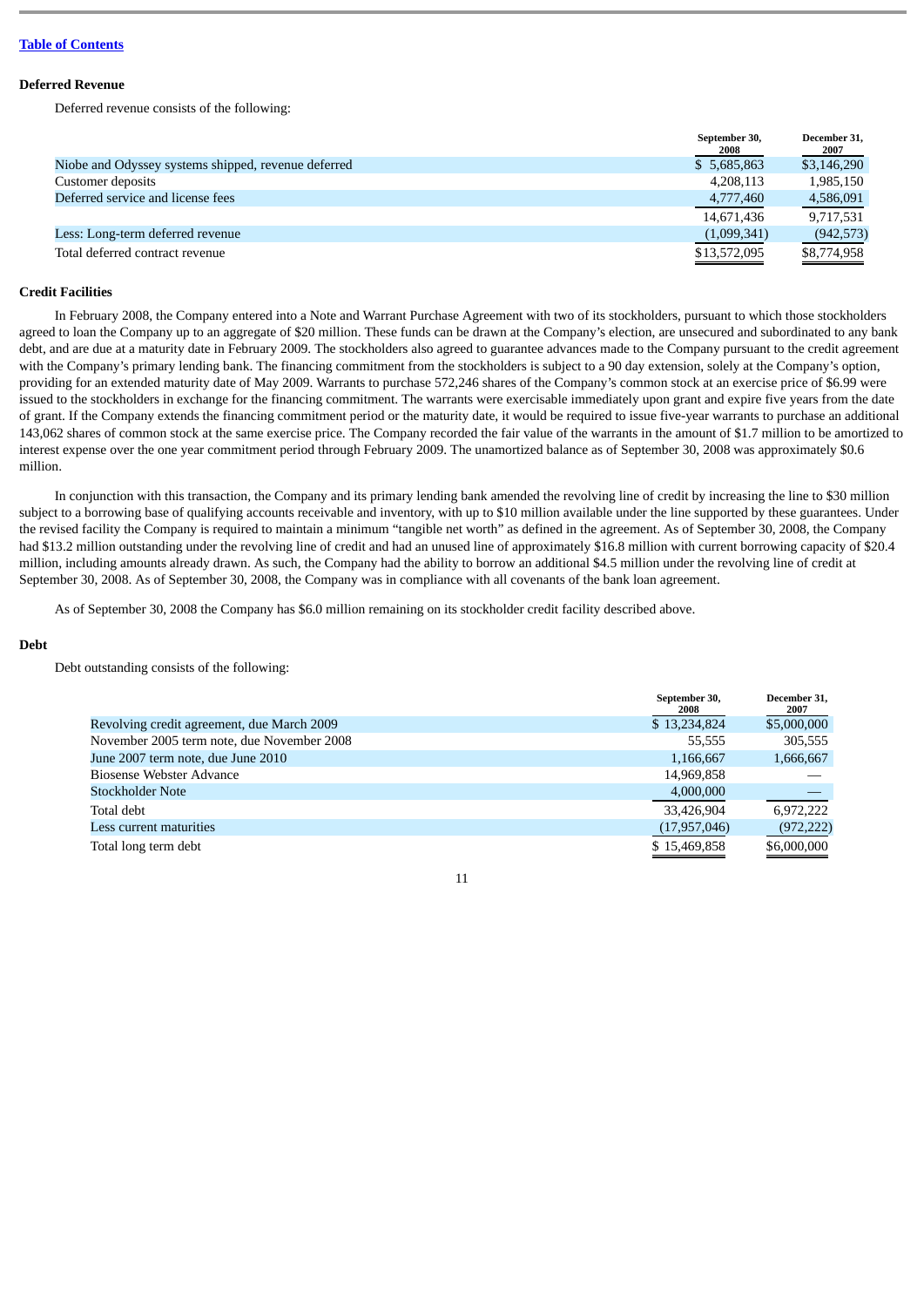# **Table of [Contents](#page-1-0)**

In June 2007, the Company entered into a term note due in June 2010 with its primary lender for \$2,000,000. The Company is required to make equal payments of principal and interest, at prime plus 1%, through June 2010.

The Company's revolving credit agreement and the Company's term notes (collectively, the "Credit Agreements") are secured by substantially all of the Company's assets. The Company is also required under the Credit Agreements to maintain its primary operating account and the majority of its cash and investment balances in accounts with the primary lender.

In July 2008, the Company and Biosense Webster, Inc. entered into an amendment to their existing agreements. Pursuant to the amendment, Biosense Webster agreed to pay to the Company \$10.0 million as an advance on revenue share amounts that were owed at the time the amendment was executed or may be owed in the future by Biosense Webster to the Company pursuant to the revenue share provisions of the existing agreement. The Company and Biosense Webster also agreed that an aggregate of up to \$8.0 million of certain agreed upon research and development expenses that were owed at the time the amendment was executed or may be owed in the future by the Company to Biosense Webster pursuant to the existing agreement will be deferred and will be due, together with any unrecouped portion of the \$10.0 million revenue share advance, on the Final Payment Date (as defined below). Interest on the outstanding and unrecouped amounts of the revenue share advance and deferred research and development expenses will accrue at an interest rate of the prime rate plus 0.75%. Outstanding revenue share advances and deferred research and development expenses and accrued interest thereon will be recouped by Biosense Webster from time to time by deductions from revenue share amounts otherwise owed to the Company from Biosense Webster pursuant to the existing agreement. The Company has the right to prepay any amounts due pursuant to the Amendment at any time without penalty. As of September 30, 2008, approximately \$17.0 million had been advanced by Biosense Webster to the Company pursuant to the amendment. As of September 30, 2008, \$2.1 million of revenue share advances had been used to reduce the advances and the remaining approximately \$15.0 million of amounts owed to Biosense Webster has been classified as long term debt in the accompanying balance sheet.

All funds owed by the Company to Biosense Webster must be repaid on the sooner of December 31, 2011 or the date of an Accelerating Recoupment Event as defined below (the "Final Payment Date"). Commencing on May 15, 2010 the Company is required to make quarterly payments (the "Supplemental Payments") to Biosense Webster equal to the difference between the aggregate revenue share payments recouped by Biosense Webster from the Company (other than revenue share amounts attributable to Biosense Webster's sales of irrigated catheters) in such quarter and \$1 million, until the earlier of (1) the date all funds owed by the Company to Biosense Webster pursuant to the Amendment are fully repaid or (2) the Final Payment Date. An "Accelerating Recoupment Event" means any of the following: (i) the closing of any equity-based registered public financing transaction or in the event of convertible debt, the conversion of such debt into equity which raises at least \$50 million for the Company; (ii) the failure of the Company to make any Supplemental Payment; or (iii) a change of control of the Company (as defined in the amendment).

#### **Stockholders' Equity**

In March 2007, the Company completed an offering of 1,919,000 shares of its common stock at \$10.50 per share. In conjunction with this transaction, the Company received approximately \$20.1 million in net proceeds after deducting offering expenses.

# **Product Warranty Provisions**

The Company's standard policy is to warrant all NIOBE® and ODYSSEY™ systems against defects in material or workmanship for one year following installation. The Company's estimate of costs to service the warranty obligations is based on historical experience and current product performance trends. A regular review of warranty obligations is performed to determine the adequacy of the reserve and adjustments are made to the estimated warranty liability as appropriate.

Accrued warranty, which is included in other accrued liabilities, consists of the following:

|                                        | September 30,<br>2008 |
|----------------------------------------|-----------------------|
| Warranty accrual at December 31, 2007  | \$234,949             |
| Warranty expense incurred              | 318.562               |
| Payments made                          | (162, 461)            |
| Warranty accrual at September 30, 2008 | 391,050               |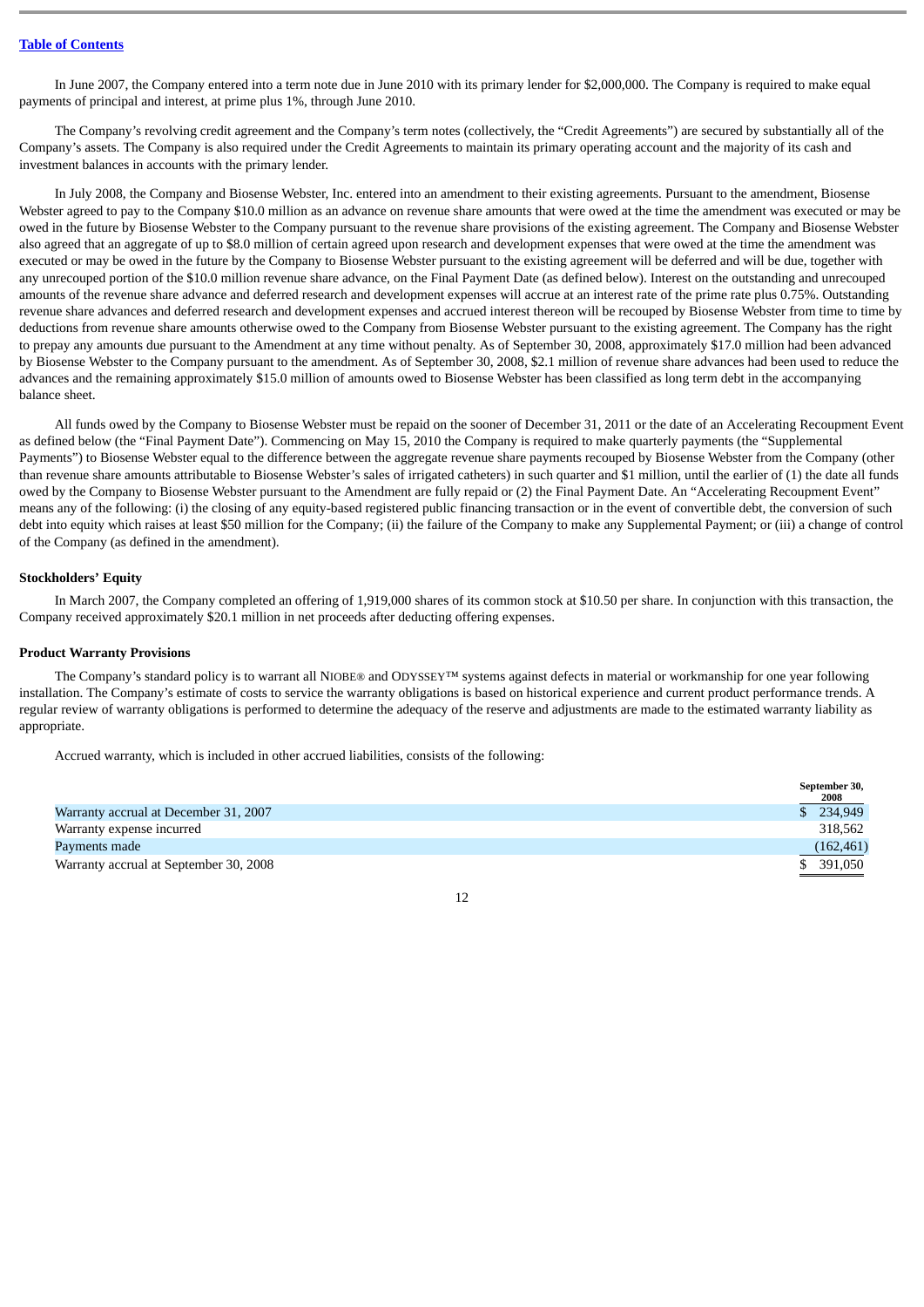#### **Commitments and Contingencies**

The Company at times becomes a party to claims in the ordinary course of business. Management believes that the ultimate resolution of pending or threatened proceedings will not have a material effect on the financial position, results of operations or liquidity of the Company.

# **Subsequent Events**

In October 2008, the Company received an offer from one of its investment advisors to repurchase at par value the ARS described above originally purchased for \$500,000. The Company has agreed to this repurchase, which will likely result in a recovery of the \$32,000 impairment charge described above.

In November 2008, the company received a commitment from the two stockholders who had issued the credit facility described above to extend the provisions of that agreement initially to March 31, 2010 on the same terms and conditions as the current agreement.

#### <span id="page-12-0"></span>**ITEM 2. MANAGEMENT'S DISCUSSION AND ANALYSIS OF FINANCIAL CONDITION AND RESULTS OF OPERATIONS**

*The following discussion and analysis should be read in conjunction with our financial statements and notes thereto included in this report on Form 10-Q and in our Annual Report on Form 10-K for the year ended December 31, 2007. Operating results are not necessarily indicative of results that may occur in future periods.*

*This report includes various forward-looking statements that are subject to risks and uncertainties, many of which are beyond our control. Our actual results could differ materially from those anticipated in these forward looking statements as a result of various factors, including those set forth in Item 1A "Risk Factors" and in our Annual Report on Form 10-K for the year ended December 31, 2007. Forward-looking statements discuss matters that are not historical facts and include, but are not limited to, discussions regarding our operating strategy, sales and marketing strategy, regulatory strategy, industry, economic conditions, financial condition, liquidity and capital resources and results of operations. Such statements include, but are not limited to, statements preceded by, followed by or that otherwise include the words "believes," "expects," "anticipates," "intends," "estimates," "projects," "can," "could," "may," "will," "would," or similar expressions. For those statements, we claim the protection of the safe harbor for forward-looking statements contained in the Private Securities Litigation Reform Act of 1995. You should not unduly rely on these forward-looking statements, which speak only as of the date on which they were made. They give our expectations regarding the future, but are not guarantees. We undertake no obligation to update publicly or revise any forward-looking statements, whether as a result of new information, future events or otherwise, unless required by law.*

#### **Overview**

Stereotaxis designs, manufactures and markets an advanced cardiology instrument control system for use in a hospital's interventional surgical suite to enhance the treatment of arrhythmias, coronary artery disease and peripheral vascular disease. The NIOBE system is designed to enable physicians to complete more complex interventional procedures by providing image guided delivery of catheters and guidewires through the blood vessels and chambers of the heart to treatment sites. This is achieved using externally applied magnetic fields that govern the motion of the working tip of the catheter or guidewire, resulting in improved navigation, efficient procedures and reduced x-ray exposure. In addition to the NIOBE system and its components, Stereotaxis also has developed the ODYSSEY information management system, which consolidates the multiple sources of diagnostic and imaging information found in the interventional lab into a large-screen user interface with single mouse control, which can be connected via a private network line to other interventional labs or to a remote clinical call center. The core components of the NIOBE system and the ODYSSEY system have received regulatory clearance in the U.S., Canada, Europe and various other countries.

#### **Critical Accounting Policies and Estimates**

Our discussion and analysis of our financial condition and results of operations are based on our financial statements, which have been prepared in accordance with U.S. generally accepted accounting principles. The preparation of these financial statements requires us to make estimates and judgments that affect the reported amounts of assets, liabilities, revenues and expenses and related disclosures. We review our estimates and judgments on an on-going basis. We base our estimates and judgments on historical experience and on various other assumptions that we believe to be reasonable under the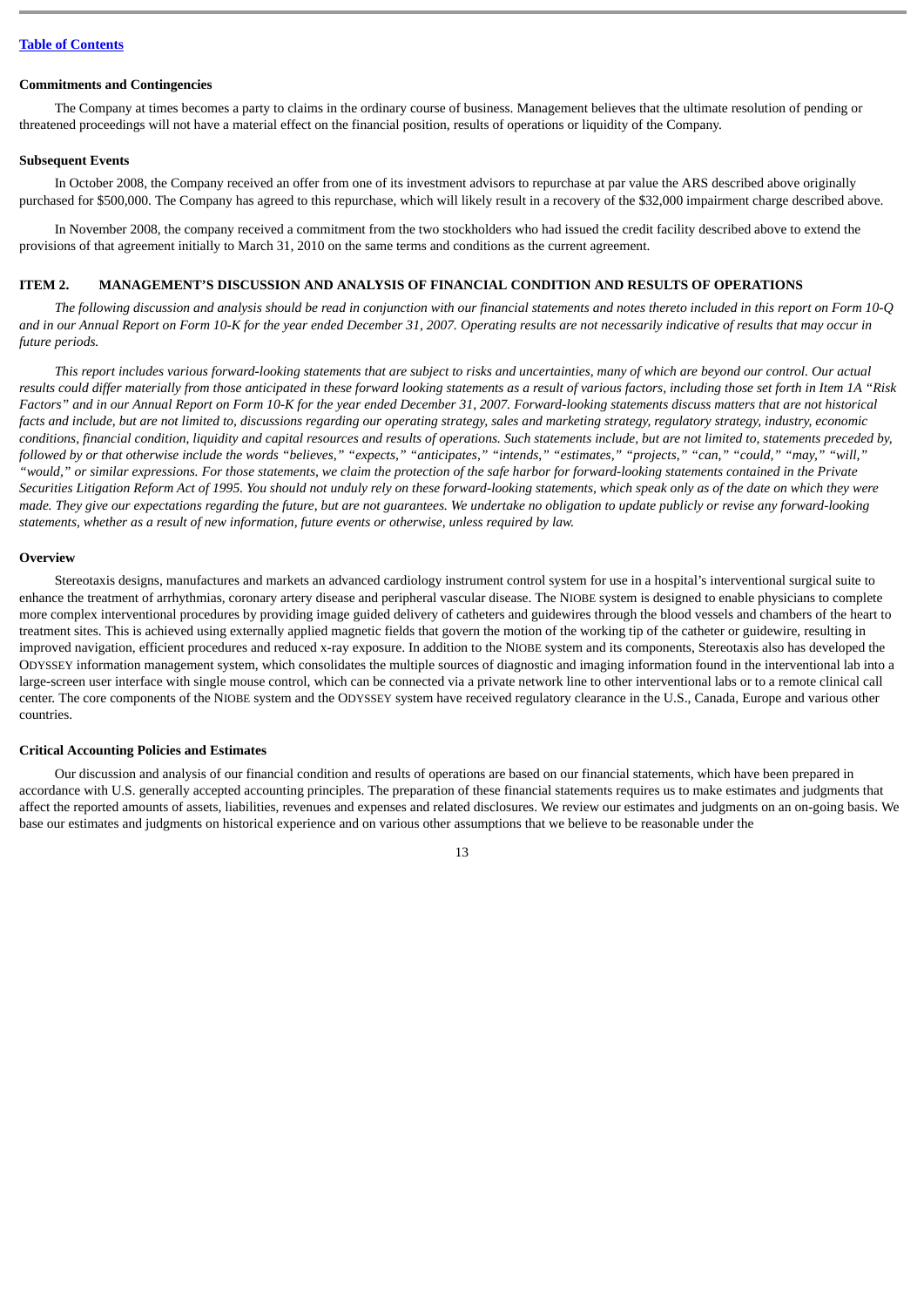#### **Table of [Contents](#page-1-0)**

circumstances. Actual results may differ from these estimates. We believe the following accounting policies are critical to the judgments and estimates we use in preparing our financial statements. For a complete listing of our critical accounting policies, please refer to our Annual Report on Form 10-K for the year ended December 31, 2007.

#### **Revenue Recognition**

For arrangements with multiple deliverables, we allocate the total revenue to each deliverable based on the provisions of Staff Accounting Bulletin 104 ("SAB 104") *Revenue Recognition* and EITF Issue 00-21 *Revenue Arrangements with Multiple Deliverables* ("EITF 00-21"), and recognize revenue for each separate element as the criteria are met. Under EITF 00-21, we are required to continually evaluate whether we have separate units of accounting for deliverables within certain contractual arrangements we have made with customers, specifically as it relates to the sale and installation of our magnetic navigation system. Prior to the quarter ended June 30, 2007, we had met the first criterion for separation of multiple elements under EITF 00-21, which was that the NIOBE system has stand-alone value but had not yet accumulated sufficient evidence to support the determination of fair value on the undelivered installation element. By the second quarter of 2007, we had accumulated sufficient experience to conclude that installation had been and could be performed by several independent vendors such that fair value could be determined. As such, we determined in the second quarter of 2007 that installation met the criteria under SAB 104 and EITF 00-21 for recognition as a separate element or unit of accounting and began to recognize revenue on the delivery and installation of the NIOBE system as two separate elements.

Under our revenue recognition policy, revenue for system sales is recognized for the portion of sales price due upon delivery, provided delivery has occurred, title has passed, there are no uncertainties regarding acceptance, persuasive evidence of an arrangement exists, the sales price is fixed and determinable, and collection of the related receivable is reasonably assured. The greater of fair market value or the amount of the sales price due upon installation is recognized as revenue when the standard installation process is complete. When installation is the responsibility of the customer, revenue from system sales is recognized upon shipment since such arrangements do not include an installation element or right of return privileges. If uncertainties exist regarding collectability, we recognize revenue when those uncertainties are resolved. The Company may deliver systems to a non-hospital site at the customer's request. The Company evaluates whether delivery has occurred considering the guidance under SAB 104 with respect to "bill and hold". Amounts collected prior to satisfying the above revenue recognition criteria are reflected as deferred revenue. Revenue from services and license fees, whether sold individually or as a separate unit of accounting in a multi-element arrangement, is deferred and amortized over the service or license fee period, which is typically one year. Revenue from services is derived primarily from the sale of annual product maintenance plans. We recognize revenue from disposable device sales or accessories upon shipment and an appropriate reserve for returns is established. The return reserve, which is applicable only to disposable devices, is estimated based on historical experience which is periodically reviewed and updated as necessary. In the past, changes in estimate have had only a de minimus affect on revenue recognized in the period. The Company believes that the estimate is not likely to change significantly in the future.

#### **Results of Operations**

#### *Comparison of the Three Months Ended September 30, 2008 and 2007*

*Revenue*. Revenue decreased from \$12.0 million for the three months ended September 30, 2007 to \$10.6 million for the three months ended September 30, 2008, a decrease of approximately 12%. Revenue from the sale of systems decreased from \$9.5 million to \$7.4 million, a decrease of approximately 22% because of a decrease in the number of NIOBE systems recognized as revenue from nine to six. In addition, we delivered four ODYSSEY systems during the 2008 period. Revenue from sales of disposable interventional devices, service and accessories increased to \$3.2 million for the three months ended September 30, 2008 from \$2.5 million for the three months ended September 30, 2007, an increase of approximately 25%. This increase was principally attributable to the increased base of installed systems.

Purchase orders and other commitments for our magnetic navigation system and integrated cath lab display were approximately \$75 million at September 30, 2008. We do not include orders for disposables, service or other accessories in the backlog data. Backlog includes amounts withheld at the time of revenue recognition which will generally be included in systems revenue in the future when the related obligations are completed. There can be no assurance that we will recognize revenue in any particular period or at all because some of our purchase orders and other commitments are subject to contingencies that are outside our control. In addition, these orders and commitments may be revised, modified or cancelled, either by their express terms, as a result of negotiations, or by project changes or delays.

*Cost of Revenue*. Cost of revenue decreased from \$4.0 million for the three months ended September 30, 2007 to \$3.6 million for the three months ended September 30, 2008, a decrease of approximately 10%. Cost of revenue for systems sold decreased from \$3.5 million for the three months ended September 30, 2007 to \$3.1 million for the three months ended September 30, 2008, a decrease of approximately 13% primarily due to the decrease in the number of NIOBE systems sold offset by the sale of ODYSSEY systems in 2008.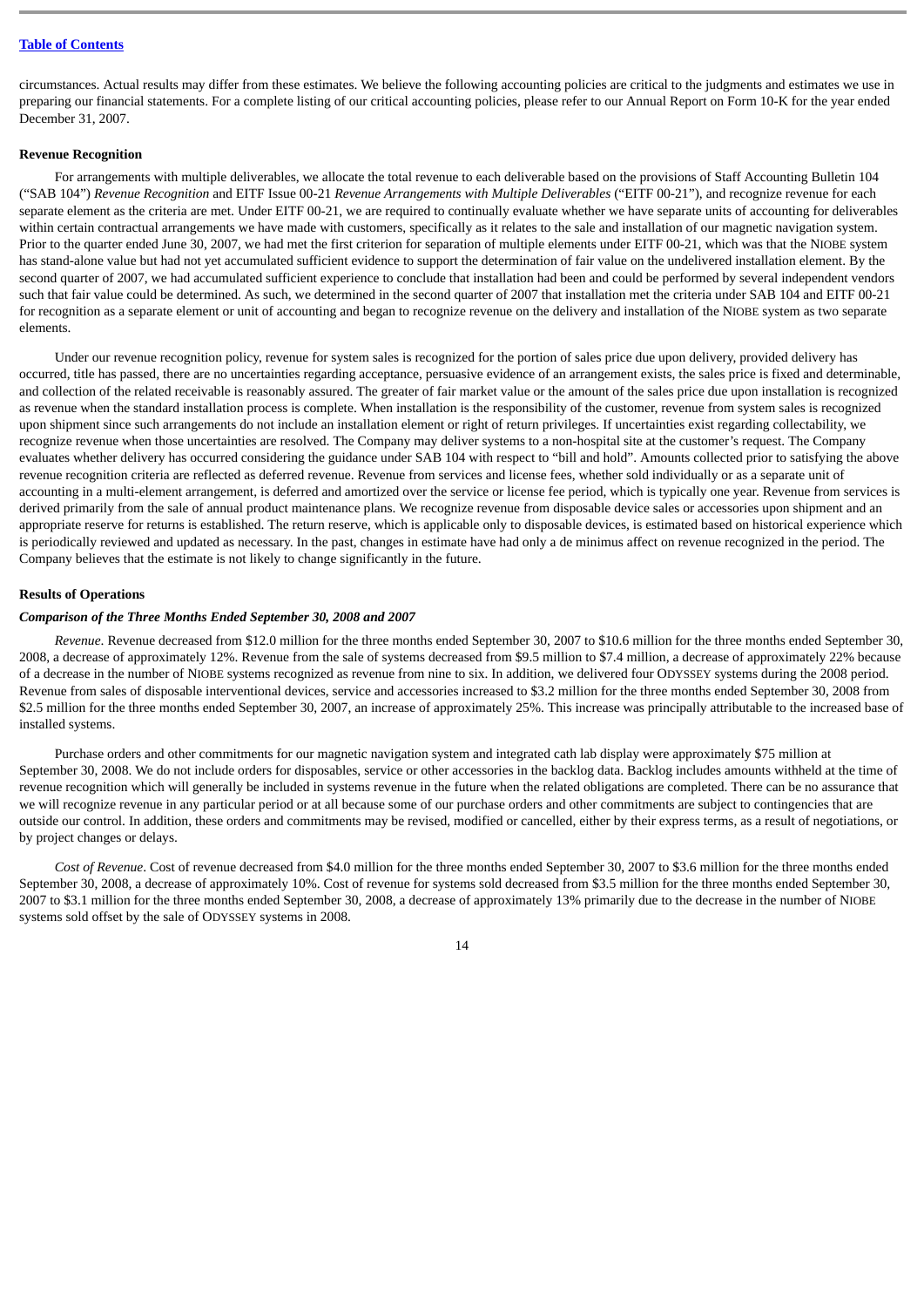*Research and Development Expenses*. Research and development expenses decreased from \$6.7 million for the three months ended September 30, 2007 to \$4.4 million for the three months ended September 30, 2008, a decrease of approximately 35%. The decrease was due principally to a decrease in development costs related to new product introductions.

*Sales and Marketing Expenses*. Sales and marketing expenses decreased from \$7.7 million for the three months ended September 30, 2007 to \$7.0 million for the three months ended September 30, 2008, a decrease of approximately 9%. The decrease related primarily to the timing of certain marketing programs.

*General and Administrative Expenses*. General and administrative expenses include our regulatory, training, clinical and general management expenses. General and administrative expenses increased to \$4.7 million from \$4.3 million for the three months ended September 30, 2008 and 2007, respectively, an increase of approximately 9%. The increase was due primarily to increased costs associated with regulatory activities related to our partnered devices. In addition, we recorded a foreign exchange loss of \$0.2 million during the three months ended September 30, 2008 compared with a foreign exchange gain of \$0.3 million during the three months ended September 30, 2007.

*Interest Income*. Interest income decreased to \$34,000 for the three months ended September 30, 2008 from \$339,000 for the three months ended September 30, 2007, a decrease of approximately 90% due principally to lower invested balances.

*Interest Expense*. Interest expense increased to \$904,000 for the three months ended September 30, 2008 from \$74,000 for the three months ended September 30, 2007, primarily due to the amortization of warrants issued during 2008 related to the affiliate line of credit and higher average outstanding balances due on our loans during 2008.

#### *Comparison of the Nine Months Ended September 30, 2008 and 2007*

*Revenue*. Revenue decreased from \$29.0 million for the nine months ended September 30, 2007 to \$28.2 million for the nine months ended September 30, 2008, a decrease of approximately 3%. Revenue from the sale of systems decreased from \$22.5 million to \$19.6 million, a decrease of approximately 13%. The number of units recognized to revenue decreased from 20 NIOBE systems during the 2007 reporting period to 18 NIOBE systems and 10 ODYSSEY systems during the 2008 reporting period. The NIOBE units recognized in the 2007 period carried a somewhat higher average selling price, also contributing to the year over year decrease in revenue. Revenue from sales of disposable interventional devices, service and accessories increased to \$8.6 million for the nine months ended September 30, 2008 from \$6.6 million for the nine months ended September 30, 2007, an increase of approximately 30%. This increase was principally attributable to the increased base of installed systems.

*Cost of Revenue*. Cost of revenue decreased from \$11.6 million for the nine months ended September 30, 2007 to \$10.3 million for the nine months ended September 30, 2008, a decrease of approximately 12%. Cost of sales for the 2007 period included a \$1.9 million adjustment to the carrying value of the first generation NIOBE systems remaining in inventory. Cost of revenue for systems sold increased from \$8.0 million for the nine months ended September 30, 2007 to \$8.8 million for the nine months ended September 30, 2008 primarily due to an increase in the average per-unit installation and production cost of the NIOBE systems sold and the recognition of costs associated with ODYSSEY systems sold in the 2008 period, whereas there were no ODYSSEY system sales recorded in the 2007 period.

*Research and Development Expenses*. Research and development expenses decreased from \$19.5 million for the nine months ended September 30, 2007 to \$13.9 million for the nine months ended September 30, 2008, a decrease of approximately 29%. The decrease was due principally to a decrease in development costs related to new product introductions.

*Sales and Marketing Expenses*. Sales and marketing expenses increased to \$23.3 million for the nine months ended September 30, 2008 from \$20.7 million for the nine months ended September 30, 2007, an increase of approximately 12%. The increase related primarily to increased compensation and related expenses associated with expanded sales operations and expanded marketing programs in the first half of 2008.

*General and Administrative Expenses*. General and administrative expenses include our regulatory, training, clinical and general management expenses. General and administrative expenses increased to \$15.5 million from \$14.1 million for the nine months ended September 30, 2008 and 2007, respectively, an increase of approximately 10%. The increase was due primarily to increased costs associated with regulatory activities related to our partnered devices as well as increased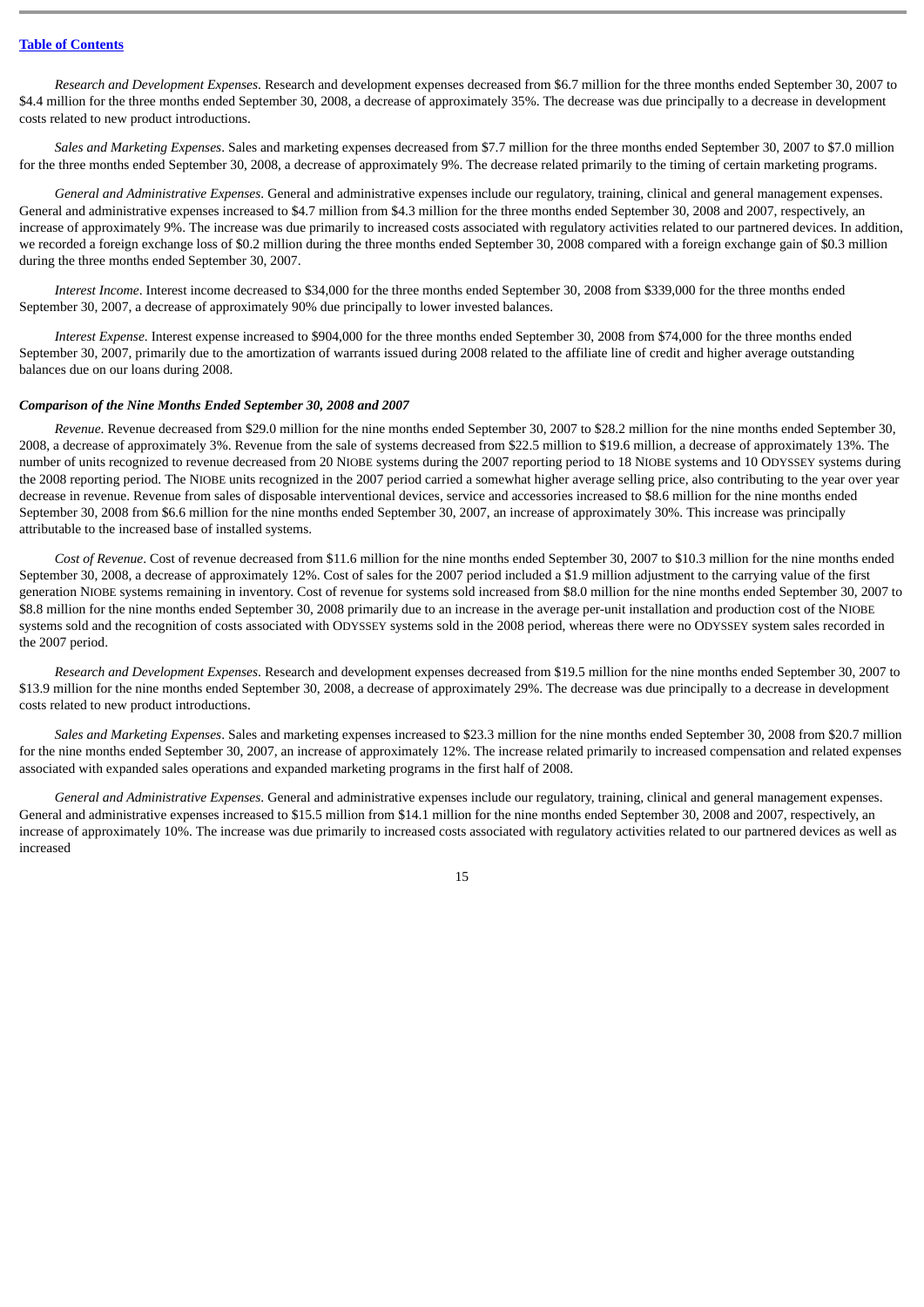compensation and related costs related to the expansion of our training programs in the first half of the year. In addition, we recorded a foreign exchange loss of \$0.2 million during the nine months ended September 30, 2008 compared with a foreign exchange gain of \$0.5 million during the nine months ended September 30, 2007.

*Interest Income*. Interest income decreased to \$166,000 for the nine months ended September 30, 2008 from \$1.2 million for the nine months ended September 30, 2007, a decrease of approximately 86% due principally to lower invested balances.

*Interest Expense*. Interest expense increased to \$1.9 million for the nine months ended September 30, 2008 from \$216,000 for the nine months ended September 30, 2007, primarily due to the amortization of warrants issued during 2008 related to the affiliate line of credit and higher average outstanding balances due on our loans during the first nine months of 2008.

# **Liquidity and Capital Resources**

Liquidity refers to the liquid financial assets available to fund our business operations and pay for near-term obligations. These liquid financial assets consist of cash and cash equivalents, as well as investments. In addition to our cash and cash equivalent balances, we maintained \$6.6 million of short-term investments at December 31, 2007, principally in commercial paper. At September 30, 2008, we had working capital of approximately \$2.9 million, compared to \$21.9 million at December 31, 2007 due principally to the use of cash and utilization of debt to fund our operations.

The following table summarizes our cash flow by operating, investing and financing activities for each of nine month periods ended September 30, 2008 and 2007 (in thousands):

|                                            |            | <b>Nine Months Ended</b><br>September 30. |  |
|--------------------------------------------|------------|-------------------------------------------|--|
|                                            | 2008       | 2007                                      |  |
| Cash Flow (used in) operating activities   | \$(25,233) | \$(26,055)                                |  |
| Cash Flow provided by investing activities | \$ 5.609   | \$15.636                                  |  |
| Cash Flow provided by financing activities | \$22,387   | \$ 21.641                                 |  |

*Net cash used in operating activities*. We used approximately \$25.2 million and \$26.0 million of cash for operating activities during the nine months ended September 30, 2008 and 2007, respectively, primarily as a result of operations during these periods. We generated approximately \$2.9 million from operating assets and liabilities during the nine months ended September 30, 2008. We generated approximately \$2.7 million to fund operating assets and liabilities during the nine months ended September 30, 2007.

*Net cash provided by (used in) investing activities*. We generated approximately \$5.6 million and \$15.6 million of cash from investing activities during the nine months ended September 30, 2008 and 2007 respectively, principally from the maturity of investments. We used approximately \$0.5 million and \$4.1 million of cash for the purchase of equipment during the nine months ended September 30, 2008 and 2007, respectively.

*Net cash provided by financing activities*. We generated approximately \$22.4 million and \$21.6 million from financing activities during the nine months ended September 30, 2008 and 2007, respectively. During the nine months ended September 30, 2008 we drew \$10.0 million under our revolving line with our primary lending bank and \$4.0 million under our line of credit with certain of our stockholders and received \$10.0 under the agreement with Biosense Webster. We repaid \$2.5 million scheduled amounts due under our older equipment loans. We generated approximately \$21.0 million from the proceeds of our common stock offering in the first quarter of 2007.

#### *Borrowing facilities*

In February 2008, we entered into a Note and Warrant Purchase Agreement with two of our stockholders providing for \$20 million in loan availability. These funds can be drawn at our election, would be subordinated to any bank debt, would be unsecured, and unless extended, would be due at the maturity date of February 2009. The commitment may also be used to provide guarantees to our primary lending bank to support advances under the credit agreement with the bank. The financing commitment from the stockholders is subject to a 90 day extension, solely at our option, providing for an extended maturity date of May 2009. We issued warrants to purchase approximately 572,000 shares of the Company's common stock at an exercise price of \$6.99 to the stockholders in exchange for the financing commitment. The warrants are exercisable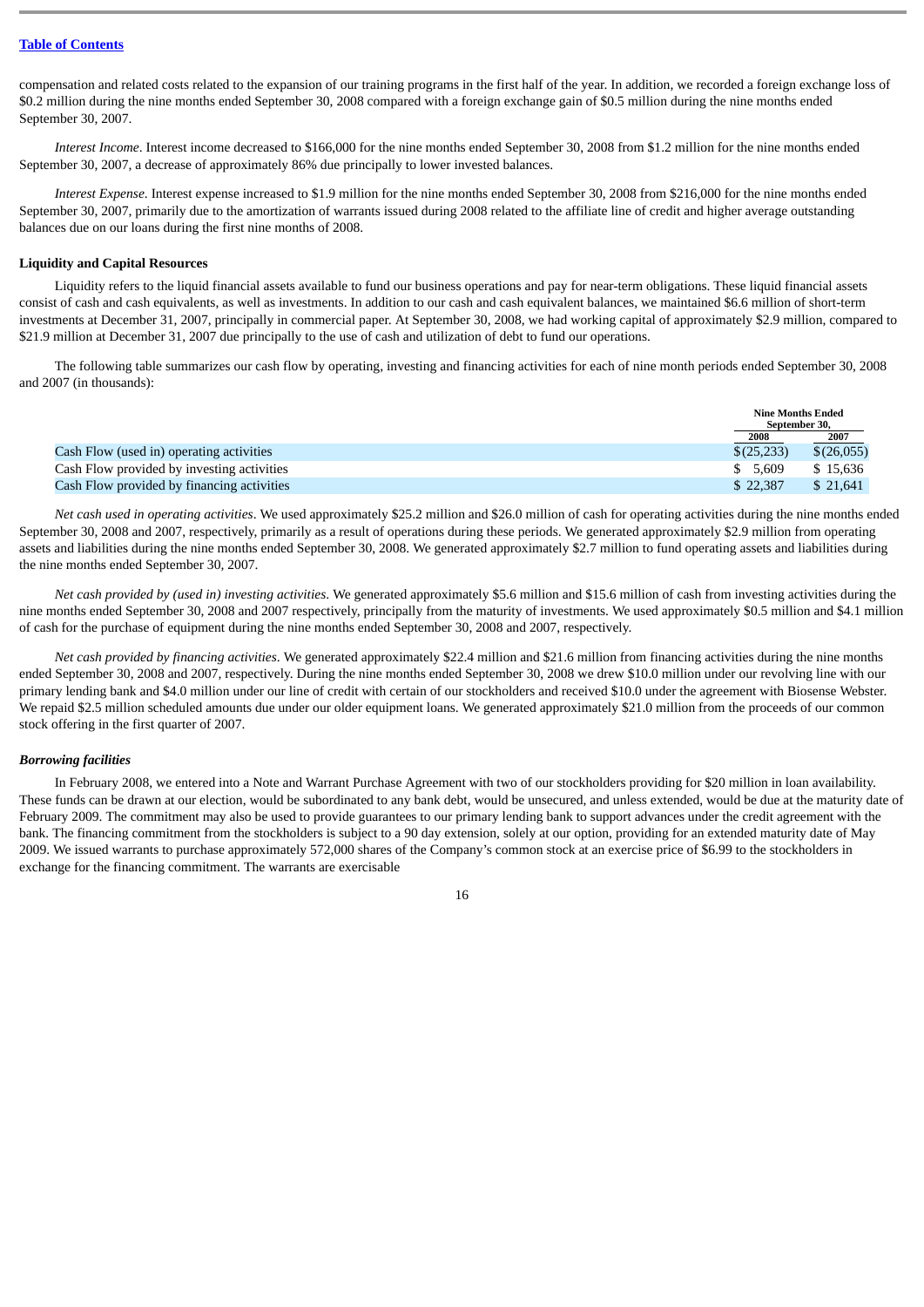#### **Table of [Contents](#page-1-0)**

immediately upon grant and expire five years from the date of grant. To the extent such warrants are exercised on a cash basis, we will receive proceeds from the exercise of such warrants; however, we will not receive the proceeds from the sales of the underlying shares. As of September 30, 2008, of the \$20 million available to us under this agreement, \$10 million has been utilized to guarantee the amounts outstanding to our primary lender and \$4 million has been drawn by us.

In conjunction with this transaction, we entered into a loan modification agreement with our primary lender to increase the maximum borrowing capacity of our revolving line of credit from \$25 million to \$30 million subject to a borrowing base of qualifying accounts receivable and inventory, with up to \$10 million available under the line supported by these guarantees. Under the revised facility we are required to maintain a minimum "tangible net worth" as defined in the agreement of at least \$5 million at the end of any calendar quarter during the term of the agreement, with lesser amounts required at non-quarter month ends. The revolving line of credit under the loan agreement matures in March 2009 and the interest rate is calculated at the greater of the lender's prime rate plus 1% or 6% for the guaranteed line and the greater of the lender's prime rate plus 1% or 7% for all other borrowings under the revolving line. The loan agreement is secured by substantially all of our assets and includes customary affirmative, negative and financial covenants. For example, we are restricted from incurring additional debt, disposing of or pledging our assets, entering into merger or acquisition agreements, making certain investments, allowing fundamental changes to our business, ownership, management or business locations, and from making certain payments in respect of stock or other ownership interests, such as dividends and stock repurchases. We are also required under the loan agreements to maintain our primary operating account and the majority of our cash and investment balances in accounts with the lender. As of September 30, 2008, we had \$13.2 million outstanding under our revolving line of credit and had an unused line of approximately \$16.8 million with borrowing capacity of \$20.4 million, including amounts already drawn, based on qualifying receivables and inventory balances. As of September 30, 2008, we had aggregate outstanding balances of approximately \$1.2 million under our two equipment loan agreements and were in compliance with all covenants of this agreement.

In July 2008, we entered into an amendment to our existing agreements with Biosense Webster, Inc. Pursuant to the amendment, Biosense Webster agreed to pay us \$10.0 million as an advance on revenue share amounts that were owed at the time the amendment was executed or may be owed in the future by Biosense Webster to us pursuant to the revenue share provisions of the existing agreement. We also agreed that an aggregate of up to \$8.0 million of certain agreed upon research and development expenses that are were owed at the time the amendment was executed or may be owed in the future by the us to Biosense Webster pursuant to the existing agreement will be deferred and will be due, together with any unrecouped portion of the \$10.0 million revenue share advance, on the Final Payment Date (as defined below). Interest on the outstanding and unrecouped amounts of the revenue share advance and deferred research and development expenses will accrue at an interest rate of the prime rate plus 0.75%. Outstanding revenue share advances and deferred research and development expenses and accrued interest thereon will be recouped by Biosense Webster from time to time by deductions from revenue share amounts otherwise owed to us from Biosense Webster pursuant to the existing agreement. We have the right to prepay any amounts due pursuant to the amendment at any time without penalty. As of September 30, 2008, approximately \$17.0 million has been advanced by Biosense Webster to the Company pursuant to the amendment. As of September 30, 2008, , \$2.1 million of revenue share advances had been used to reduce the advances and the remaining approximately \$15.0 million of amounts owed to Biosense Webster has been classified as long term debt in the accompanying balance sheet. All funds owed by us to Biosense Webster must be repaid on the sooner of December 31, 2011 or the date of an Accelerating Recoupment Event as defined below (the "Final Payment Date"). Commencing on May 15, 2010 we must make quarterly payments (the "Supplemental Payments") to Biosense Webster equal to the difference between the aggregate revenue share payments recouped by Biosense Webster from us (other than revenue share amounts attributable to Biosense Webster's sales of irrigated catheters) in such quarter and \$1 million, until the earlier of (1) the date all funds owed by us to Biosense Webster pursuant to the amendment are fully repaid or (2) the Final Payment Date. An "Accelerating Recoupment Event" means any of the following: (i) the closing of any equity-based registered public financing transaction or in the event of convertible debt, the conversion of such debt into equity in which we raise at least \$50 million; (ii) our failure of the to make any Supplemental Payment; or (iii) a change of control (as defined in the amendment).

#### *Shelf Registration*

In August 2006, we filed a universal shelf registration statement for the issuance and sale from time to time to the public of up to \$75 million in securities, including debt, preferred stock, common stock and warrants. The shelf registration was declared effective by the SEC in September 2006. In March 2007, we completed an offering of 1,919,000 shares of our common stock at \$10.50 per share pursuant to the shelf registration. In conjunction with this transaction, we received approximately \$20.1 million in net proceeds after deducting offering expenses. As a result, we have approximately \$55 million of remaining availability under the shelf registration statement. In addition, we filed a registration statement relating to the exercise of warrants previously issued in various private financings. To the extent such warrants are exercised on a cash basis, we will receive proceeds from the exercise of such warrants; however, we will not receive the proceeds from any re-sales of the underlying shares.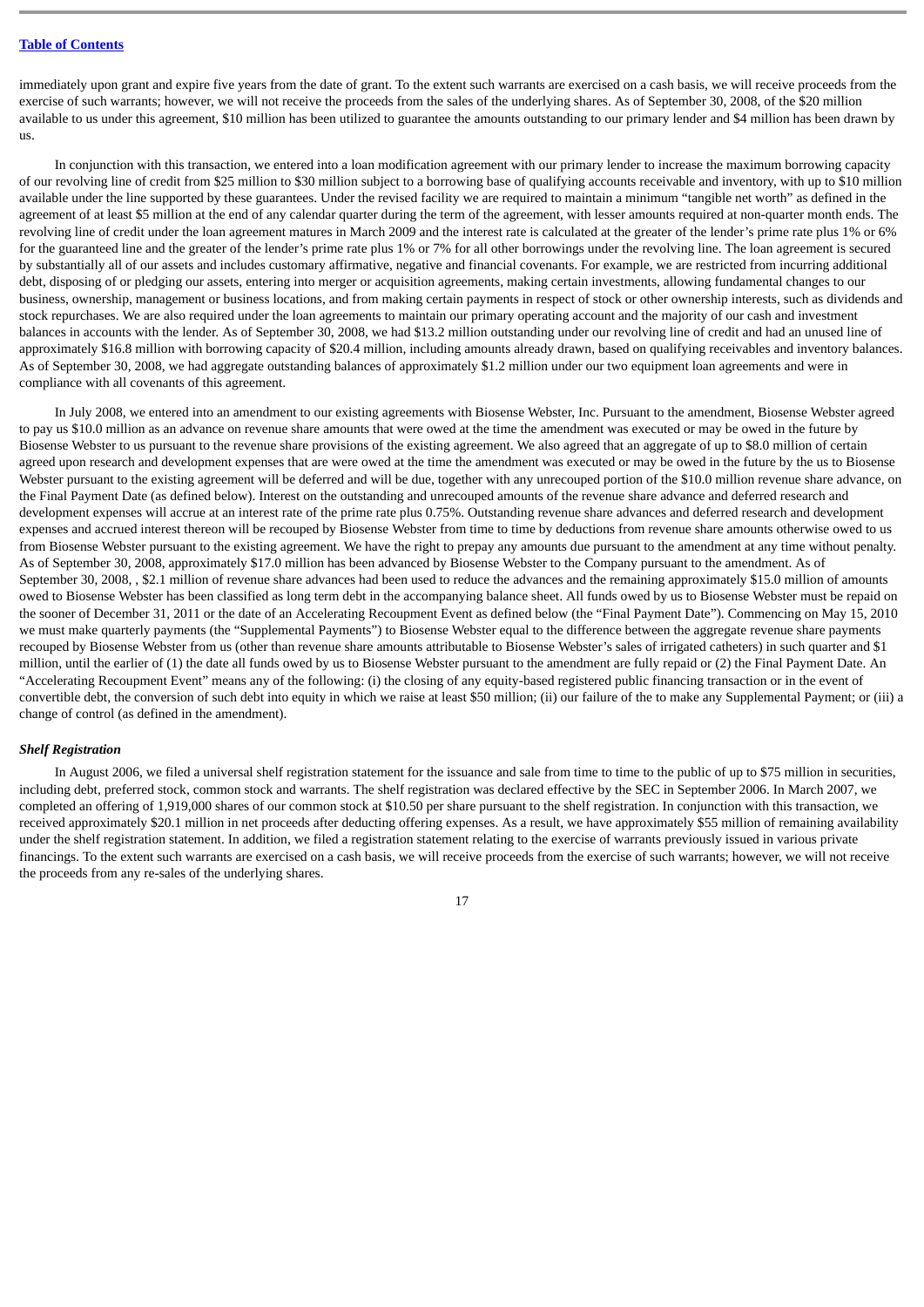#### *Cash flow*

We expect to have negative cash flow from operations for the succeeding 12 month period. Throughout the remainder of 2008, we expect to continue the development and commercialization of our existing products and our research and development programs and the advancement of new products into clinical development. We expect that our research and development expenditures will decrease in 2008 and our selling, general and administrative expenses will continue to increase in order to support our product commercialization efforts. Until we can generate significant cash flow from our operations, we expect to continue to fund our operations with existing cash resources that were primarily generated from the proceeds of our public offerings, private sales of our equity securities, investor loan commitments, and from our revolving line of credit and equipment financing loans. In the future, we may finance cash needs through the sale of other equity securities, strategic collaboration agreements and debt financings. We cannot accurately predict the timing and amount of our utilization of capital, which will depend on a number of factors outside of our control.

Although our credit facility with our primary lender expires in March 2009, we currently anticipate being able to renew the facility on terms that are substantially similar to the current terms. In November 2008, the company received a commitment from the two stockholders who had issued the credit facility described above to extend the provisions of that agreement initially to March 31, 2010 on the same terms and conditions as the current agreement. While we believe our existing cash, cash equivalents and investments, amounts outstanding under the Biosense Webster agreement and funds available and anticipated to be available from our current borrowing sources will be sufficient to fund our operating expenses and capital equipment requirements through the next 12 months, we cannot assure you that we will be able to renew our existing bank facility or will not otherwise require additional financing before that time. Although we anticipate that we will be able to extend our current credit facility before it reaches maturity date, we also cannot assure you that any such renewal or other additional financing will be available on a timely basis on terms acceptable to us or at all, or that any such other financing will not be dilutive to our stockholders. If adequate funds are not available to us, we could be required to delay development or commercialization of new products, to license to third parties the rights to commercialize products or technologies that we would otherwise seek to commercialize ourselves or to reduce the sales, marketing, customer support or other resources devoted to our products, any of which could have a material adverse effect on our business, financial condition and results of operations.

#### **Off-Balance Sheet Arrangements**

We do not currently have, nor have we ever had, any relationships with unconsolidated entities or financial partnerships, such as entities often referred to as structured finance or special purpose entities, which would have been established for the purpose of facilitating off-balance sheet arrangements or other contractually narrow or limited purposes. In addition, we do not engage in trading activities involving non-exchange traded contracts. As a result, we are not materially exposed to any financing, liquidity, market or credit risk that could arise if we had engaged in these relationships.

# <span id="page-17-0"></span>**ITEM 3. QUANTITATIVE AND QUALITATIVE DISCLOSURES ABOUT MARKET RISK**

We have exposure to currency fluctuations. We operate mainly in the U.S., Europe and Asia and we expect to continue to sell our products both within and outside of the U.S. We expect to transact this business primarily in U.S. dollars and in Euros, although we may transact business in other currencies to a lesser extent. Future fluctuations in the value of these currencies may affect the price competitiveness of our products. Our foreign operations incur most of their expenses in the local currency and thus are subject to exchange rate volatility. In addition, because we have a relatively long installation cycle for our systems, we will be subject to risk of currency fluctuations between the time we record an account receivable and the time we collect payments, which could adversely affect our operating margins. We have not hedged exposures in foreign currencies or entered into any other derivative instruments. As a result, we will be exposed to some exchange risks for foreign currencies. For example, if the Euro currency to dollar exchange rate were to fluctuate by 10%, we believe that our revenue could be affected by as much as 2 to 3%.

We have exposure to market risk related to our investments, particularly auction rate securities. At September 30, 2008 we held approximately \$500,000 in auction rate securities against which we have taken approximately \$32,000 as an impairment charge during the nine months ended September 30, 2008. Auction rate securities are private placement securities with long-term maturities for which the interest rates are reset through a Dutch auction each month. We invested only in auction rate securities with AAA/Aaa ratings at the time of purchase. Although the monthly auctions have historically provided a liquid market for these securities, the liquidity issues experienced in the auction rate securities market have limited our ability to liquidate our holdings. In October 2008, we accepted an offer from one of our investment advisors to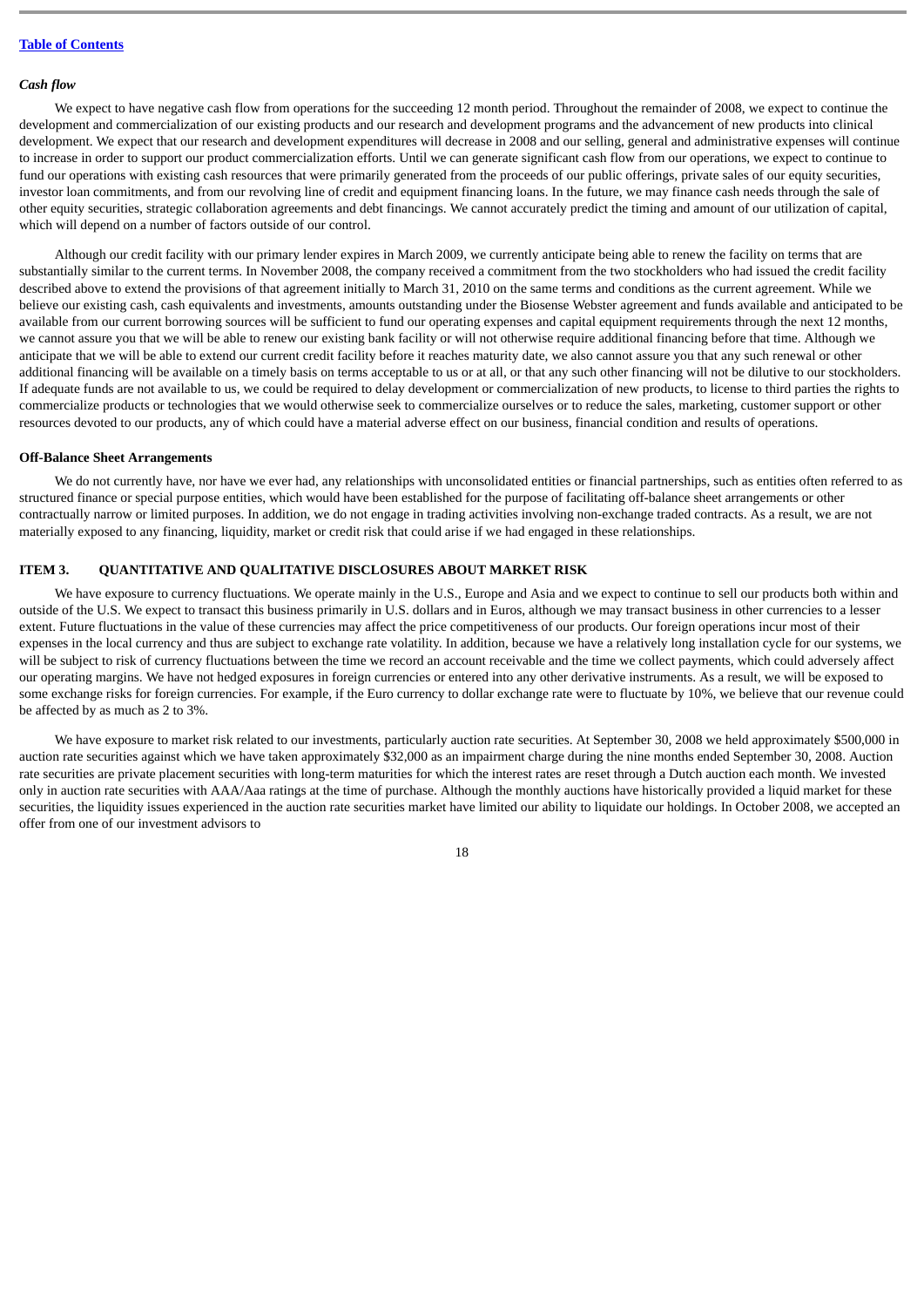repurchase our outstanding security at par value. Although we expect the transaction to be completed in 2008, if the settlement is altered or delayed, it is possible that we will be unable to liquidate our holdings, be required to sell the securities at a substantial loss or take an additional impairment charge.

We also have exposure to interest rate risk related to our investment portfolio and our borrowings. The primary objective of our investment activities is to preserve principal while at the same time maximizing the income we receive from our invested cash without significantly increasing the risk of loss.

Our interest income is sensitive to changes in the general level of U.S. interest rates, particularly since the majority of our investments are in short-term debt instruments. We invest our excess cash primarily in U.S. government securities and marketable debt securities of financial institutions and corporations with strong credit ratings. These instruments generally have maturities of two years or less when acquired. We do not utilize derivative financial instruments, derivative commodity instruments or other market risk sensitive instruments, positions or transactions. Accordingly, we believe that while the instruments we hold are subject to changes in the financial standing of the issuer of such securities, we are not subject to any material risks arising from changes in interest rates, foreign currency exchange rates, commodity prices, equity prices or other market changes that affect market risk sensitive instruments.

We do not believe that inflation has had a material adverse impact on our business or operating results during the periods covered by this report.

## <span id="page-18-0"></span>**ITEM 4. CONTROLS AND PROCEDURES**

*Disclosure Controls and Procedures:* The Company's management, with the participation of the Company's Chief Executive Officer and Chief Financial Officer, has evaluated the effectiveness of the Company's disclosure controls and procedures (as such term is defined in Rules 13a-15(e) and 15d-15(e) under the Securities Exchange Act of 1934, as amended (the "Exchange Act")), as of the end of the period covered by this report. Any controls and procedures, no matter how well designed and operated, can provide only reasonable assurance of achieving the desired control objectives, and management is required to apply its judgment in evaluating the cost-benefit relationship of possible controls and procedures. Based on such evaluation, the Company's Chief Executive Officer and Chief Financial Officer have concluded that, as of the end of such period, the Company's disclosure controls and procedures were effective.

*Changes In Internal Control Over Financial Reporting:* The Company's management, with the participation of the Company's Chief Executive Officer and Chief Financial Officer, also conducted an evaluation of the Company's internal control over financial reporting to determine whether any changes occurred during the period covered by this report that have materially affected, or are reasonably likely to materially affect, the Company's internal control over financial reporting. Based on that evaluation, there has been no such change during the period covered by this report.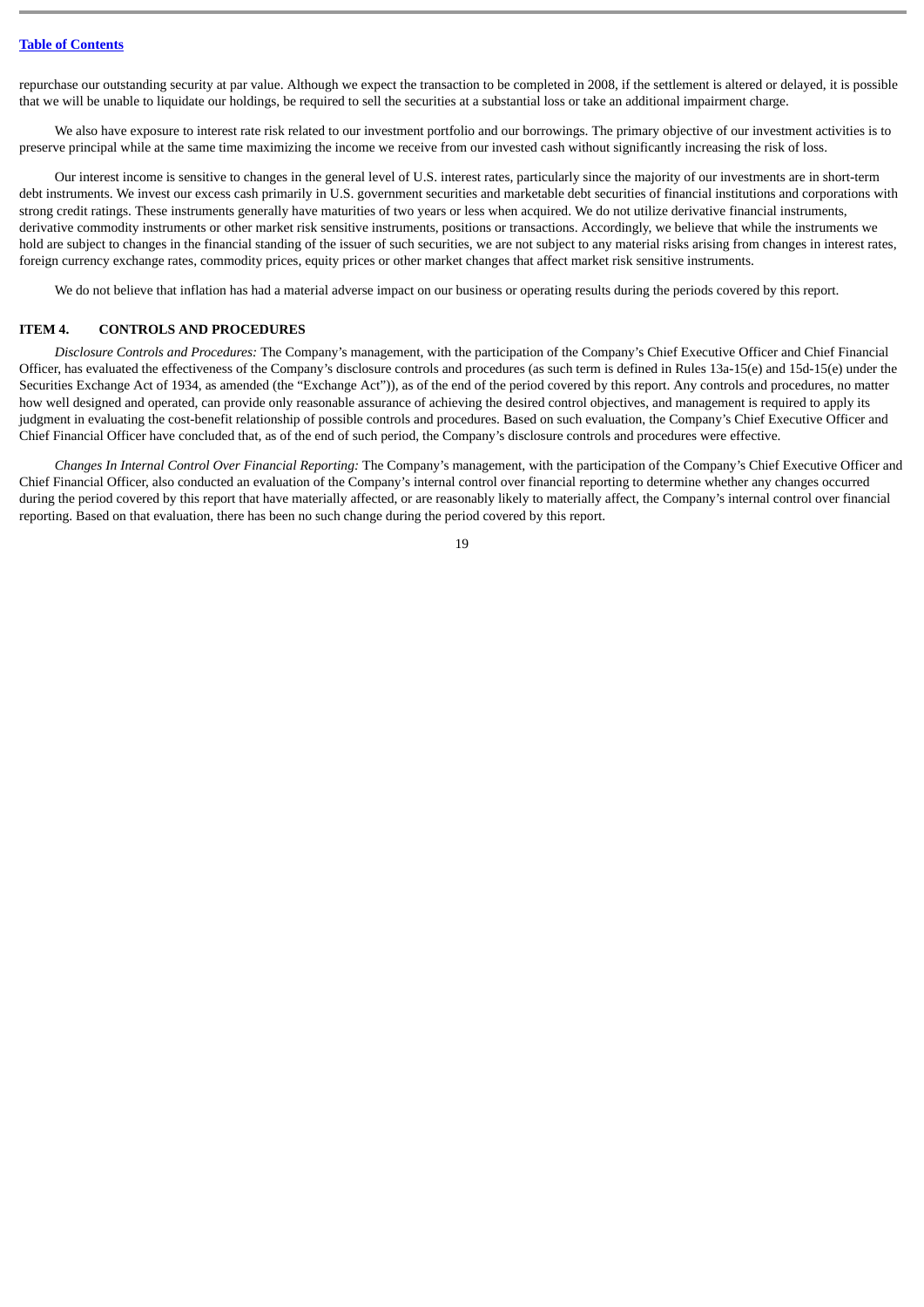# **STEREOTAXIS, INC. PART II – OTHER INFORMATION**

# <span id="page-19-1"></span><span id="page-19-0"></span>**ITEM 1. LEGAL PROCEEDINGS**

We are involved from time to time in various lawsuits and claims arising in the ordinary course of business. Although the outcomes of these lawsuits and claims are uncertain, we do not believe any of them will have a material adverse effect on our business, financial condition or results of operations.

# <span id="page-19-2"></span>**ITEM 1A. RISK FACTORS**

Our Risk Factors are discussed in our Annual Report on Form 10-K for the year ended December 31, 2007 and our Quarterly Report on Form 10-Q for the quarter ended June 30, 2008.

### <span id="page-19-3"></span>**ITEM 2. UNREGISTERED SALES OF EQUITY SECURITIES AND USE OF PROCEEDS**

None

# <span id="page-19-4"></span>**ITEM 3. DEFAULTS UPON SENIOR SECURITIES**

None.

# <span id="page-19-5"></span>**ITEM 4. SUBMISSION OF MATTERS TO A VOTE OF SECURITY HOLDERS**

None.

# <span id="page-19-6"></span>**ITEM 5. OTHER INFORMATION**

None.

# <span id="page-19-7"></span>**ITEM 6. EXHIBITS AND REPORTS ON FORM 8-K**

(a) Exhibits: See Exhibit Index herein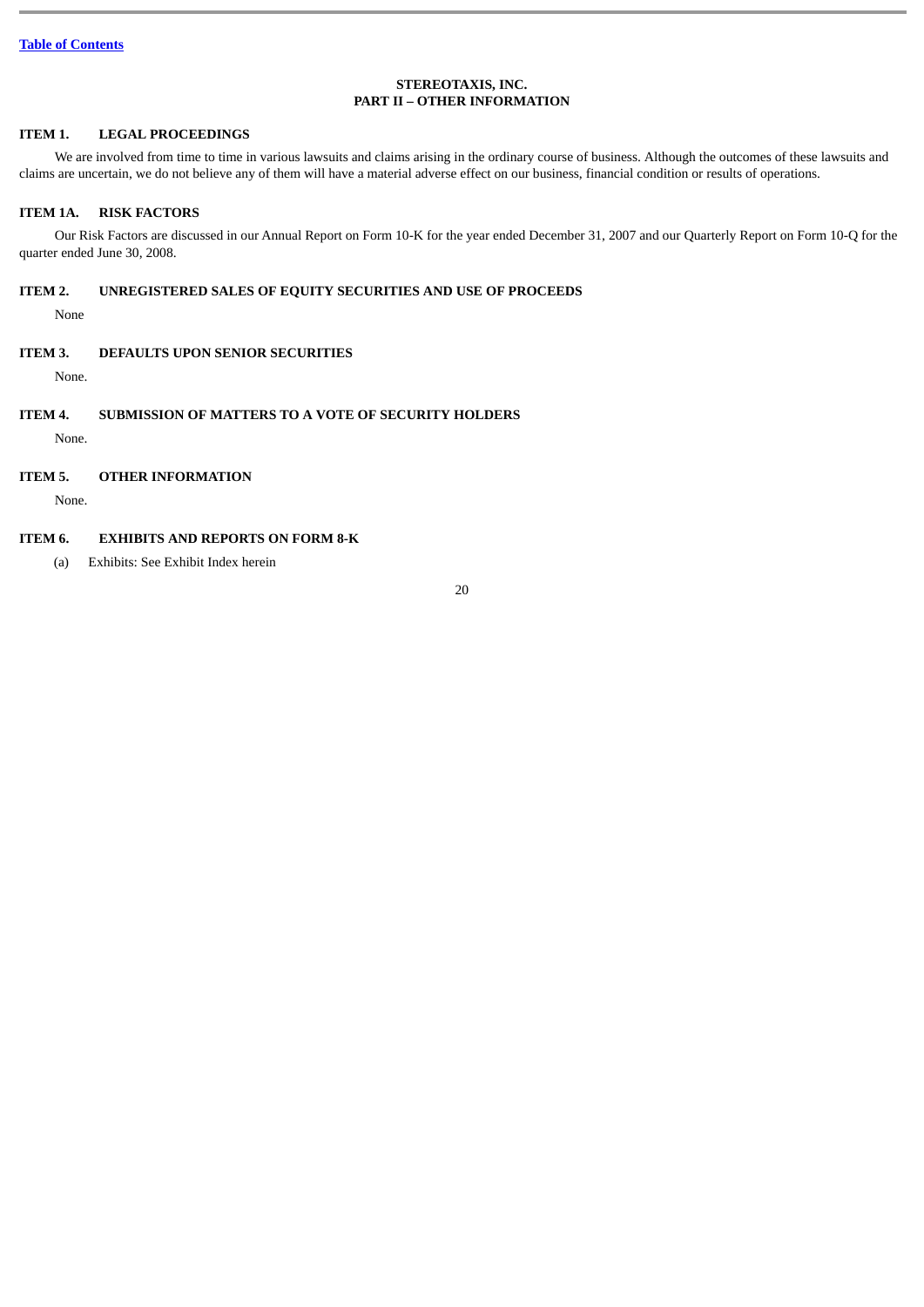# **STEREOTAXIS, INC. SIGNATURES**

<span id="page-20-0"></span>Pursuant to the requirements of the Securities Exchange Act of 1934, the Registrant has duly caused this report to be signed on its behalf by the undersigned thereunto duly authorized.

> STEREOTAXIS, INC. (Registrant)

Date: November 10, 2008 By: /s/ Bevil J. Hogg

Date: November 10, 2008 By: /s/ James M. Stolze

Bevil J. Hogg, Chief Executive Officer

James M. Stolze, Vice President and Chief Financial Officer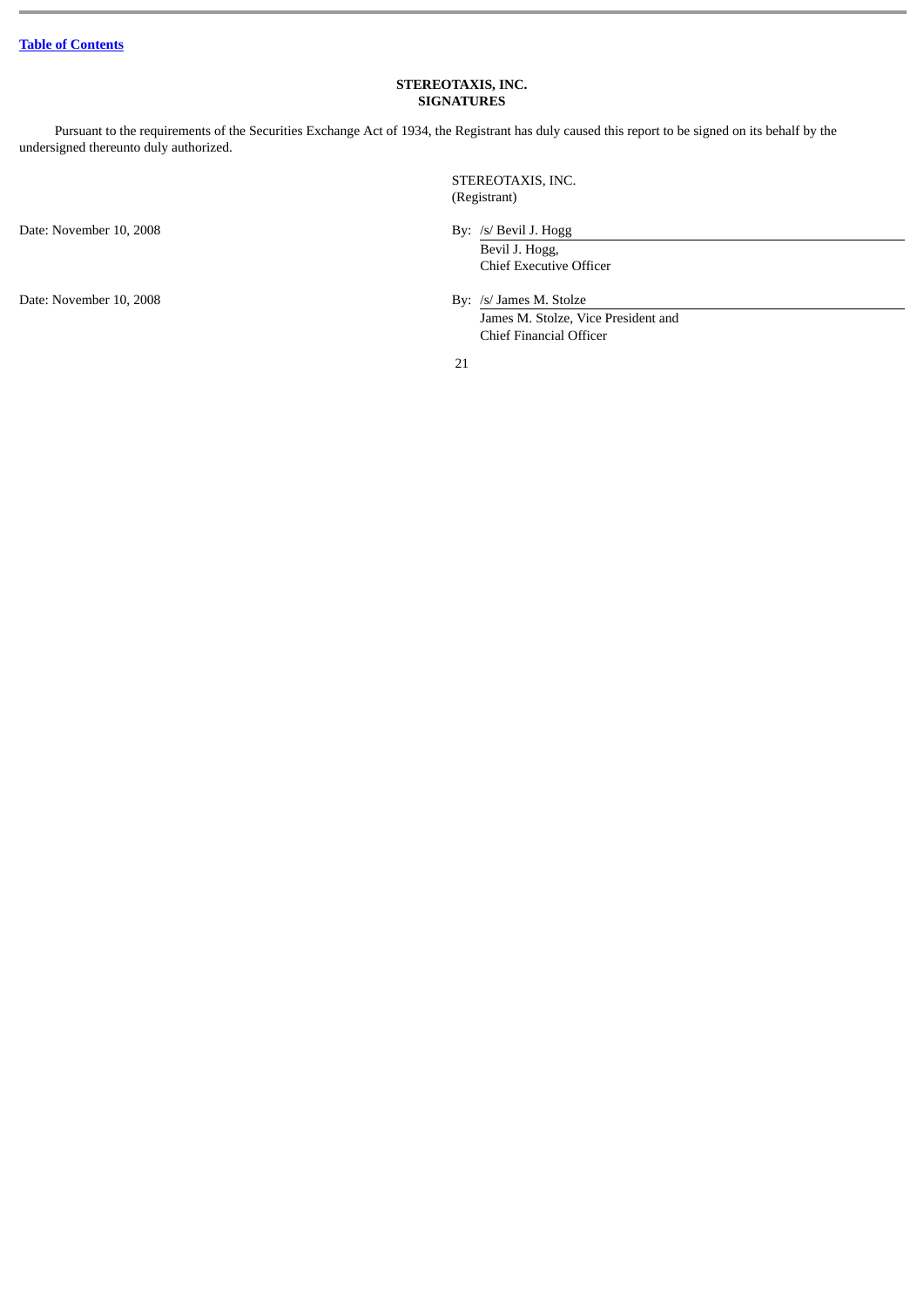# **EXHIBIT INDEX**

<span id="page-21-0"></span>

| Number  | <b>Description</b>                                                                                                                                              |
|---------|-----------------------------------------------------------------------------------------------------------------------------------------------------------------|
| 3.1(1)  | Restated Certificate of Incorporation of the Company                                                                                                            |
| 3.2(1)  | Restated Bylaws of the Company                                                                                                                                  |
| $10.1*$ | Second Amendment to Development Alliance and Supply Agreement, dated as of July 18, 2008, between the Registrant and Biosense Webster,<br>Inc. (filed herewith) |
| 10.2#   | Stereotaxis, Inc. 2002 Stock Incentive Plan, as amended and restated on May 29, 2008 (filed herewith)                                                           |
| 31.1    | Rule 13a-14(a)/15d-14(a) Certification (pursuant to Section 302 of the Sarbanes-Oxley Act of 2002, executed by Chief Executive Officer).                        |
| 31.2    | Rule 13a-14(a)/15d-14(a) Certification (pursuant to Section 302 of the Sarbanes-Oxley Act of 2002, executed by Chief Financial Officer).                        |
| 32.1    | Section 1350 Certification (pursuant to Section 906 of the Sarbanes-Oxley Act of 2002, executed by Chief Executive Officer).                                    |
| 32.2    | Section 1350 Certification (pursuant to Section 906 of the Sarbanes-Oxley Act of 2002, executed by Chief Financial Officer).                                    |

\* Confidential treatment requested as to certain portions, which portions are omitted and filed separately with the Securities and Exchange Commission. # Indicates management contract or compensatory plan

(1) This exhibit was previously filed as an exhibit to the Registrant's Quarterly Report on Form 10-Q for the quarter ended September 30, 2004 (filed November 12, 2004) (File No. 000-50884), and is incorporated herein by reference.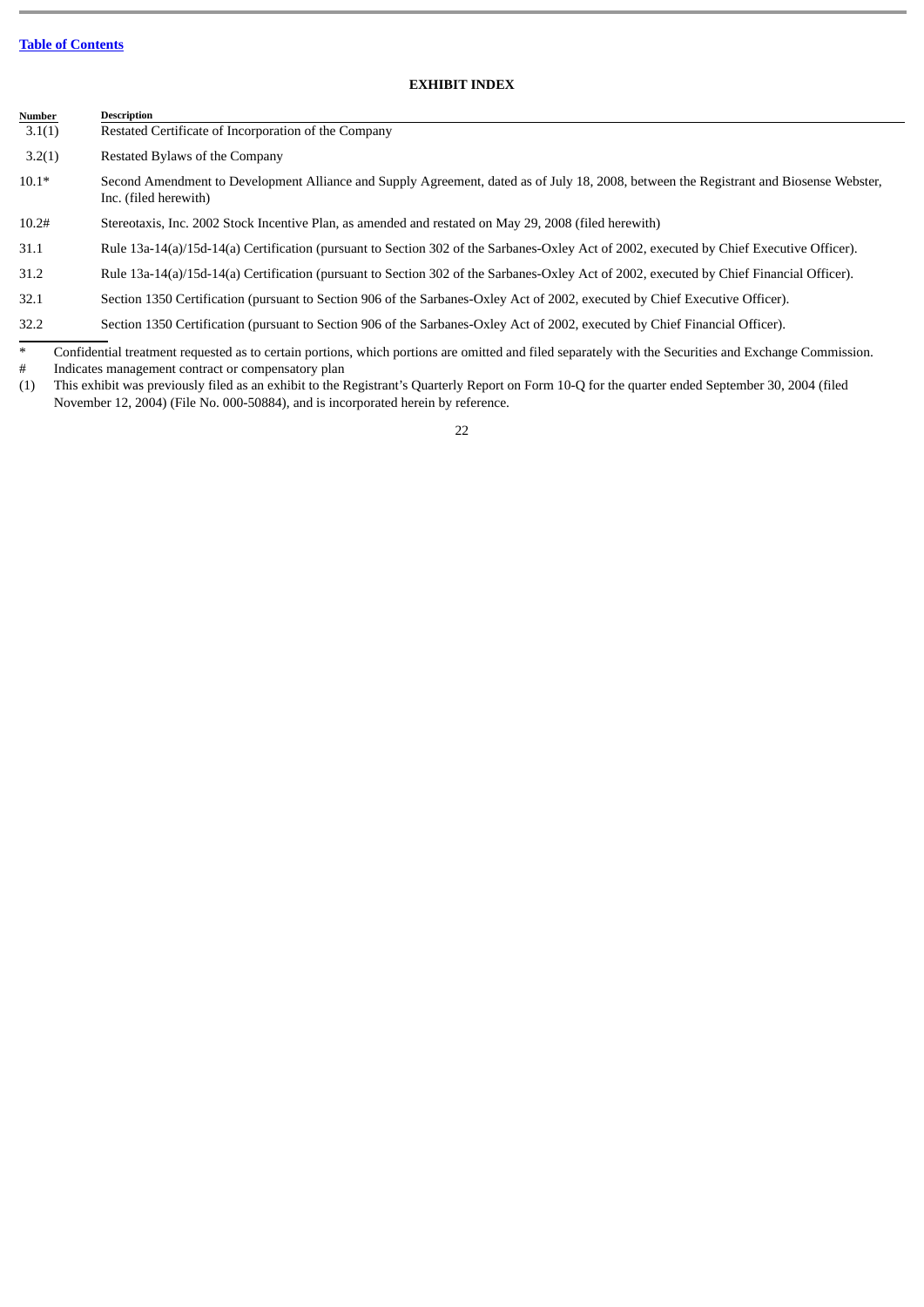# **EXPLANATORY NOTE: "\*" INDICATES THE PORTION OF THIS EXHIBIT THAT HAS BEEN OMITTED AND SEPARATELY FILED WITH THE SECURITIES AND EXCHANGE COMMISSION PURSUANT TO A REQUEST FOR CONFIDENTIAL TREATMENT.**

# **SECOND AMENDMENT TO DEVELOPMENT ALLIANCE AND SUPPLY AGREEMENT**

This second amendment ("Second Amendment") is made effective as of this 18<sup>th</sup> day of July, 2008, and amends that certain Development Alliance and Supply Agreement dated May 7, 2002 between Biosense Webster, Inc. ("Biosense Webster") and Stereotaxis, Inc. ("Stereotaxis") (the "Master Collaboration Agreement"), as amended previously by (i) that certain Amendment to Development and Supply Agreement dated November 3, 2003 (the "First Amendment") (the Master Collaboration Agreement and First Amendment collectively referred to as the "Amended Master Agreement"), (ii) that certain side letter between the parties dated November 3, 2003, regarding research and development (the "R&D Side Letter"), (iii) that certain Alliance Expansion Agreement dated May 4, 2007 ("Expansion Agreement") and (iv) four side letters between the parties, each dated May 4, 2007, whose subject matter was, respectively, CARTO Pro RMT, Third Party Collaboration Rights, Exclusivity and the meaning of Customers in the Non-Localized Alliance (collectively, the "2007 Side Letters") (the Master Collaboration Agreement, First Amendment, R&D Side Letter, Expansion Agreement and 2007 Side Letters, collectively referred to as the "Existing Agreements").

#### **RECITALS**

WHEREAS, Stereotaxis has developed a computerized instrument control system known as the NIOBE™ System that enables navigation utilizing externally applied magnetic fields of various electrophysiology devices; and,

WHEREAS, Biosense Webster has developed and markets an electrophysiology mapping system known as the CARTO™ system that enables mapping and ablation of cardiac tissue using proprietary localization sensor technology; and,

WHEREAS pursuant to the Existing Agreements, Stereotaxis and Biosense Webster have, jointly or solely, developed a Compatible CARTO System and/or a Compatible NIOBE – CARTO System and certain associated proprietary, interventional, disposable, electrophysiology devices ("Daughter Products and Partnered NL Products" as defined in the Existing Agreements) and Biosense Webster manufactures, markets and sells such Daughter Products and Partnered NL Products; and,

WHEREAS, Stereotaxis has developed, manufactures, markets and sells Odyssey Network Solutions including but not limited to Odyssey Link Technology such as the Odyssey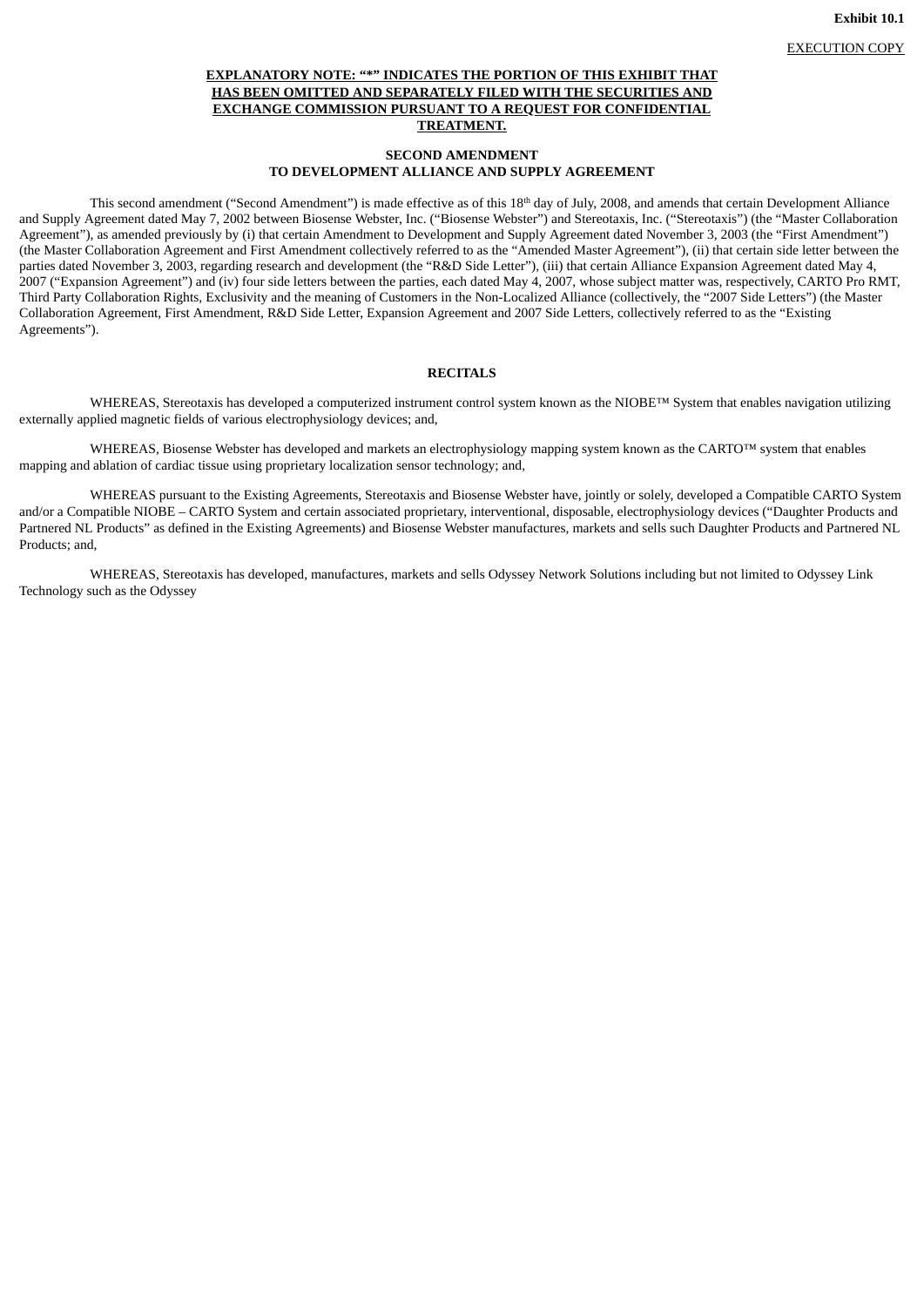Workstation (as defined in Section 1.1.5) for use with a global network known as the Odyssey Network (as defined in Section 1.1.3) that enables users of the Odyssey Network Solutions to view an integrated display of data related to medical procedures and obtain clinical and technical support through the network connection; and

WHEREAS, Biosense Webster and Stereotaxis desire to expand their alliance in order to advance the opportunities for magnetic navigation and in order to extend the Odyssey Network and collaborate to increase the opportunities for use of the Odyssey Network to provide clinical and technical support to customers;

NOW THEREFORE, in consideration of the mutual promises, covenants and conditions herein, the Parties agree as follows:

# **ARTICLE 1 DEFINITIONS**

1.1 Defined Terms. As used in this Second Amendment, the following terms shall have the meanings set forth below:

1.1.1 "Irrigated Catheters" shall mean Magnetic Irrigation Catheters as that term is defined in the Expansion Agreement.

1.1.2 "Non-Irrigated Catheters" shall mean Daughter Products and Partnered NL Catheters excluding Irrigated Catheters.

1.1.3 "Odyssey Intellectual Property" shall mean all Intellectual Property Rights now used or that become used by Stereotaxis in implementing the Odyssey Network Solutions that are either owned by Stereotaxis (its successors or assigns) or are licensed to Stereotaxis by a third party with the right to sublicense others.

1.1.4 "Odyssey IP License" shall mean the license granted in section 6.1(a) of this Second amendment.

1.1.5 "Odyssey Link Technology" shall mean any proprietary Stereotaxis hardware and associated software developed or used for the purpose of consolidating, transmitting and/or receiving information on the Odyssey Network, including, without limitation, the Odyssey Workstation.

1.1.6 "Odyssey Network" shall mean the proprietary Stereotaxis global network of network connections, infrastructure and associated management software for linking Odyssey Workstations and other Odyssey Link Technology to a customer service center.

1.1.7 "Odyssey Network Solutions" shall mean the Odyssey Network, Odyssey Link Technology products including the Odyssey Workstation, and any other products and services, features, or content developed, offered or used for the purpose of consolidating, transmitting and/or receiving information, content, and/or services using the Odyssey Network.

 $-2-$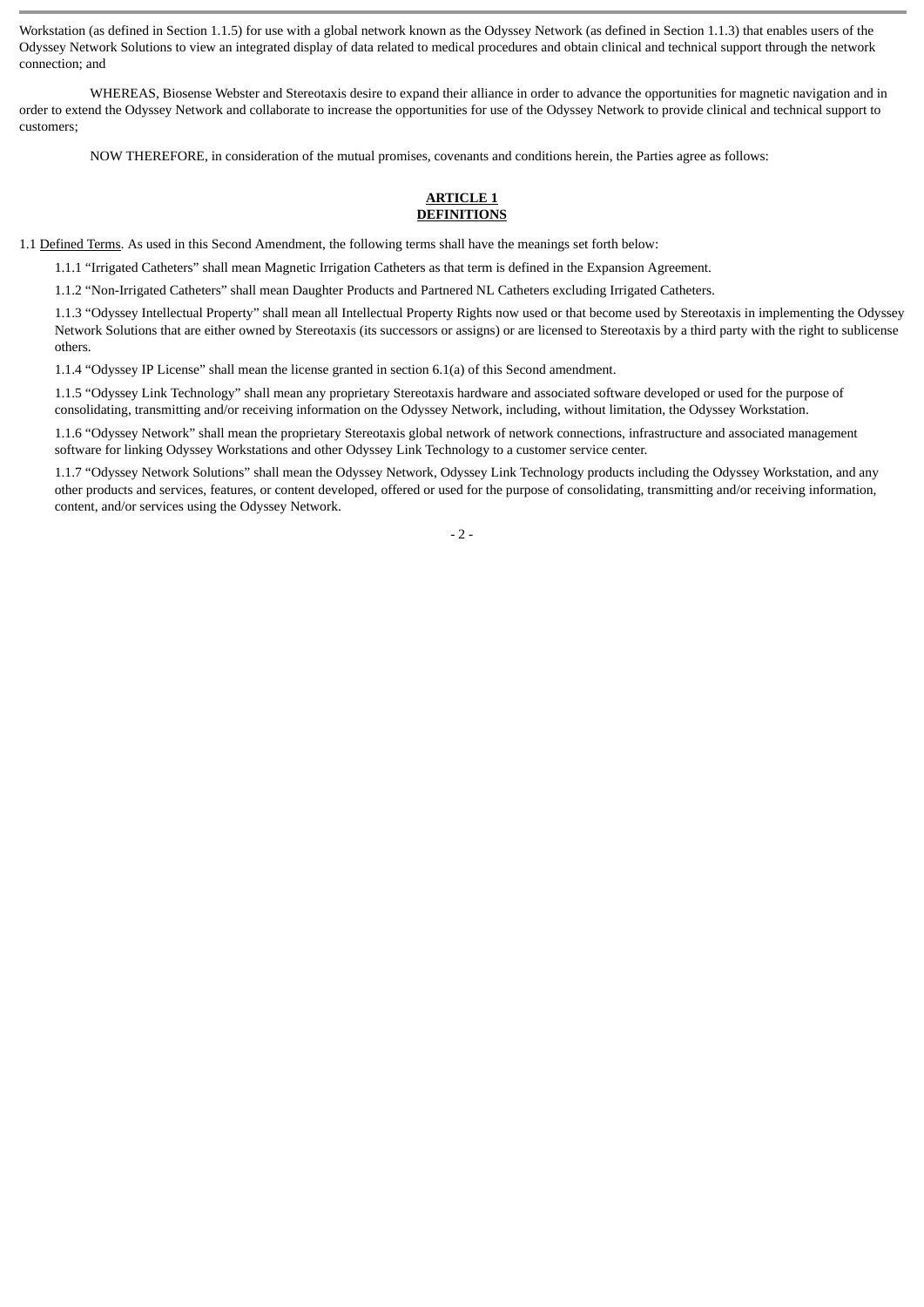1.1.8 "Odyssey Workstation" shall mean the proprietary Stereotaxis product comprising hardware and associated software used to consolidate information from multiple systems on a single display with a video transmitter for remotely accessing this information from any location on the Odyssey Network.

1.2 Undefined Terms. Terms and definitions used in this Second Amendment but not defined in this Section 1 shall have the same meanings given to such terms in the relevant Existing Agreement.

# **ARTICLE 2 REVENUE SHARE ADVANCE AND R&D DEFERRAL**

2.1 Revenue Share Advance. Biosense Webster shall pay Stereotaxis TEN MILLION UNITED STATES DOLLARS (\$10,000,000) ("Revenue Share Advance") within ten (10) business days after the execution of this Second Amendment as an advance of Revenue Share amounts that are either owed or may become owed by Biosense Webster to Stereotaxis pursuant to the Existing Agreements. After such payment, the Revenue Share Advance (plus any interest due thereon accrued pursuant to Section 2.3 of this Second Amendment) shall be recouped, to the extent not otherwise paid by Stereotaxis pursuant to this Second Amendment, by Biosense Webster by deduction from amounts otherwise due and owing, whether now or in the future, by Biosense Webster to Stereotaxis pursuant to the Revenue Share provisions of the Existing Agreements, including, without limitation, the amount of Revenue Share due from Biosense Webster to Stereotaxis in the amount set forth in Exhibit B, which shall be recouped immediately by Biosense Webster after payment of the Revenue Share Advance. All unrecouped Revenue Share Advances shall accrue interest in accordance with Section 2.3 of this Second Amendment. The Revenue Share Advances, together with interest accrued thereon, if any, which have not previously been paid or recouped shall be due on the earlier to occur of (a) December 31, 2011, or (b) in the event an Accelerating Recoupment Event has occurred, the date provided in Section 2.5 below (the earlier to occur of (a) or (b), the "Final Payment Date"). Any dispute regarding payment and recoupment of the Revenue Share Advances shall be resolved in accordance with the Dispute Resolution provisions of the Master Collaboration Agreement.

2.2 Deferred Research and Development Expenses. Biosense Webster and Stereotaxis hereby agree that certain research and development work, including without limitation registration of Celsius RMT in Japan (hereafter "R&D"), has been performed by Biosense Webster pursuant to the Existing Agreements. The amount payable by Stereotaxis for R&D work performed is set out in Exhibit B. Payment of the (i) amount in Exhibit B and (ii) any future amount owed by Stereotaxis to Biosense Webster for R&D (up to a cumulative \$8 million) shall be deferred until no later than the Final Payment Date ("R&D Deferral"), and such amount shall accrue interest as provided in Section 2.3 of this Second Amendment. Biosense Webster may recoup any portion of the R&D Deferral (and interest thereon) remaining unpaid after full recoupment or payment of the entire Revenue Share Advance and interest thereon, to the extent not otherwise paid by Stereotaxis pursuant to this Second Amendment, from amounts otherwise owing by Biosense Webster to Stereotaxis pursuant to the Revenue Share provisions of the Existing Agreements. Any portion of the R&D Deferral not previously paid or recouped, together with interest thereon, shall automatically become finally due on the Final Payment Date.

- 3 -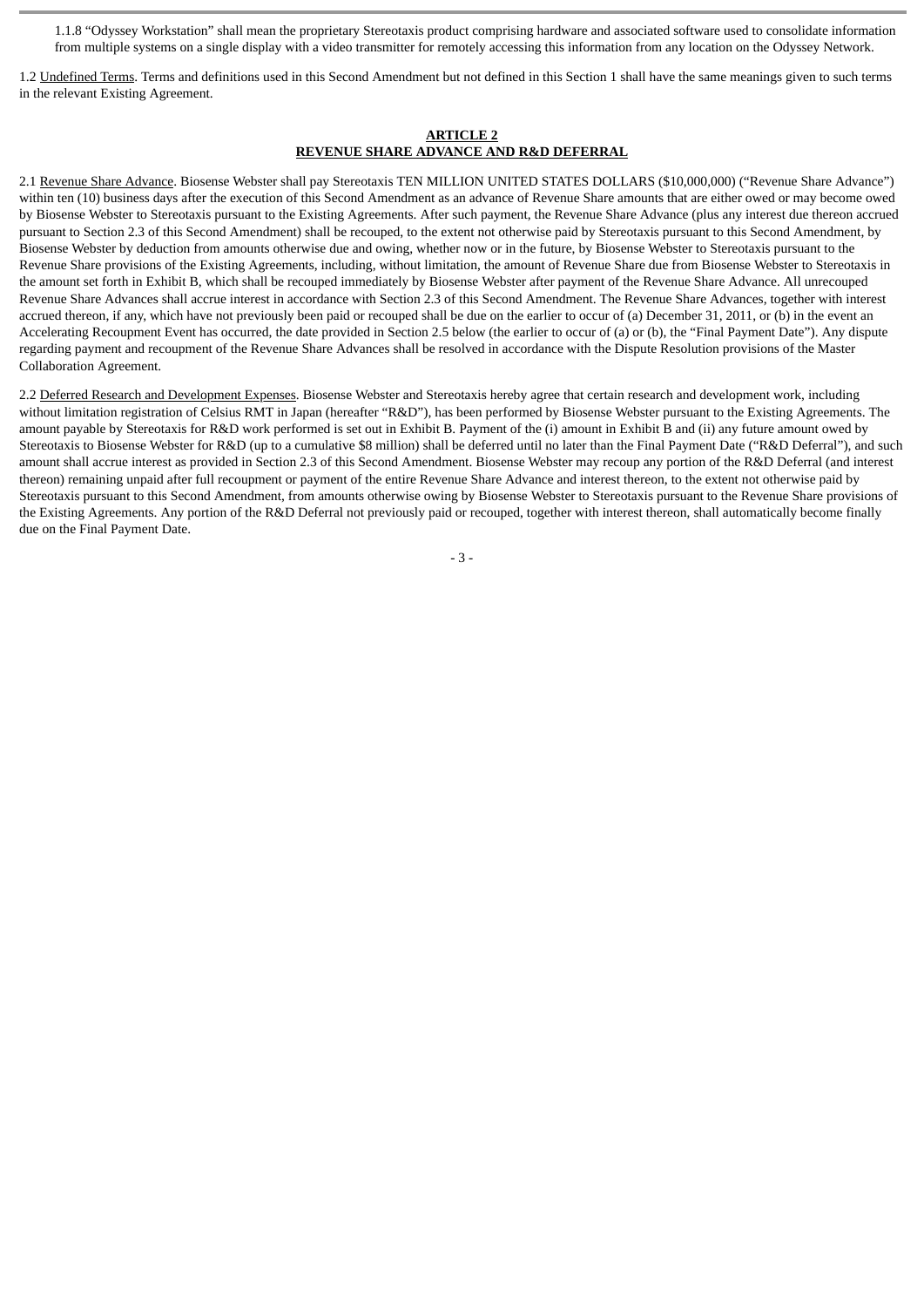Any dispute regarding payment and recoupment of the R&D Deferral shall be resolved in accordance with the Dispute Resolution provisions of the Master Collaboration Agreement.

2.3 Interest. Commencing on (i) the date Biosense Webster advances the Revenue Share Advance to Stereotaxis or (ii) the date of this Second Amendment for the amount of R&D Deferral in Exhibit B or (iii) the invoice date of any future R&D Deferral amount, interest shall accrue on any unrecouped or unpaid portion of the Revenue Share Advance and any portion of the R&D Deferral that remains unrecouped or unpaid at the rate of the prime rate plus 0.75 % in effect on the date of said advance. Interest shall be calculated and compounded at a per annum rate based upon a 365 day year. The "prime rate" shall mean the Prime Rate published by Citibank on the relevant date.

2.4 Payment. Payments of advances and interest, if applicable, shall be made to Biosense Webster, by check mailed to it, at the address above, or at any other place in the United States hereafter designated by Biosense Webster in writing delivered to Stereotaxis.

(a) Priority. All payments shall be applied first to interest then due, if any, and then to recoupment of the advances and R&D Deferrals.

(b) Prepayment. Stereotaxis shall have the right (but not the obligation) to make one or more partial payments and/or full payment of the Revenue Share Advance and R&D Deferrals (and any interest due thereon) at any time or from time to time.

2.5 Accelerating Recoupment Events. If any of the following events (each, an "Accelerating Recoupment Event"), shall occur:

(a) the closing of any straight equity-based registered public financing transaction or in the event of convertible debt, the conversion of such debt into equity (a "Financing") which raises FIFTY MILLION UNITED STATES DOLLARS (\$50,000,000) or more of capital for Stereotaxis or any of its successors or assigns;

(b) non-payment by Stereotaxis of any Supplemental Payment or other payment under this Second Amendment when due and failure by Stereotaxis to pay such amount within 30 days after receipt of notice from Biosense Webster that a non-payment has occurred; or

(c) a Change of Control of Stereotaxis, defined for purposes of this Second Amendment, as (i) an event whereby any natural person, corporation, general partnership, limited partnership, joint venture, proprietorship or other business organization (each, a "Person"), including such Person's affiliates, or "group" (as such term is defined under Section 13(d) of the Securities Exchange Act of 1934, as amended) acquires beneficial ownership of capital stock of Stereotaxis entitling the holder(s) thereof to more than fifty percent (50%) of the voting power of the then outstanding capital stock of Stereotaxis with respect to the election of directors of Stereotaxis, or (ii) a sale or transfer of all or substantially all of the assets of Stereotaxis to any Person. By way of clarification, the definition of "Control" in Section 1.2.16 of the Master Collaboration Agreement is not applicable to this definition of Change of Control;

 $-4-$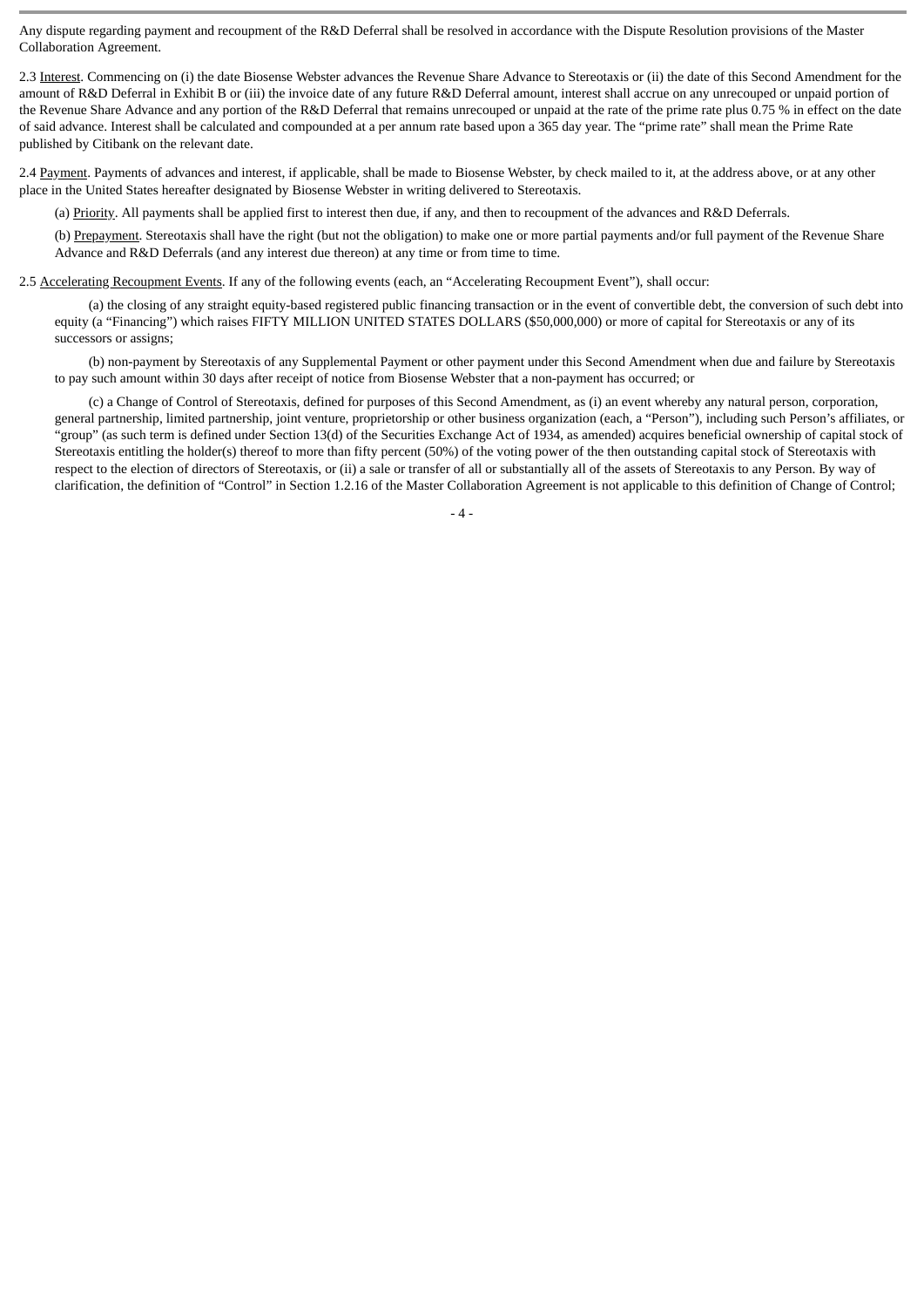then, and in any such event, subject to the terms herein, Stereotaxis or its successors, transferee or assignee shall pay to Biosense Webster any unrecouped amount of the Revenue Share Advance or R&D Deferral plus any interest due and owing pursuant to Section 2.3 of this Second Amendment no later than the date of the Accelerating Recoupment Event.

2.6 Partial Acceleration. If a Financing occurs which raises FORTY MILLION UNITED STATES DOLLARS (\$40,000,000) or more of capital for Stereotaxis or any of its successors or assigns, then, and in any such event, subject to the terms herein, Stereotaxis shall pay seventy-five percent (75%) of any unrecouped amount of the Revenue Share Advance and R&D Deferral plus any interest due pursuant to Section 2.3 within thirty (30) days. If a Financing occurs which raises THIRTY MILLION UNITED STATES DOLLARS (\$30,000,000) or more of capital for Stereotaxis or any of its successors or assigns, then, and in any such event, subject to the terms herein, Stereotaxis shall pay fifty percent (50%) of any unrecouped amount of the Revenue Share Advance and R&D Deferral plus any interest due pursuant to Section 2.3 within thirty (30) days. If the applicable percentage of such advances or deferrals are not recouped by Biosense Webster in such period, then such amount shall, at the option of Biosense Webster, be recouped by Biosense Webster from payments otherwise due and owing by Biosense Webster to Stereotaxis pursuant to the Revenue Share sections of the Existing Agreements. If Stereotaxis pays the applicable percentage of the unrecouped amount of the advances and deferrals, and interest due thereon, in accordance with either of the first two sentences of this Section 2.6, the remainder of the unrecouped advances and deferrals, and interest due thereon, shall, to the extent not otherwise paid pursuant to this Second Amendment, be recouped by Biosense Webster in accordance with Sections 2.1 and 2.2.

2.7 Accelerating Transactions. For purposes of Section 2.5(a) and Section 2.6, multiple Financings that occur within any six (6) month period shall be deemed one transaction and the amounts raised shall be accumulated for purposes of determining whether and the amounts of payments to be accelerated.

# **ARTICLE 3 RIGHTS OF BIOSENSE WEBSTER**

#### 3.1 Supplemental Payments Following Expiration of Existing Agreements; Rights of Biosense Webster Upon Failure to Make Supplemental Payments.

(a) If the Revenue Share Advances and R&D Deferral, together with interest due thereon, are not fully recouped by or paid to Biosense Webster in accordance with the terms of this Second Amendment on or before December 31, 2009, which is the date of expiration of the Master Collaboration Agreement, unless terminated earlier in accordance with the provisions of the Master Collaboration Agreement (the "Master Agreement Expiration Date"), then Stereotaxis shall, commencing with the first full calendar quarter following the Master Agreement Expiration Date, make supplemental quarterly payments ("Supplemental Payments") to Biosense Webster on or before the forty-fifth (45<sup>th</sup>) day after the end of each such calendar quarter, which shall reduce the amount of Revenue Share Advances and R&D Deferral (and interest thereon) due from Stereotaxis to Biosense Webster, until all Revenue Share Advances and R&D Deferral, together with interest due thereon, have been paid in full. The Supplemental Payment in

- 5 -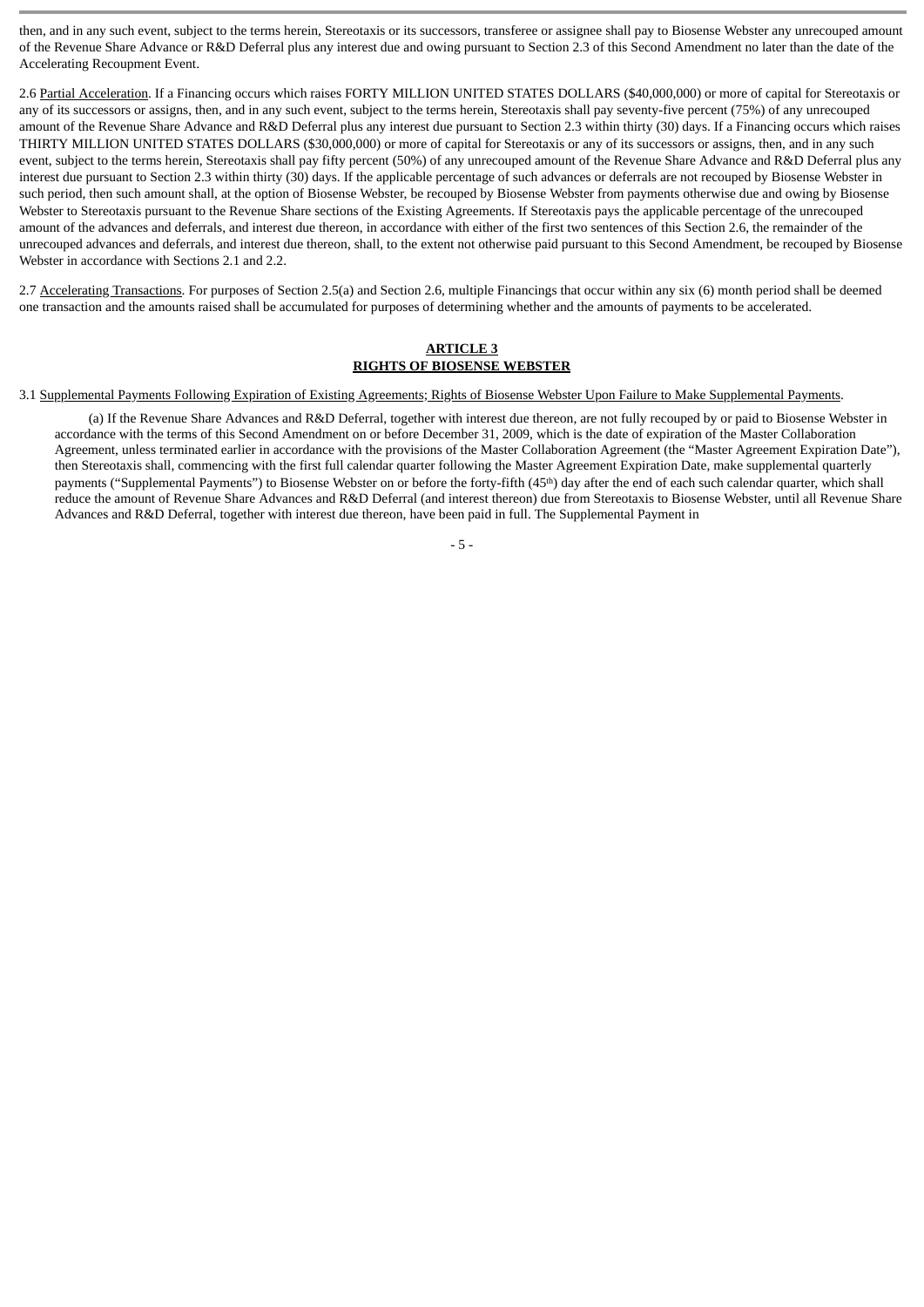each quarter shall be the amount that will, when added to the aggregate of any Revenue Share amounts or other payments recouped by Biosense Webster in the quarter, other than Revenue Share amounts attributable to Biosense Webster's sales of Irrigated Catheters in such quarter, total ONE MILLION US DOLLARS (\$1,000,000).

(b) Notwithstanding the foregoing Section 3.1(a), if the aggregate amount of the Revenue Share payable to Stereotaxis under the Alliance Expansion during any calendar quarter exceeds the amount of Revenue Share Advances and R&D Deferral (together with interest thereon) which remains due, or if Stereotaxis otherwise pays such advances or deferrals plus interest thereon, then no Supplemental Payment shall be due and Stereotaxis shall have no further obligation under Section 3.1(a).

#### 3.2 Grant of Rights; Failure to Recoup or Pay

(a) Rights relating to Non-Irrigated Catheters. Stereotaxis hereby grants and Biosense Webster hereby accepts a non-exclusive worldwide license (with right to sublicense) under Stereotaxis' Intellectual Property Rights in the Stereotaxis IP to make, have made, use, import, sell, offer for sale, distribute or otherwise dispose of (directly or through multiple tiers of distribution) Non-Irrigated Catheters, and Compatible CARTO Systems for use with such Non-Irrigated Catheters (the "Non-Irrigated Catheter License"). (i) Prior to December 31, 2009, which is the date of expiration of Biosense Webster's exclusive distribution rights of Non-Irrigated Catheters under the Existing Agreements, the Revenue Share on sales of Non-Irrigated Catheters shall continue to be calculated in accordance with the Master Collaboration Agreement. Such Revenue Share shall be used to recoup any outstanding Revenue Share Advance and R&D Deferral, together with interest due thereon, if any, pursuant to this Second Amendment. (ii) After December 31, 2009, which is the date of expiration of Biosense Webster's exclusive distribution rights of Non-Irrigated Catheters under the Existing Agreements, the Revenue Share on sales of Non-Irrigated Catheters shall continue to be calculated in accordance with the Master Collaboration Agreement except that the rate shall be the rate used to determine the Revenue Share paid in the last quarter of the final year in which the Master Collaboration Agreement was in effect, unless otherwise agreed. Such Revenue Share shall be used to recoup any outstanding Revenue Share Advance and R&D Deferral, together with interest due thereon, if any, pursuant to this Second Amendment. (iii) The Non-Irrigated Catheter License shall terminate on the last day of the first calendar quarter which is at least 90 days after the Revenue Share Advances and the R&D Deferral, together with interest due thereon, if any, are recouped in full by Biosense Webster and/or paid by Stereotaxis; provided, however, if the Revenue Share Advances and the R&D Deferral, together with interest due thereon, are not recouped in full by Biosense Webster and/or paid by Stereotaxis on or before the Final Payment Date, then the non-exclusive Non-Irrigated Catheter License granted by Stereotaxis to Biosense Webster pursuant to this Section 3.2(a) shall automatically and immediately become fully-paid, perpetual and irrevocable, and any obligation of Biosense Webster to pay Revenue Share in consideration of the Non-Irrigated Catheter License shall terminate. (iv) For purposes of clarification, the termination of the Non-Irrigated Catheter License granted in this Second Amendment shall not affect any existing license or other rights or obligations of the parties relating to Non-Irrigated Catheters provided in the Existing Agreements.

- 6 -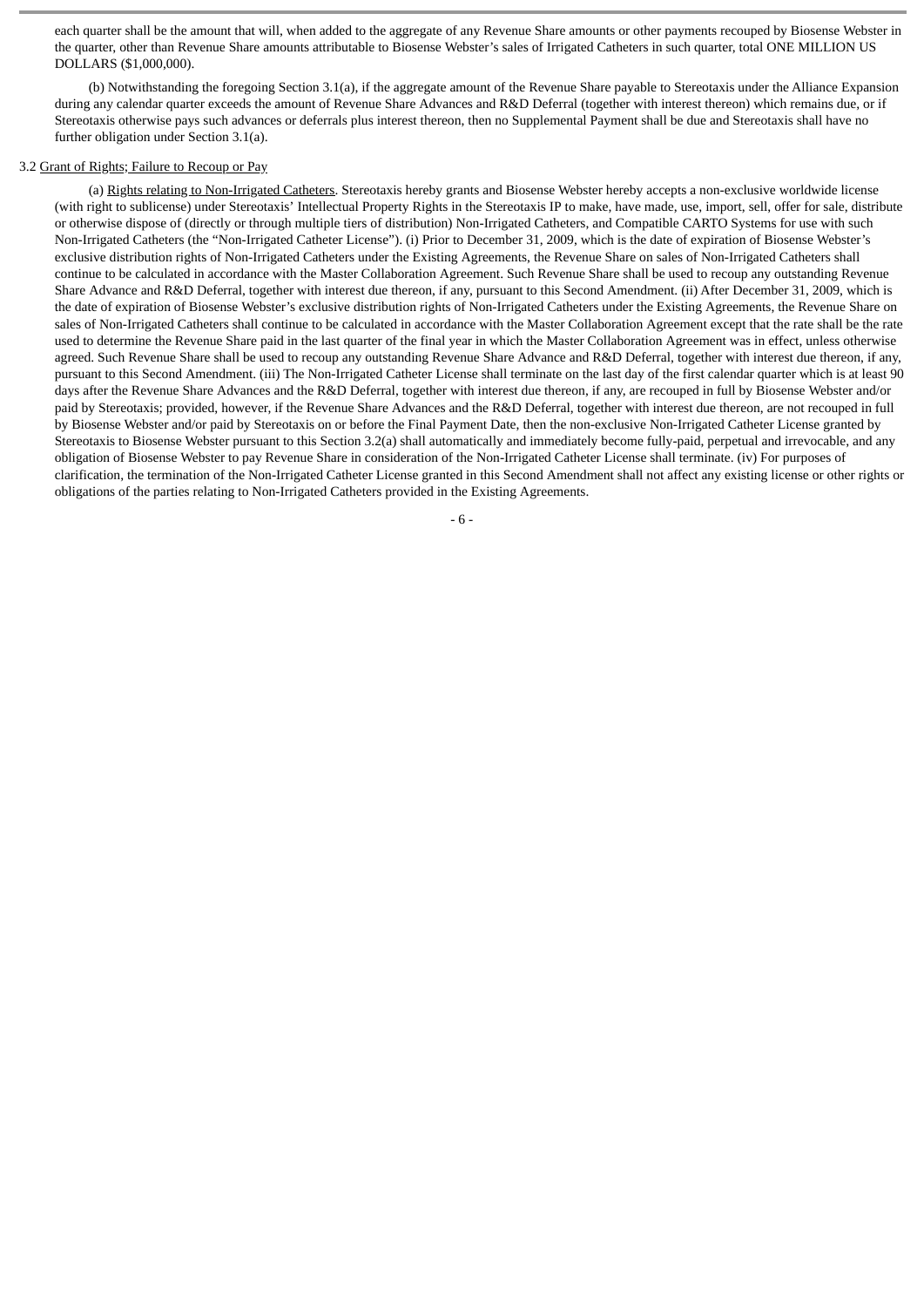(b) Rights relating to the Irrigated Catheters. Stereotaxis hereby grants and Biosense Webster hereby accepts a non-exclusive, worldwide license (with right to sublicense) under Stereotaxis' Intellectual Property Rights in the Stereotaxis IP, to make, have made, use, import, sell, offer for sale, distribute or otherwise dispose of (directly or through multiple tiers of distribution) Irrigated Catheters and Compatible CARTO Systems for use with the Irrigated Catheters (the "Irrigated Catheter License"). (i) Prior to termination or expiration of the Expansion Agreement, the Revenue Share on sales of Irrigated Catheters shall continue to be calculated in accordance with the Existing Agreements. Such Revenue Share shall be used to recoup any outstanding Revenue Share Advance and R&D Deferral, together with interest thereon, if any, pursuant to this Second Amendment. (ii) The Irrigated Catheter License shall terminate on the last day of the first calendar quarter which is at least 90 days after the Revenue Share Advances and the R&D Deferral, together with interest thereon, if any, are recouped in full by Biosense Webster and/or paid by Stereotaxis. For purposes of clarification, the termination of the Irrigated Catheter License granted in this Second Amendment shall not affect any existing license or other rights of Biosense Webster relating to Irrigated Catheters granted in the Existing Agreements. (iii) If the Revenue Share Advances and the R&D Deferral, together with interest due thereon, are not recouped in full by Biosense Webster and/or paid by Stereotaxis on or before the Final Payment Date, then the non-exclusive Irrigated Catheter License granted in this Section 3.2(b) shall automatically and immediately become fully-paid, perpetual and irrevocable, and any obligation of Biosense Webster to pay Revenue Share on Irrigated Catheters in connection with the Irrigated Catheter License granted in this Second Amendment shall terminate; provided however, notwithstanding the previous sentence, Biosense Webster shall remain obligated until the expiration or termination of the Existing Agreements to pay Revenue Share upon the sale of any Irrigated Catheter in accordance with such agreements.

3.3 Research and Development Obligations. The parties agree if Stereotaxis should fail to make a payment when due under this Second Amendment or any Supplemental Payment, together with interest due thereon, and fails to cure within 30 days of receipt of written notice from Biosense Webster, then Biosense Webster shall be relieved of its obligation to perform R&D under the Existing Agreements covered by the invoice that relates to such payment, until payment has been made.

# **ARTICLE 4 PROTECTIVE FILINGS**

4.1 Intent of the Parties. The Revenue Share Advance and the R&D Deferral are intended to amend and thus become part of the Existing Agreements.

4.2 Filings. Biosense Webster has the right to make protective and/or precautionary filings in a form subject to the written consent of Stereotaxis, which consent shall not be unreasonably withheld or delayed, solely for the purpose and with the effect of and to the extent necessary to protect Biosense Webster's full enjoyment and exercise of the Irrigated Catheter License and the

- 7 -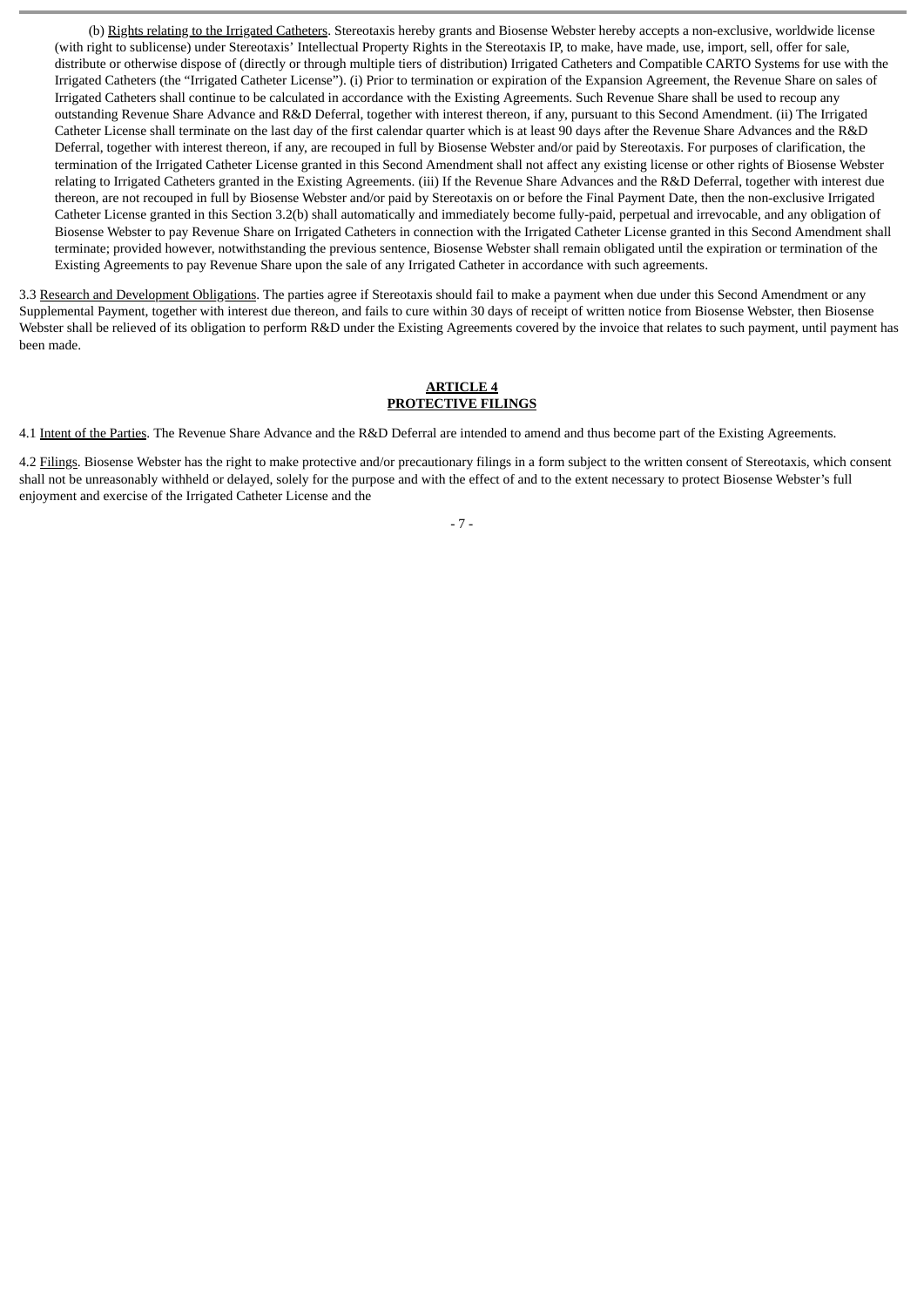Non-Irrigated Catheter License granted in this Second Amendment. The parties have agreed that Biosense Webster may make filings in the UCC records and the United States Patent and Trademark Office in the form attached hereto as Exhibit A, which Stereotaxis shall execute contemporaneously with this Second Amendment. Notwithstanding any contrary provision in any such protective and/or precautionary filing, nothing herein or therein is intended to grant or convey to Biosense Webster any rights or interests in any asset owned or property held by Stereotaxis, other than the non-exclusive rights granted under the Irrigated Catheter License and the Non-Irrigated Catheter License granted or conveyed in this Second Amendment. Any security interest granted hereby or by the attached Assignment for Security shall be released, and Biosense Webster shall cancel or withdraw any security filings hereunder when the Revenue Share Advances and the R&D Deferral, together with interest due thereon, have been fully recouped by Biosense Webster and/or fully paid by Stereotaxis. Notwithstanding the prior sentence, any security interest granted hereby is not intended in any event to secure Biosense Webster's right to repayment but rather is intended to protect Biosense Webster's full enjoyment and exercise of the Irrigated Catheter License and the Non-Irrigated Catheter License as granted in this Second Amendment in the event that the Revenue Share Advances and the R&D Deferral, together with interest due thereon, have not been fully recouped by Biosense Webster and/or fully paid by Stereotaxis.

# **ARTICLE 5 NEGOTIATIONS**

5.1 Negotiations. The parties agree to commence good faith negotiations upon execution of this Second Amendment of a definitive agreement, with a target signing and effective date of January 1, 2009, to expand the collaboration alliance between Stereotaxis and Biosense Webster and enable Stereotaxis to copromote, market and distribute certain mutually-agreed Non-Irrigated Catheters to be sold to Stereotaxis by Biosense Webster.

5.2 Subject to Management Approval. Neither party shall be obligated to enter into any such distribution agreement unless its management approves, at the sole discretion of such management, the terms and conditions of the negotiated definitive agreement. For clarification, no party shall be obligated to enter into a commercially unreasonable arrangement.

# **ARTICLE 6 ODYSSEY LICENSE**

# 6.1 Network License.

(a) License and Rights Granted to Biosense Webster. Biosense Webster and Stereotaxis wish to collaborate to expand and promote the Odyssey Network in order to provide enhanced clinical and technical service and support to their customers. Accordingly, subject to the terms and conditions of this Second Amendment, Stereotaxis hereby grants to Biosense Webster and Biosense Webster hereby accepts (i) a non-exclusive right to allow Biosense Webster to connect to its customers via the Odyssey Network in order to provide clinical and technical support for Biosense Webster products and related services ("Clinical and Technical Support"), and (ii) a non-exclusive license, with no right to sublicense (other than to Affiliates of Biosense Webster who are providing Clinical and Technical Support to Biosense Webster customers), under the

- 8 -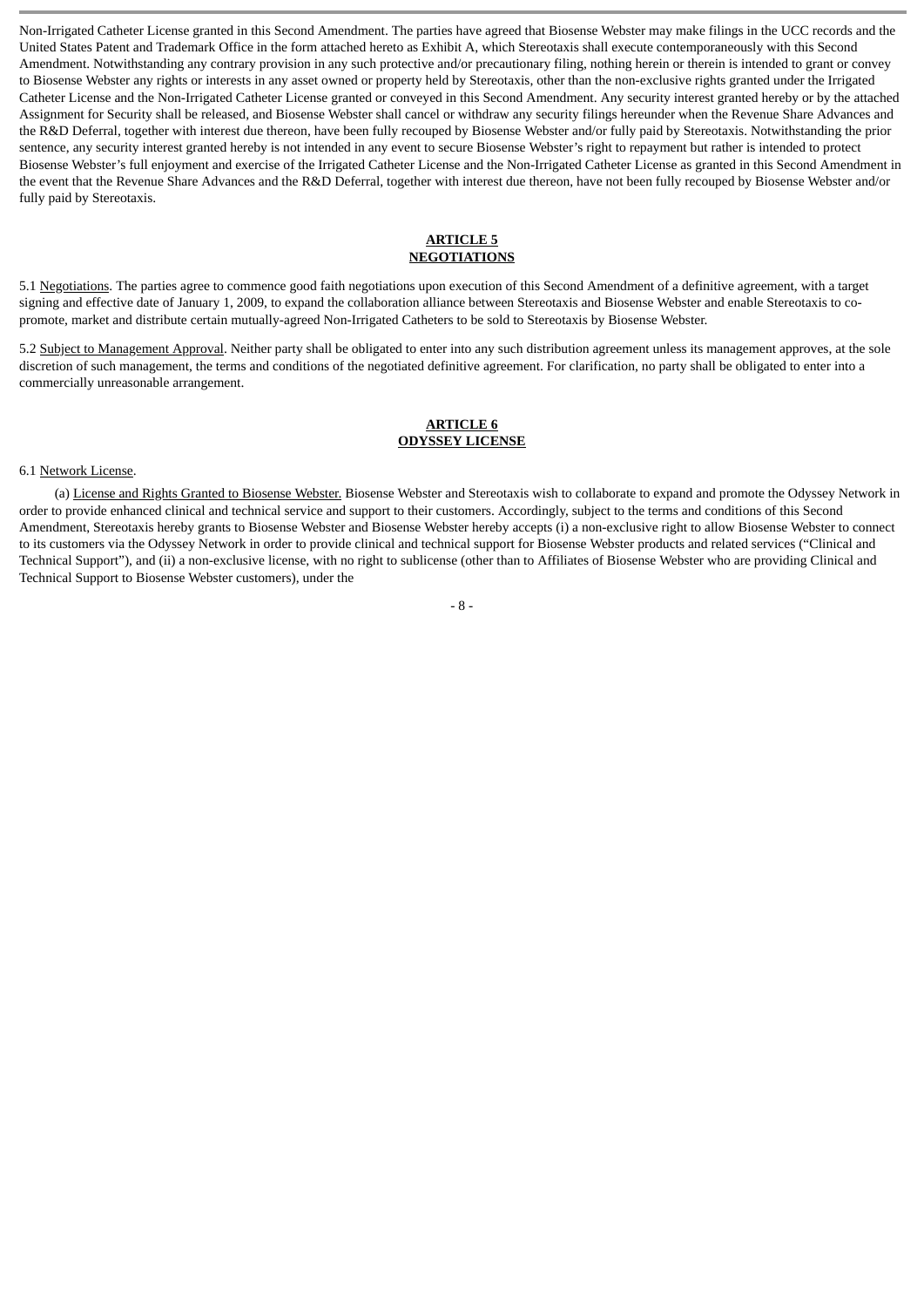Odyssey Intellectual Property, to the extent necessary and for the purpose of Clinical and Technical Support of Biosense Webster customers connected to the Odyssey Network under paragraph (i) above ("Odyssey IP License")(such right to connect, and Odyssey IP License, collectively, the "Network License"). The Network License is fully paid, perpetual and non-transferable, but may not be used by Biosense Webster for any commercial purposes other than for Clinical and Technical Support of Biosense Webster customers connected to the Odyssey Network.

(b) Stereotaxis Rights Retained. Biosense Webster acknowledges and agrees that except for the limited Network License expressly granted hereunder, Stereotaxis retains ownership of all Odyssey Network IP and retains all rights to design, manufacture, market, distribute and sell Odyssey Network Solutions products and services, and to provide connections, products, content, and services to third parties, and does not include the right to connect to third parties. Nothing in this Second Amendment shall be deemed to affect Stereotaxis' rights to use or sell Odyssey Network Solutions or to guarantee or require that Stereotaxis shall make any sale or provide any products or services or connections to any customer.

6.2 Requirements for Connection to the Odyssey Network. The Network License provides Biosense Webster the right to connect to any Biosense Webster customer by means of connection to the Odyssey Network, (the "Network Connection") subject to the approval of such customers, and compliance by Biosense Webster and its customers with applicable legal and network requirements (including, without limitation, HIPAA) regarding use of the Odyssey Network. Nothing herein shall be deemed to require Stereotaxis to connect any customer to the Odyssey Network, or to add customers to the Odyssey Network in a timeframe or on terms or conditions that differ from Stereotaxis' ordinary course of business.

#### 6.3 Connection Fees; Sale of Odyssey Network Solutions Products and Services.

(a) Paid up Network License. The paid-up license and rights set forth in Section 6.1 and 6.2 do not include (i) the cost of the Odyssey Network Solutions products or services, licenses, installation, or maintenance (including by way of illustration Odyssey Link Technology such as the Odyssey Workstation), which Biosense Webster and customers shall purchase in accordance with Stereotaxis terms and conditions in effect from time to time, or (ii) the costs associated with establishing and continuing to provide and support the Network Connection, as further described in (b) below ("Connection Fees").

(b) Connection Fees. Biosense Webster shall pay Stereotaxis **\*** of the fully-loaded cost of establishing and continuing to provide and support the Network Connection, including all costs of connecting Biosense Webster to the customer on the Odyssey Network (collectively, "Connection Fees"). For purposes of this Section, "fully-loaded" shall mean actual costs plus overhead in the amount of **\*** of actual costs, provided, however, either party may request, not more than once per year, that the Joint Steering Committee provided for in the Master Collaboration Agreement review whether such percentage is a commercially reasonable reflection of the overhead of Stereotaxis. By way of illustration Connection Fees include installation and set-up costs, line fees, maintenance and service charges, and do not include payments made by Biosense Webster or its customers to Stereotaxis under (c) hereinbelow. Throughout the duration and as a condition of the Network Connection Biosense Webster shall pay Stereotaxis within thirty (30) days of the receipt of invoices for said Connection Fees.

 $-9 -$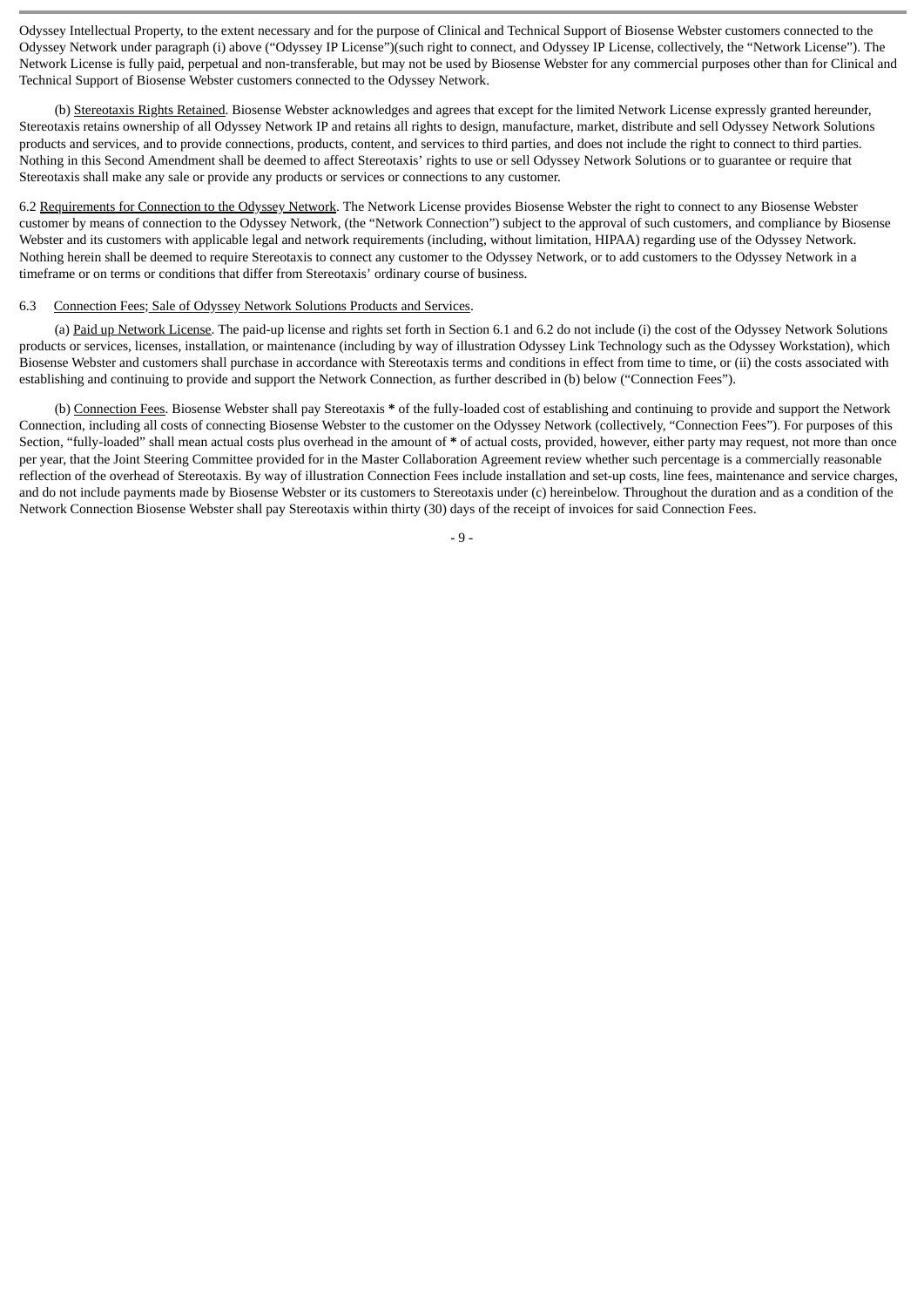(c) Odyssey Network Solutions Products and Services. The Network Connection requires purchase of the necessary applicable Odyssey Network Solutions products or services by Biosense Webster and its customers, and associated installation and maintenance, and software and product licenses, pursuant to Stereotaxis standard terms and conditions in effect from time to time.

# 6.4 Most Favored Nations Pricing.

(a) Connection Fees. If Stereotaxis provides any Restricted Party (as defined under the Existing Agreements), or **\*** or any assignee or successor in interest to such businesses (any Restricted Party and each of the above-named, hereinafter a "Third Party Licensee") with Network Connection rights involving products and levels of service and numbers of customer connections substantially similar to those provided to Biosense Webster, whether through a license agreement or any other business arrangement, and such Third Party Licensee's Connection Fee is less than Biosense Webster's Connection Fee set forth above in Section 6.3, then Stereotaxis shall promptly notify Biosense Webster of such lower Connection Fee and effective from the date Stereotaxis first charged such lesser Connection Fee, Biosense Webster shall immediately begin to pay such lower Connection Fee for each of its substantially similar Network Connections.

(b) Network License Fee Refunds. If Stereotaxis grants a Third Party Licensee a Network License, whether through a license agreement or any other business arrangement providing substantially the same rights, for a total sum less than **\*** UNITED STATES DOLLARS (\$**\***), Stereotaxis shall, within sixty (60) days of Stereotaxis' receipt of such payment by such Third Party Licensee, pay Biosense Webster a "Network License Fee Refund" in an amount equal to the difference between the fee actually charged such third parties and **\*** UNITED STATES DOLLARS (\$**\***), up to a total cumulative cap of **\*** UNITED STATES DOLLARS (\$**\***). Network License Fee Refunds shall not be payable for any licenses, uses, or connections granted to a Third Party Licensee for a time period of less than ninety days including, without limitation, for evaluation, development, testing, research or repairs.

(c) Audit. Biosense Webster has the right to engage a third party auditor to audit all records of Stereotaxis reasonably necessary to determine whether Stereotaxis is complying with its obligations under this Article 6 including without limitation that Stereotaxis is requiring third parties to license access to the Odyssey Network, that Biosense Webster is paying the lowest Connection Fee provided any Third Party Licensee and/or to determine whether Biosense Webster is due any Network Licensee Fee Refund. Biosense Webster shall be entitled to have such an audit performed once within any twelve (12) month period during the term of this Agreement. Stereotaxis shall make such records available to such third party auditor at its offices during regular business hours. The cost of the audit shall be borne by Biosense Webster if Biosense Webster is paying the lowest Connection Fee in accordance with Section 6.4 and is not due a Network License Refund, otherwise the commercially reasonable cost shall be borne by Sterotaxis.

 $-10-$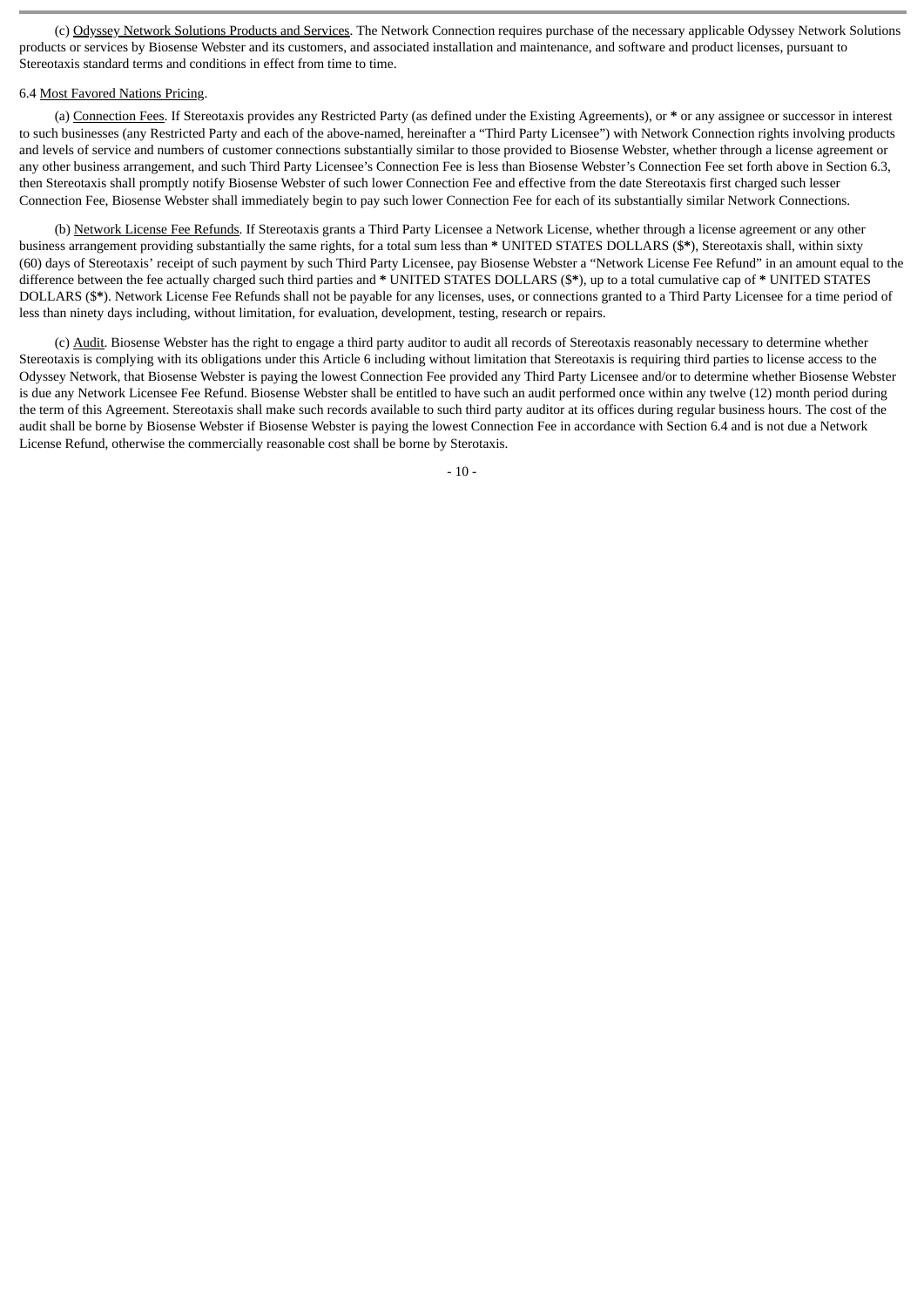# 6.5 Change of Control of Stereotaxis.

(a) Continued Right to Connect to Biosense Webster Customers for Eighteen Months. In the event of (i) a Change of Control (as defined in Section 2.5 of this Second Amendment), (ii) the sale or other transfer by Stereotaxis of all or substantially all of its right, title and interest in or to the Odyssey Network or of all or substantially all of its rights to the Odyssey Intellectual Property (such date of Change of Control, sale or transfer being the "COC Date"), and if Biosense Webster has Network Connections to any of its customers on the COC date, then for a period limited to eighteen (18) months after the COC Date, Stereotaxis or its successor, transferee or assignee shall provide Biosense Webster with the right to connect to any additional Biosense Webster customer by means of connection to the Odyssey Network, subject to and in accordance with the terms and conditions of this Second Amendment.

(b) Continued Obligation to Support Network Connection for Thirty-Six Months. For a period limited to thirty-six (36) months after the COC Date, Stereotaxis or its successor, transferee or assignee shall continue to provide and support the Network Connection between Biosense Webster and each Biosense Webster customer that is connected and operating on the COC Date or at any time during the period ending eighteen months after the COC Date, subject to continued payment by Biosense Webster of the Connection Fees associated with all such Network Connections and continued compliance by Biosense and the customers with all commercially reasonable requirements of Stereotaxis relating to the Odyssey Network.

(c) Technology Transfer if No Continued Support After Thirty-six Months. Stereotaxis or its successor, transferee or assignee shall provide Biosense Webster with no less than eighteen (18) months written notice if Stereotaxis or its successor, transferee or assignee does not wish to continue to provide and support the Network Connection between Biosense Webster and its customers after the date that is thirty-six months after the COC Date, and if such notice is provided, then, Stereotaxis or its successor, transferee or assignee shall provide reasonable technical support within the said eighteen (18) months to assist Biosense Webster in establishing an alternative Network Connection using Stereotaxis' vendors or others; provided, however, such support shall not exceed in the aggregate engineering support equivalent to **\*** and out of pocket expenses not to exceed **\*** DOLLARS (\$**\***).

(d) Survival of Network License. The perpetual non-exclusive Odyssey IP License granted in Section 6.1 shall survive a Change of Control of Stereotaxis (as defined in Section 2.5 of this Second Amendment) or the sale or other transfer by Stereotaxis of all or substantially all of its right, title and interest in and to the Odyssey Network or the Odyssey IP or both.

6.6 Disputes Regarding Article 6. Any dispute regarding breach of this Article 6 by either party shall be resolved in accordance with the Dispute Resolution provisions of the Master Collaboration Agreement.

- 11 -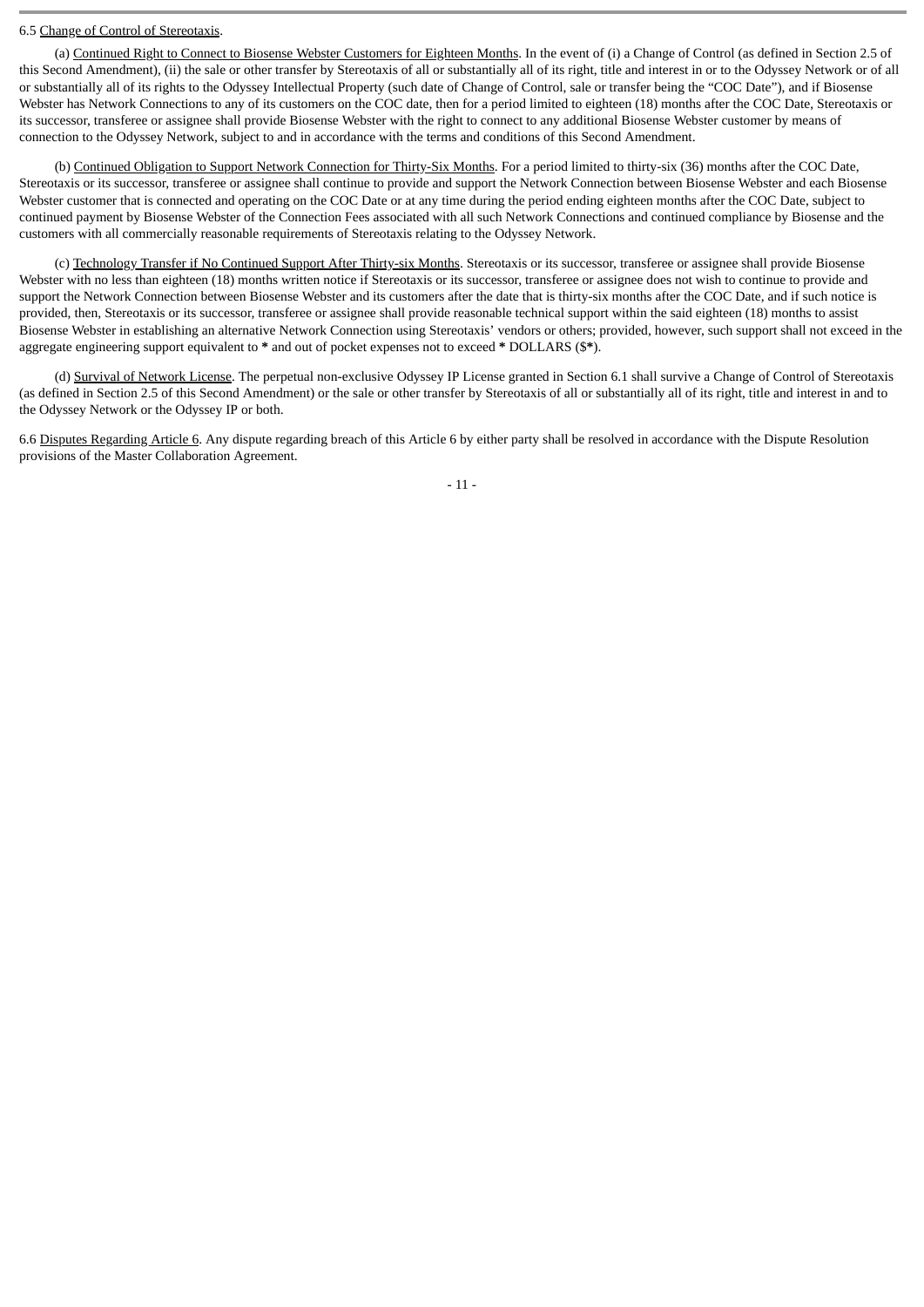# **ARTICLE 7 MISCELLANEOUS**

7.1 Original Agreements in Full Force and Effect. Except as expressly modified by this Amendment, the terms of the Existing Agreements shall continue in full force and effect without modification.

7.2 Headings. All section headings contained in this Amendment are for convenience of reference only and shall not affect the meaning or interpretation of this Amendment.

7.3 Counterparts. This Amendment may be executed in multiple counterparts, each of which shall be an original as against any party whose signature appears thereon but all of which together shall constitute one and the same instrument. A facsimile transmission of the signed Amendment shall be legal and binding on all parties.

7.4 Rights upon Insolvency. All licenses to Intellectual Property Rights granted under or pursuant to this Second Amendment or any other definitive agreement between the parties are for all purposes of Section 365(n) of Title 11, U.S. Code (the "Bankruptcy Code"), licenses of rights to "intellectual property" as defined in the Bankruptcy Code. The parties agree that Biosense Webster, as a licensee of such rights under this Second Amendment, shall retain and may fully exercise all of its rights and elections under the Bankruptcy Code. If a case is commenced by or against Stereotaxis under the Bankruptcy Code, then, unless and until the said license rights are rejected as provided in the Bankruptcy Code, Stereotaxis (in any capacity, including debtor-in-possession) and its successors and assigns (including, without limitation, a Bankruptcy Code trustee) shall continue to perform or cause to be performed all of its obligations as licensor provided in this Second Amendment to be performed by Stereotaxis and provide or cause to be provided to Biosense Webster all such rights in any intellectual property held by Stereotaxis and such successors and assigns as is necessary to enable Biosense Webster to exercise the licenses granted in this Second Amendment. If this Second Amendment or the licenses granted hereunder are rejected as provided in the Bankruptcy Code and Biosense Webster elects to retain its rights hereunder as provided in the Bankruptcy Code, then Stereotaxis (in any capacity, including debtor-in-possession) and its successors and assigns (including, without limitation, a Bankruptcy Code trustee) shall provide or cause to be provided to Biosense Webster all such rights in such intellectual property held by Stereotaxis and such successors and assigns as is necessary to enable Biosense Webster to exercise the licenses granted in this Second Amendment immediately upon Biosense Webster's written request therefor. All rights, powers and remedies of Biosense Webster provided under this Article are in addition to and not in substitution for any and all other rights, powers and remedies now or hereafter existing at law or in equity (including, without limitation, the Bankruptcy Code) in the event of any such commencement of a bankruptcy proceeding by or against Stereotaxis. Biosense Webster, in addition to the rights, powers and remedies expressly provided in this Second Amendment, shall be entitled to exercise all other such rights and powers and resort to all other such remedies as may now or hereafter exist at law or in equity (including the Bankruptcy Code) in such event.

7.5 Successors and Assigns. The obligations and rights in this Second Amendment shall bind and inure to the benefit of each party and its successors and assigns.

7.6 Amendment and Waiver. The terms of this Second Amendment may be amended only through a written agreement signed by both Biosense Webster and Stereotaxis. Any term, representation, warranty or covenant hereof may be waived by the party that is entitled to the benefit thereof, but no such waiver in any one or more instances shall be deemed or construed as a waiver of the same or any other term of this Second Amendment on any future occasion.

- 12 -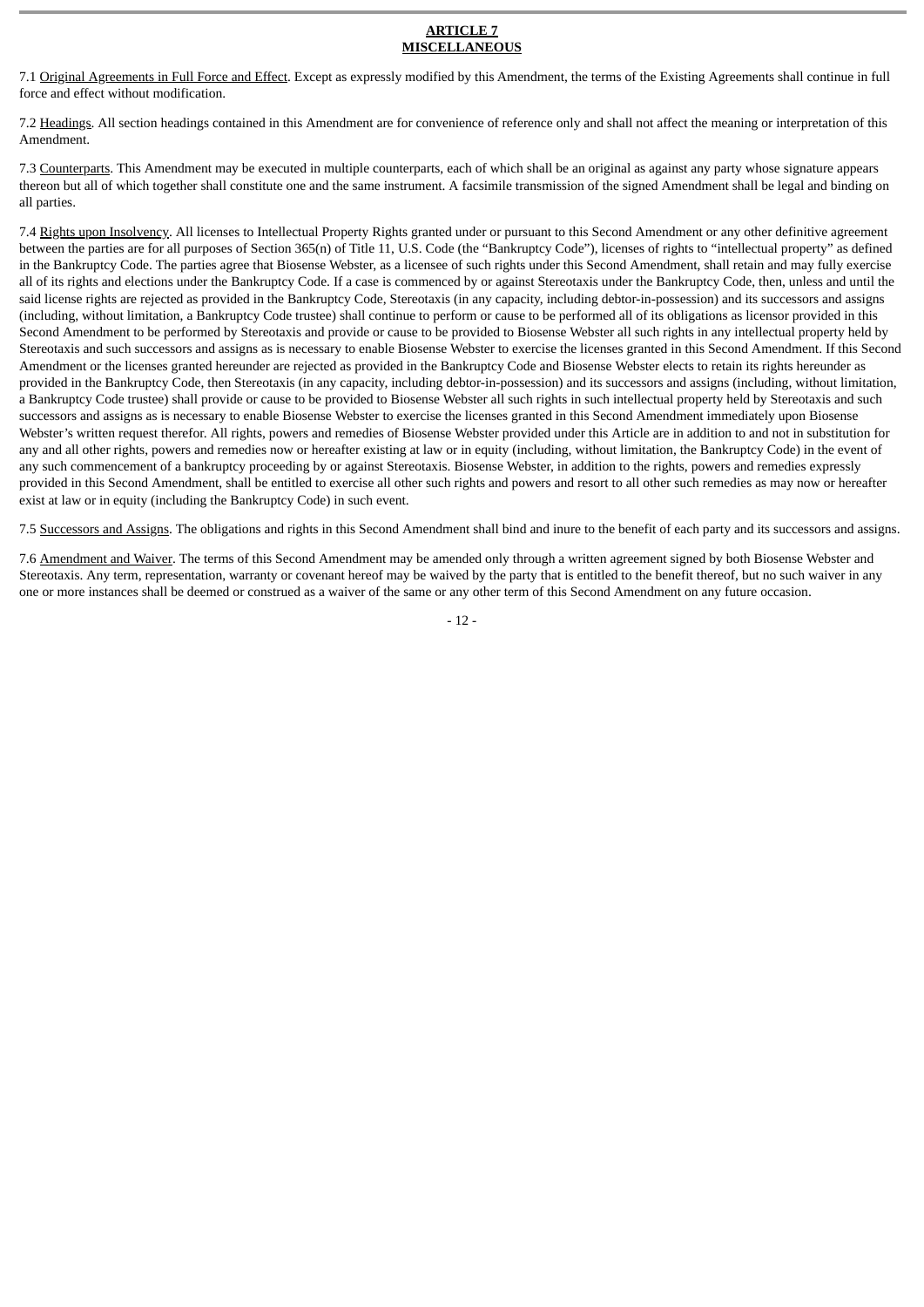7.7 Survival. This Second Amendment and all rights and obligations of the parties, including, but not limited to the obligations of Stereotaxis under Section 3.1 and the rights of Biosense Webster pursuant to Articles 2 and 3, are intended to survive the termination or expiration of any of the Existing Agreements.

[REMAINDER OF PAGE INTENTIONALLY LEFT BLANK]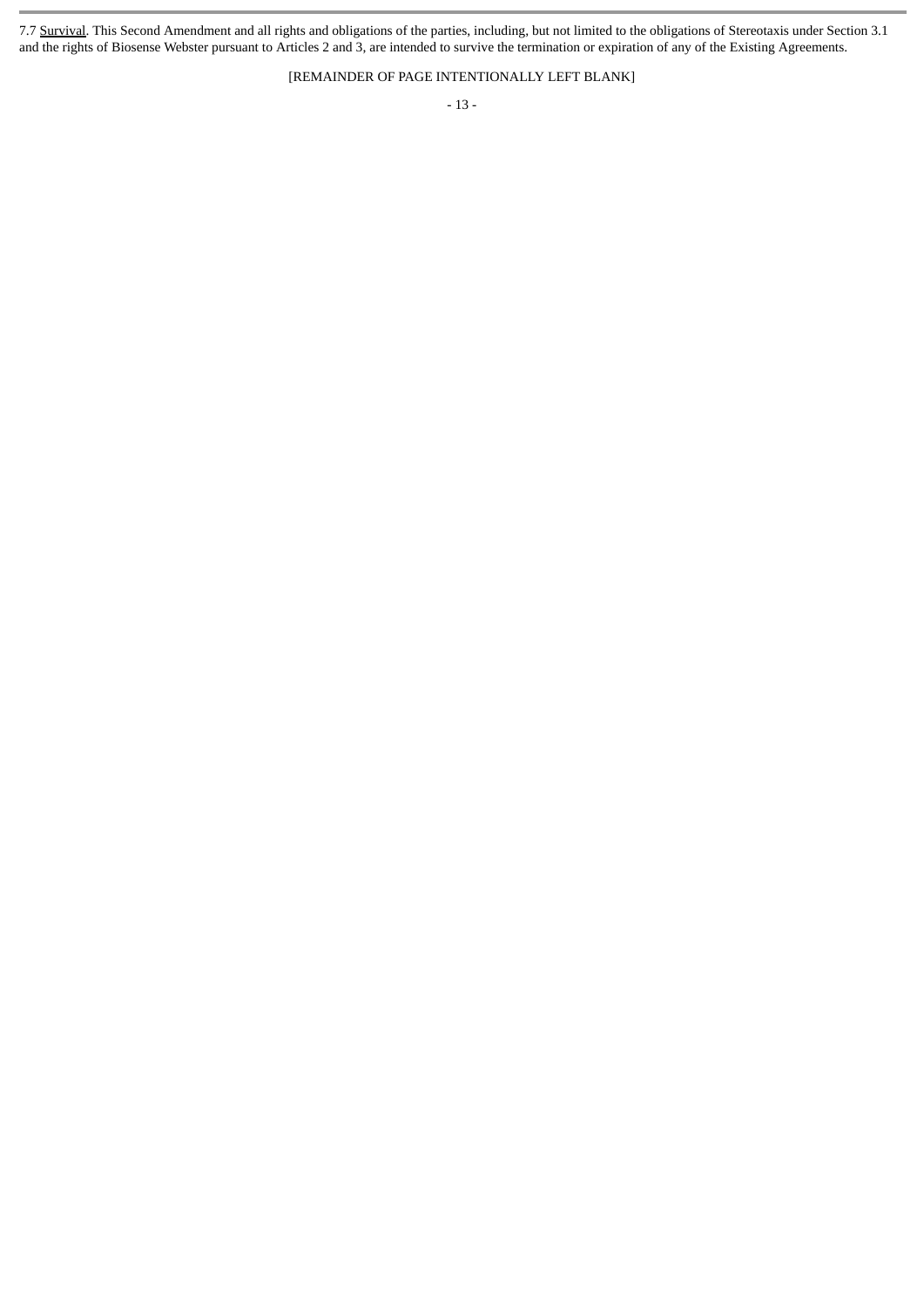IN WITNESS WHEREOF, the Parties hereto have caused this Second Amendment to be signed by duly authorized officers or representatives, effective as of the date first written above.

| By:                    | /s/ Bevil Hogg | Bv:                  | /s/ Shlom  |
|------------------------|----------------|----------------------|------------|
| Print Name: Bevil Hogg |                | Print Name: Shlomi N |            |
| Title:                 | CEO            | Title:               | President  |
| Date:                  | July 17, 2008  | Date:                | July 18, 2 |

# STEREOTAXIS, INC. BIOSENSE WEBSTER INC.

By: /s/ Shlomi Nachman Print Name: Shlomi Nachman

Date: July 18, 2008

- 14 -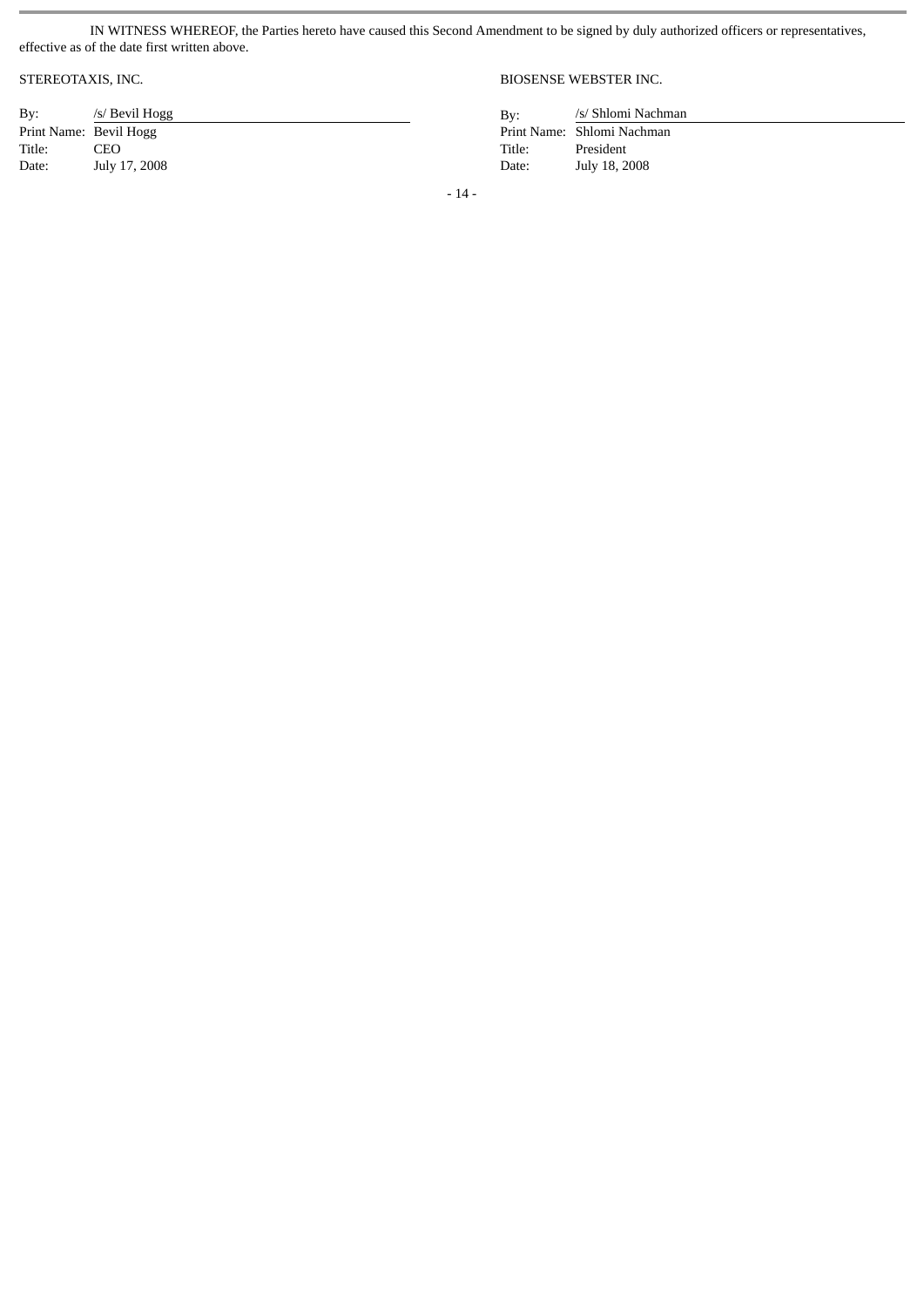# EXHIBIT A

# **Form of Protective Filing**

# ASSIGNMENT FOR SECURITY

WHEREAS, Stereotaxis, Inc., a Delaware corporation having a place of business at 4320 Forest Park Avenue, St. Louis, Missouri 63108 ("Assignor"), owns the patents and applications for patent more particularly described on Schedule 1-A annexed hereto and made a part hereof (the "Patents");

WHEREAS, Assignor has entered into the Second Amendment to Development Alliance and Supply Agreement, dated June 30, 2008 (said agreement, as it may hereafter be amended, restated, supplemented or otherwise modified from time to time, "Security Agreement"; the terms defined therein and not otherwise defined herein being used herein as therein defined) in favor of Biosense Webster, Inc., a California corporation having a place of business at 3333 Diamond Canyon Road, Diamond Bar, California 91765 ("Assignee"), and Assignee is desirous of having a security interest in favor of Assignee on the Patents in order to secure certain obligations of Assignor to Assignee;

NOW, THEREFORE, for good and valuable consideration, receipt of which is hereby acknowledged, Assignor does hereby assign unto Assignee and grant to Assignee a security interest in all right, title and interest of Assignor in and to the Patents together with all registrations and recordings thereof, including, without limitation, applications, registrations and recordings in the United States Patent and Trademark Office, any similar office or agency of the United States or any State thereof, or any other office or regulatory body of any State, all whether now or hereafter owned or licensable by Assignor, and all reissues, re-examination certificates, continuations, divisionals, continuations-in-part, term restorations or extensions thereof for the full term of the Patents, for the purposes and on the terms and conditions set forth in the Security Agreement.

Notwithstanding any contrary provision herein, nothing in this Assignment For Security is intended to expand the rights of Assignee provided in the Security Agreement, as against Assignor or in any of its assets, or to prevent Assignor from granting any third parties rights or licenses provided they are consistent with the non-exclusive licenses provided in the Security Agreement.

- 15 -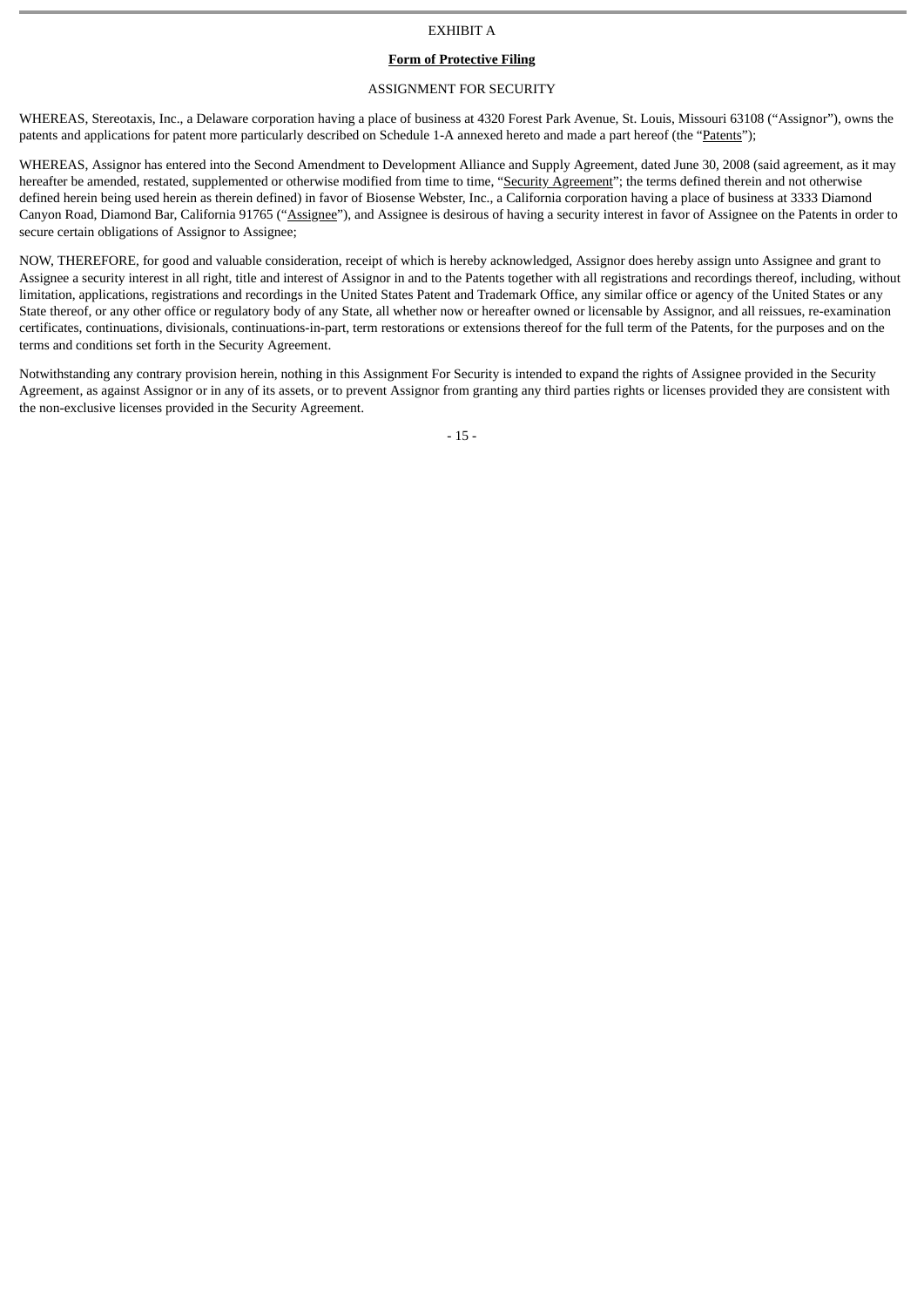IN WITNESS WHEREOF, Assignor has duly executed or caused this Assignment to be duly executed as of the \_th day of July, 2008.

STEREOTAXIS, INC.

| Bv:                   | $/s/$ B.J. Hogg |
|-----------------------|-----------------|
| Print Name: B.J. Hogg |                 |
| Title:                | CEO             |
| Date:                 | July 17, 2008   |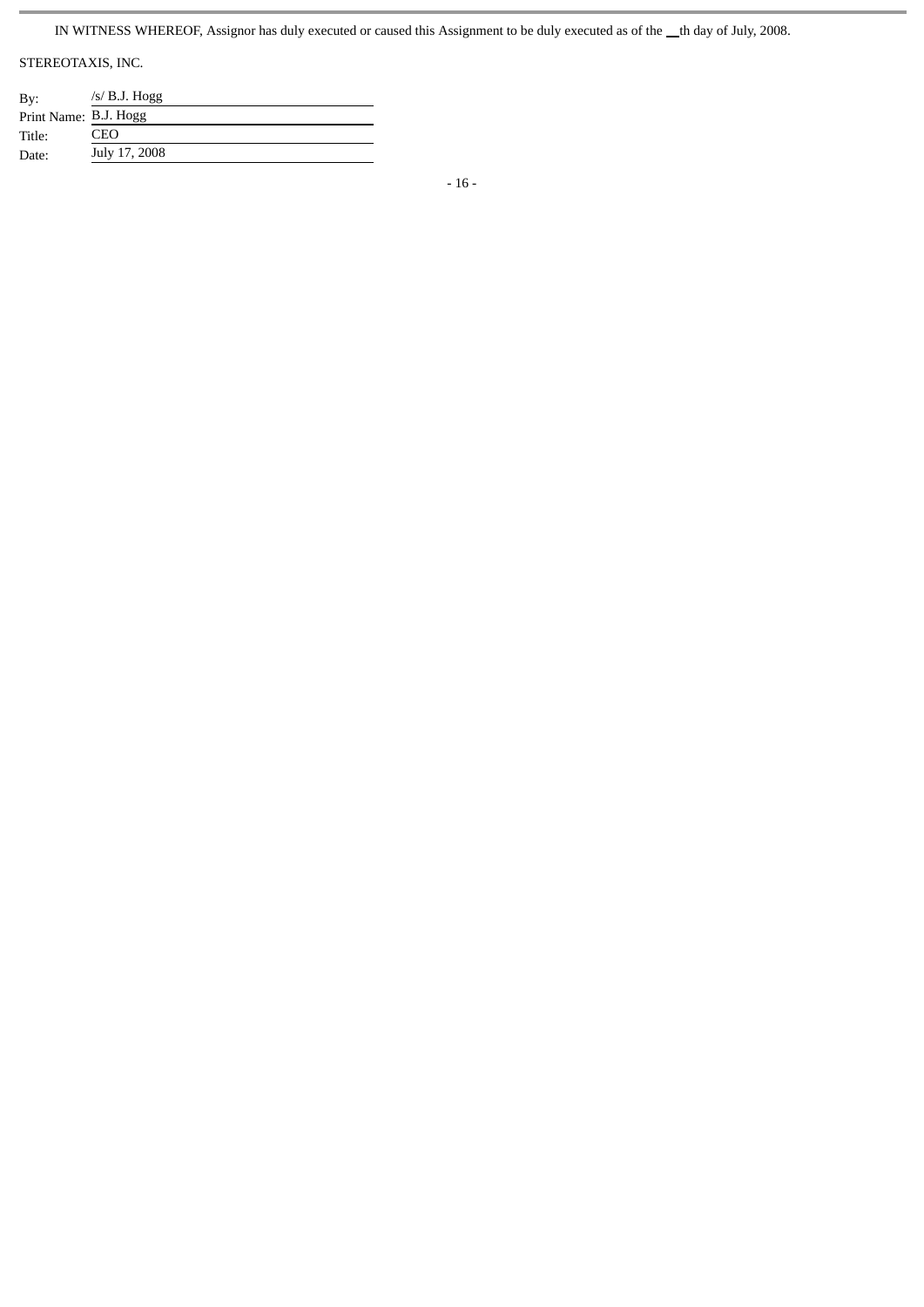Issued Patents:

\*

Pending Applications:

\*

# [REMAINDER OF PAGE INTENTIONALLY LEFT BLANK]

- 17 -

**Schedule 1-A**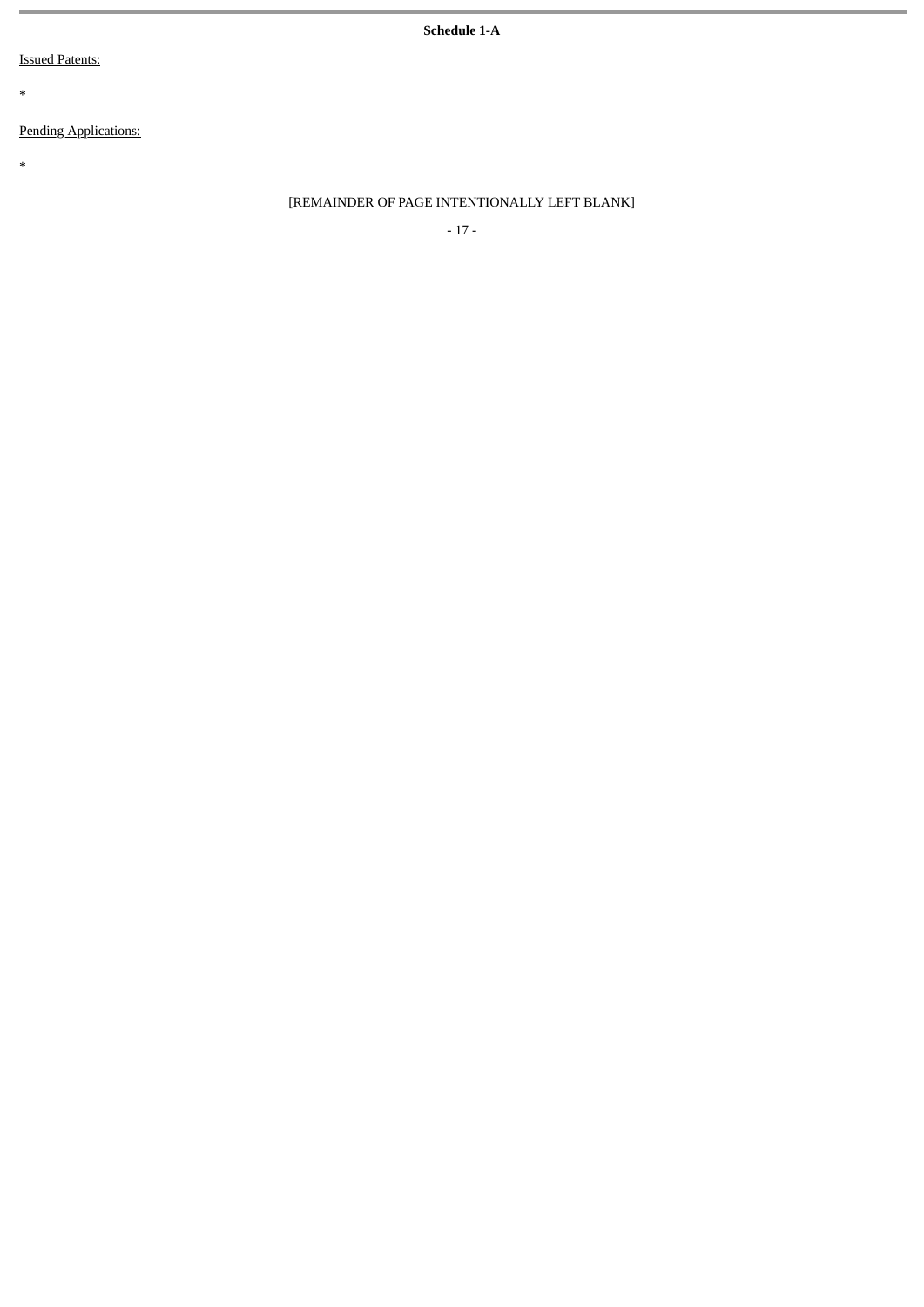EXHIBIT B

# **Amounts for Sections 2.1 and 2.2**

(1) The amount of Revenue Share in Section 2.1 of the Second Amendment due as of July 1, 2008, from Biosense Webster to Stereotaxis is \$1,471,839.

(2) The amount of R&D work in Section 2.2 of the Second Amendment due as of July 1, 2008, from Stereotaxis to Biosense Webster is \$6,727,487.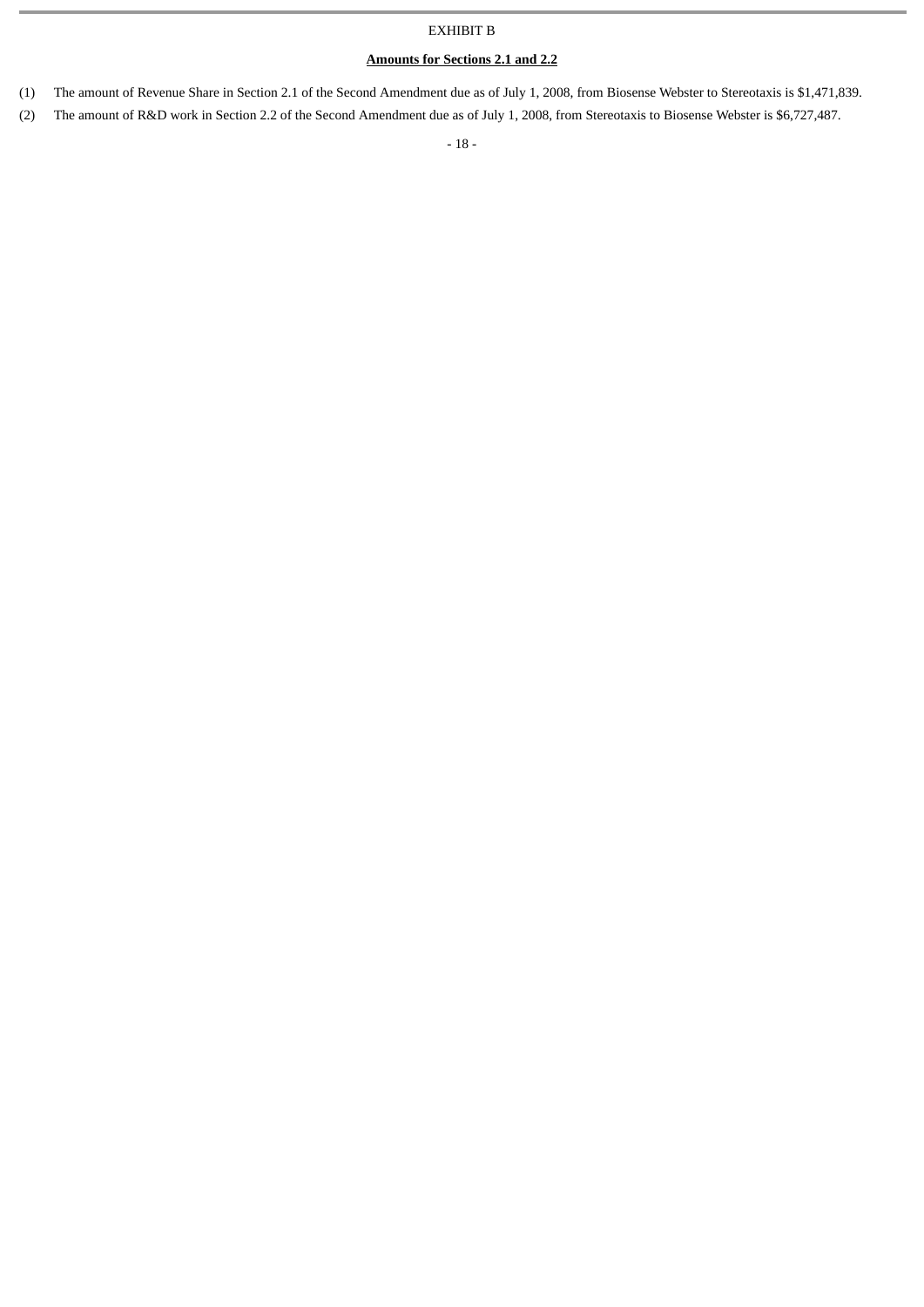# **STEREOTAXIS, INC. 2002 STOCK INCENTIVE PLAN**

## **As Amended and Restated effective May 29, 2008**

# **1. Objectives.**

The Stereotaxis, Inc. 2002 Stock Incentive Plan (the "Plan") is designed to attract, motivate and retain selected employees of, and other individuals providing services to, the Company. These objectives are accomplished by making long-term incentive and other awards under the Plan, thereby providing Participants with a proprietary interest in the growth and performance of the Company.

# **2. Definitions.**

*(a) "Awards"* — The grant of any form of stock option, performance share award, or restricted stock award, whether granted singly, in combination or in tandem, to a Participant pursuant to such terms, conditions, performance requirements, limitations and restrictions as the Committee may establish in order to fulfill the objectives of the Plan.

*(b)* "Award Agreement" — An agreement between the Company and a Participant that sets forth the terms, conditions, performance requirements, limitations and restrictions applicable to an Award.

*(c) "Board" —* The Board of Directors of the Company.

*(d) "Change of Control"* — The purchase or other acquisition (other than from the Company) by any person, entity or group of persons, within the meaning of Section 13(d) or 14(d) of the Securities Exchange Act of 1934, as amended (the "Exchange Act") (excluding, for this purpose, the Company or its subsidiaries or any employee benefit plan of the Company or its subsidiaries), of beneficial ownership (within the meaning of Rule 13d-3 promulgated under the Exchange Act) of 20% or more of either the then-outstanding shares of common stock of the Company or the combined voting power of the Company's then-outstanding voting securities entitled to vote generally in the election of directors; or

Individuals who, as of the date hereof, constitute the Board (as of the date hereof, the "Incumbent Board") cease for any reason to constitute at least a majority of the Board, provided that any person who becomes a director subsequent to the date hereof whose election, or nomination for election by the Company's shareholders, was approved by a vote of at least a majority of the directors then comprising the Incumbent Board (other than an individual whose initial assumption of office is in connection with an actual or threatened election contest relating to the election of directors of the Company, as such terms are used in Rule 14a-11 of Regulation 14A promulgated under the Exchange Act) shall be, for purposes of this section, considered as though such person were a member of the Incumbent Board; or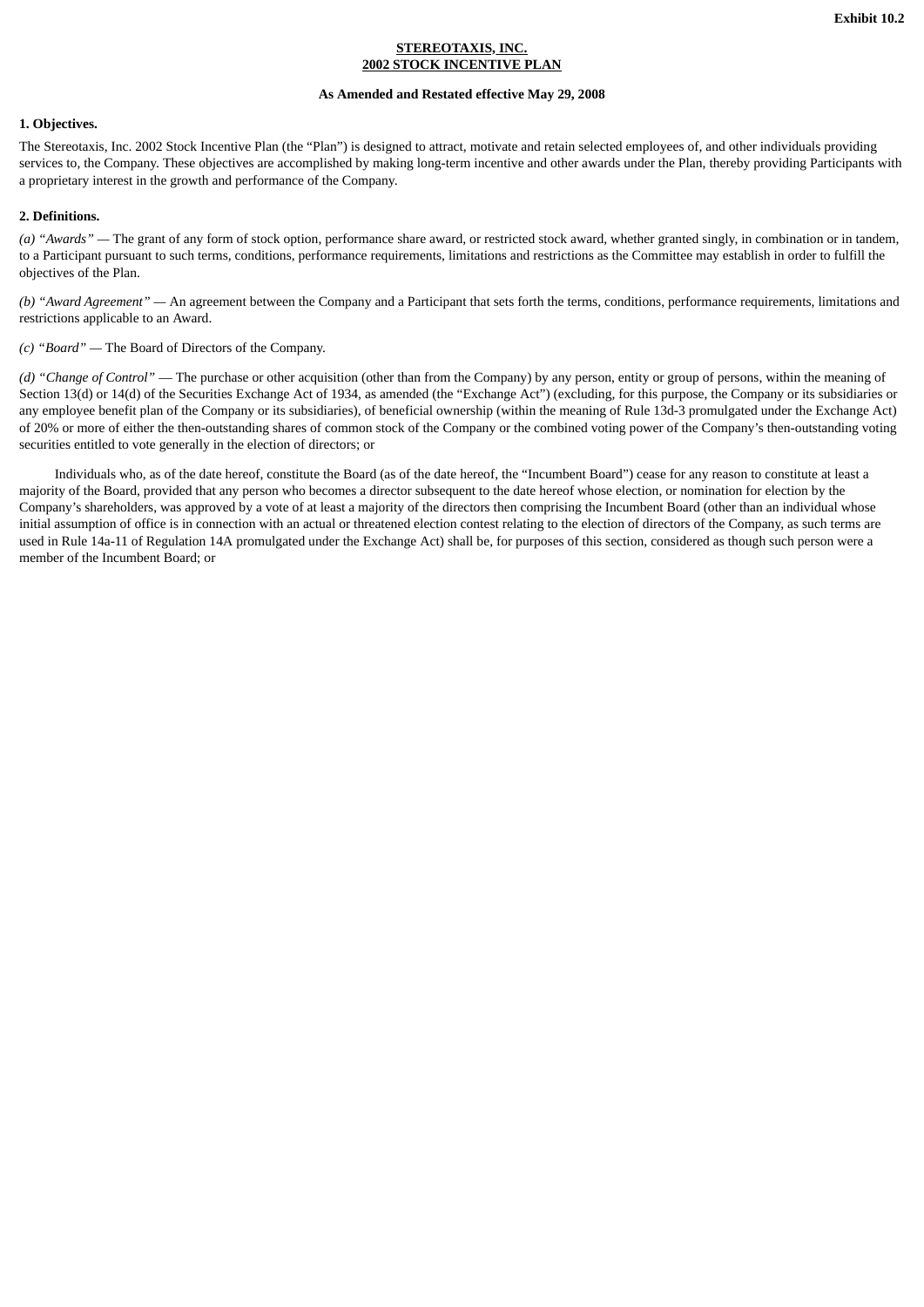The consummation of a reorganization, merger or consolidation, in each case with respect to which persons who were the stockholders of the Company immediately prior to such reorganization, merger or consolidation do not, immediately thereafter, own more than 50% of, respectively, the common stock and the combined voting power entitled to vote generally in the election of directors of the reorganized, merged or consolidated corporation's then-outstanding voting securities, or of a liquidation or dissolution of the Company or of the sale of all or substantially all of the assets of the Company.

*(e) "Code" —* The Internal Revenue Code of 1986, as amended from time to time.

*(f)* "Committee" — The committee designated by the Board to administer the Plan and chosen from those of its members, or, in the absence of any such Committee, the Board.

*(g) "Company" —* Stereotaxis, Inc., a Delaware corporation.

*(h) "Fair Market Value" —* The last sale price, regular way, or, in case no such sale takes place on such date, the average of the closing bid and asked prices, regular way, of the Shares, in either case as reported in the principal consolidated transaction reporting system with respect to securities listed or admitted to trading on the New York Stock Exchange, Inc. (the "NYSE") or, if the Shares are not listed or admitted to trading on the NYSE, as reported in the principal consolidated transaction reporting system with respect to securities listed on the principal national securities exchange on which the Shares are listed or admitted to trading or, if the Shares are not listed or admitted to trading on any national securities exchange, the last quoted sale price on such date or, if not so quoted, the average of the high bid and low asked prices in the over-the-counter market on such date, as reported by the National Association of Securities Dealers, Inc. Automated Quotations System or such other system then in use, or, if on any such date the Shares are not quoted by any such organization, the average of the closing bid and asked prices on such date as furnished by a professional market maker making a market in the Shares selected by the Committee. If the Shares are not publicly held or so listed or publicly traded, the determination of the Fair Market Value per Share shall be made in good faith by the Committee.

2

*(i) "Fiscal Year" —* The fiscal year of the Company, as the same may be changed from time to time.

*(j) "Incentive Stock Option" —* A stock option intended to meet the requirements of Section 422 of the Code and the regulations thereunder.

*(k) "Nonqualified* Stock *Option" —* A stock option which is not an Incentive Stock Option.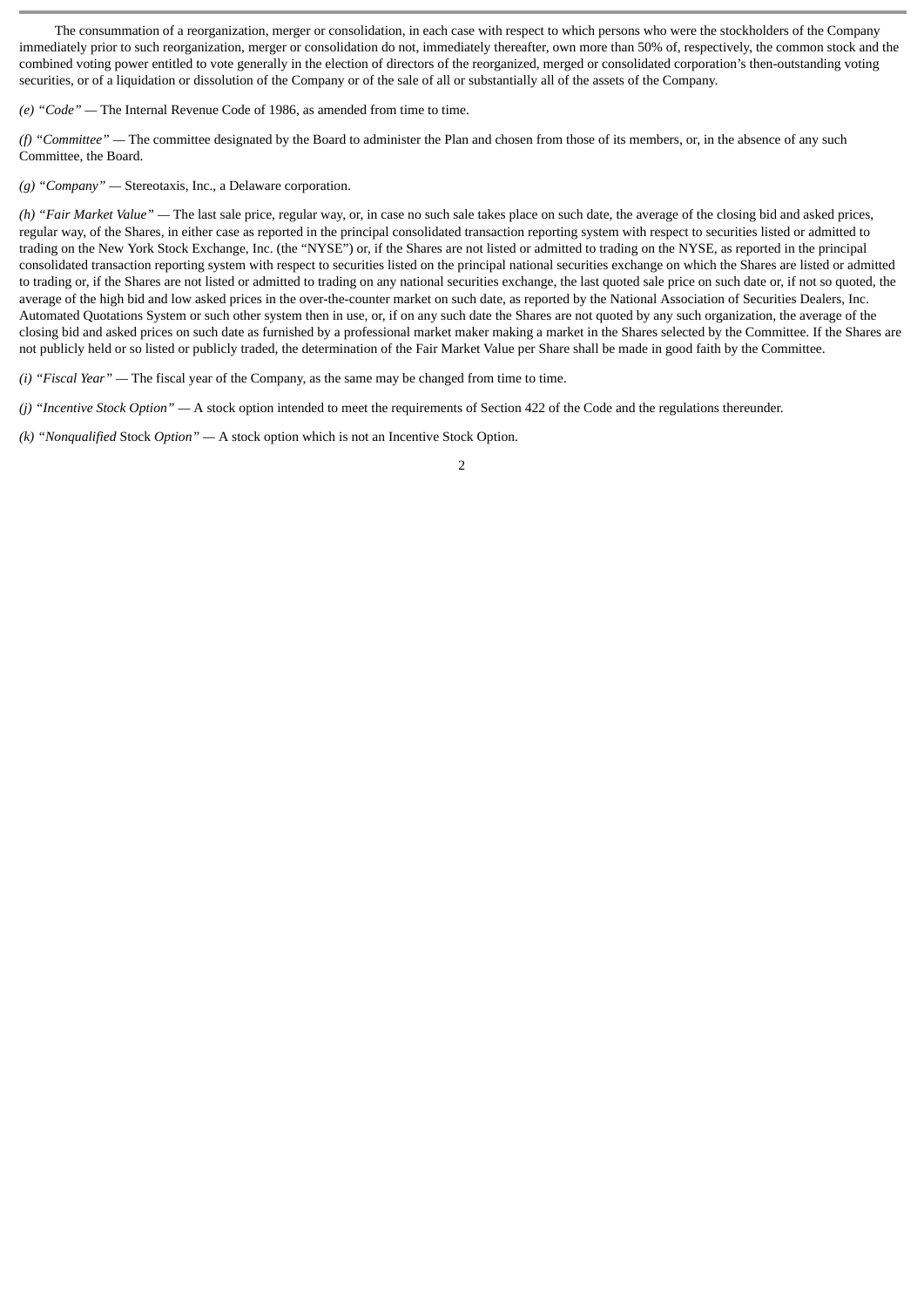*(l) "Participant" —* An individual to whom an Award has been made under the Plan. Awards may be made to employees of the Company, or any of its subsidiaries (including subsidiaries of subsidiaries), or any other entity in which the Company has a significant equity or other interest, as determined by the Committee, as well as individuals providing services to the Company; provided, that Incentive Stock Options may only be granted to employees of the Company or any of its subsidiaries (including subsidiaries of subsidiaries).

*(m)* "Performance Period" — A period of one or more consecutive Fiscal Years over which one or more of the performance criteria listed in Section 5(e) shall be measured pursuant to the grant of Awards (whether such Awards take the form of stock options, performance share awards, long term cash incentives or stock ownership incentive awards). Performance Periods may overlap one another.

*(n) "Shares" or "Stock" —* Authorized and issued or unissued shares of common stock of the Company.

# **3. Stock Available for Awards.**

Subject to adjustment pursuant to Section 12, the number of shares that may be issued under the Plan for Awards granted wholly or partly in stock during the term of the Plan is 8,610,998.<sup>1</sup> Shares of Stock may be made available from the authorized but unissued shares of the Company, from shares held in the Company's treasury and not reserved for some other purpose, or from shares purchased on the open market. For purposes of determining the number of shares of Stock issued under the Plan, no shares shall be deemed issued until they are actually delivered to a Participant, or such other person in accordance with Section 9. Shares covered by Awards that either wholly or in part are not earned, or that expire or are forfeited, terminated, canceled, settled in cash, payable solely in cash or exchanged for other Awards, shall be available for future issuance under Awards. Further, shares tendered to the Company in connection with the exercise of stock options, or withheld by the Company for the payment of tax withholding on any Award, shall also be available for future issuance under Awards; provided, however, that not more than 5,194,851 shares may be used for the grant of Incentive Stock Options.

# **4. Administration.**

The Plan shall be administered by the Committee, which shall have full power to select Participants, to interpret the Plan, and to adopt such rules, regulations and guidelines for carrying out the Plan as it may deem necessary or proper. A majority of the Committee shall constitute a quorum. The acts of a majority of the members present at any meeting at which a quorum is present and acts approved in writing by a majority of the Committee

<sup>1</sup> The shares available include (i) the 1,500,000 share increase as approved by the stockholders on May 29, 2008, (ii) the 1,000,000 share increase as approved by the stockholders on May 24, 2007, (iii) the shares originally included in the Plan and that were available under the Stereotaxis, Inc. 1994 Stock Option Plan, and (iv) the shares that were added annually on January 1, 2003, 2004, 2005, 2006 and 2007, respectively, pursuant to the terms of the Plan. Each of the foregoing share amounts reflect the 1-for-3.6 reverse stock split completed in July 2004.

<sup>3</sup>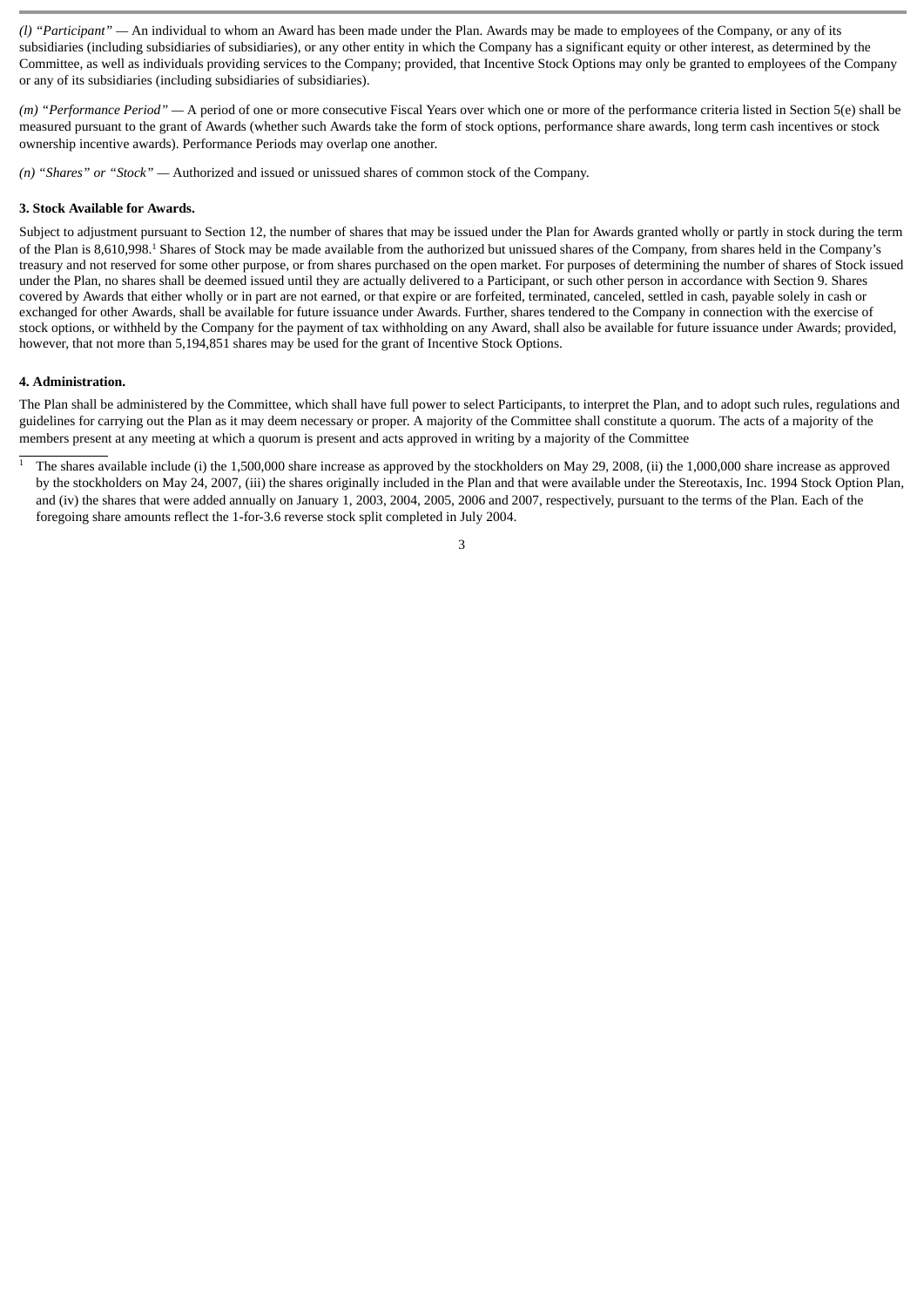in lieu of a meeting shall be deemed acts of the Committee. Each member of the Committee is entitled to, in good faith, rely upon any report or other information furnished to that member by any officer or other associate of the Company, any subsidiary, the Company's certified public accountants, or any executive compensation consultant or other professional retained by the Company to assist in the administration of the Plan.

# **5. Awards.**

The Committee shall determine the type or types of Award(s) to be made to each Participant and shall set forth in the related Award Agreement the terms, conditions, performance requirements, limitations and restrictions applicable to each Award. Awards may include but are not limited to those listed in this Section 5. Awards may be granted singly, in combination or in tandem. Awards may also be made in combination or in tandem with, in replacement or payment of, or as alternatives to, grants, rights or compensation earned under any other plan of the Company, including the plan of any acquired entity.

(a) Stock Option *—* A stock option is a grant of a right to purchase a specified number of shares of Stock at a stated price. The exercise price of Incentive Stock Options and Nonqualified Stock Options shall be not less than 100% of Fair Market Value on the date of grant. No individual may be granted options to purchase more than 277,777<sup>2</sup> shares during any Fiscal Year.

(b) Performance Share Award *—* A performance share award is an Award denominated in units of stock. Performance share awards will provide for the payment of stock if performance goals are achieved over specified Performance Periods.

(c) Restricted Stock Award *—* A restricted stock award is an Award of Stock which will vest over time or if performance or other goals are achieved over specified Performance Periods. Restricted Stock Awards subject only to time-based vesting shall have a minimum three year vesting period (provided such awards may vest ratably over such period). Performance-based Restricted Stock Awards shall have a minimum one year vesting period, in addition to the achievement of the performance criteria set forth in the award.

(d) Performance Criteria under section 162(m) of the Code for Performance Share Awards, and Restricted Stock Awards *—* The performance criteria for performance share awards and restricted stock awards made to any "covered employee" (as defined by section 162(m) of the Code) and which are intended to qualify as performance-based compensation under section 162(m)(C) thereof, shall consist of objective tests based on one or more of the following: the Company's earnings per share growth; earnings; earnings per share; cash flow; customer satisfaction; revenues; financial return ratios; market performance; shareholder return and/or value; operating profits (including

 $\overline{a}$  Adjusted to reflect the 1-for-3.6 reverse split completed in July, 2004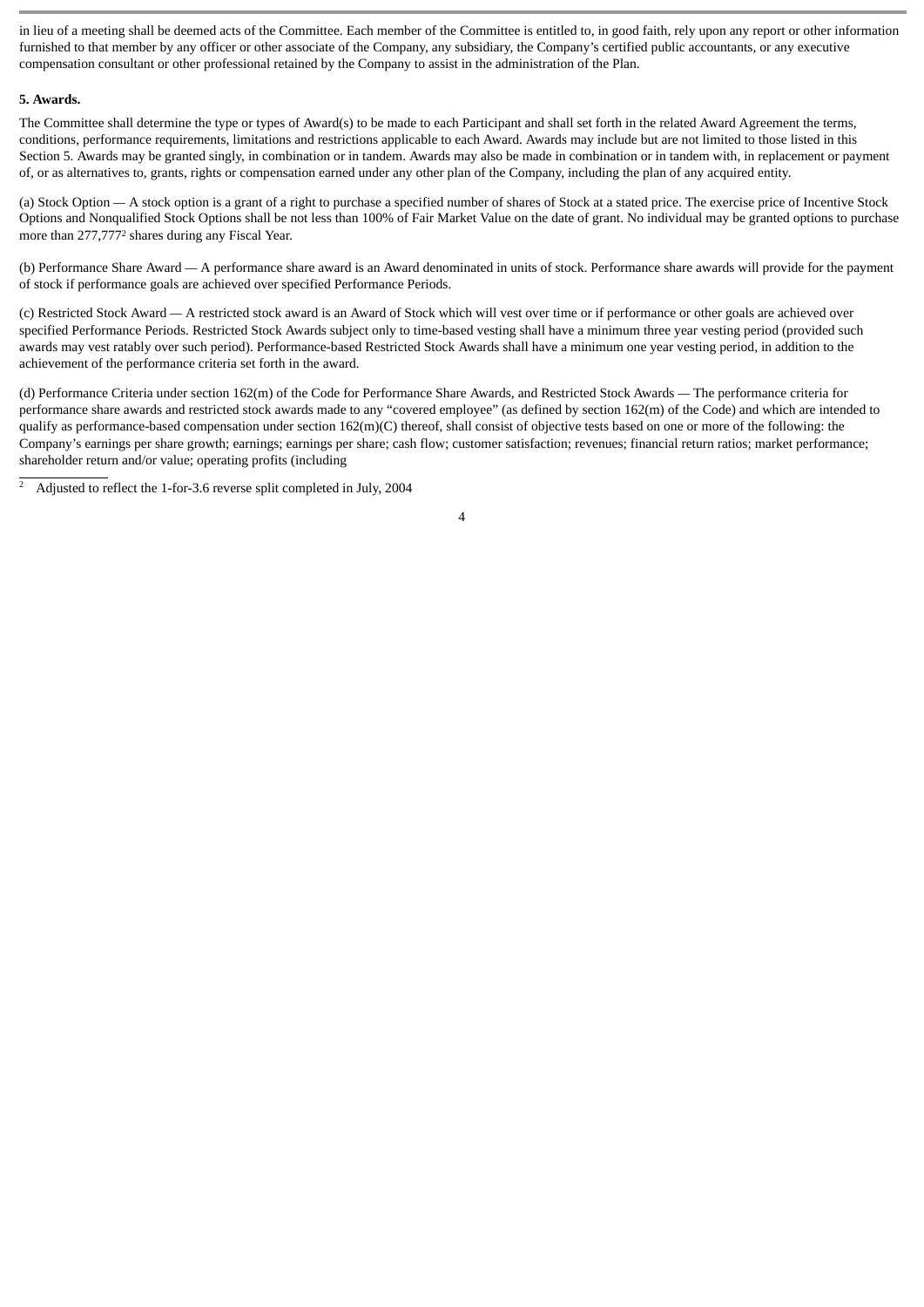earnings before income taxes, depreciation and amortization); net profits; profit returns and margins; stock price; working capital; business trends; production cost; project milestones; and plant and equipment performance.

(e) Nothing herein shall preclude the Committee from making any payments or granting any Awards whether or not such payments or Awards qualify for tax deductibility under section 162(m) of the Code. No payments are to be made to a Participant if the applicable performance criteria are not achieved for a given Performance Period. If the applicable performance criteria are achieved for a given Performance Period, the Committee has full discretion to reduce or eliminate the amount otherwise payable for that Performance Period. Under no circumstances may the Committee use discretion to increase the amount payable to a Participant under a performance share award, or a restricted stock.

# **6. Payment of Awards.**

Payment of Awards may be made in the form of cash, stock or combinations thereof and may include such restrictions as the Committee shall determine. Further, payments may be deferred, either in the form of installments or as a future lump-sum payment, in accordance with such procedures as may be established from time to time by the Committee. Dividends or dividend equivalent rights may be extended to and made part of any Award denominated in stock or units of stock, subject to such terms, conditions and restrictions as the Committee may establish. The Committee may also establish rules and procedures for the crediting of interest on deferred cash payments and dividend equivalents for deferred payments denominated in stock or units of stock. At the discretion of the Committee, a Participant may be offered an election to substitute an Award for another Award or Awards of the same or different type.

# **7. Stock Option Exercise.**

The price at which shares of Stock may be purchased under a stock option shall be paid in full in cash at the time of the exercise or, if permitted by the Committee, by means of tendering Stock or surrendering another Award or any combination thereof. The Committee may determine other acceptable methods of tendering Stock or other Awards and may impose such conditions on the use of Stock or other Awards to exercise a stock option as it deems appropriate. In addition, the optionee may effect a "cashless exercise" of a stock option in which the option shares are sold through a broker and a portion of the proceeds to cover the exercise price is paid to the Company, or otherwise in accordance with the rules and procedures adopted by the Committee.

# **8. Tax Withholding.**

Prior to the payment or settlement of any Award, the Participant must pay, or make arrangements acceptable to the Company for the payment of, any and all federal, state and local tax withholding that in the opinion of the Company is required by law. The Company shall have the right to deduct applicable taxes from any Award payment and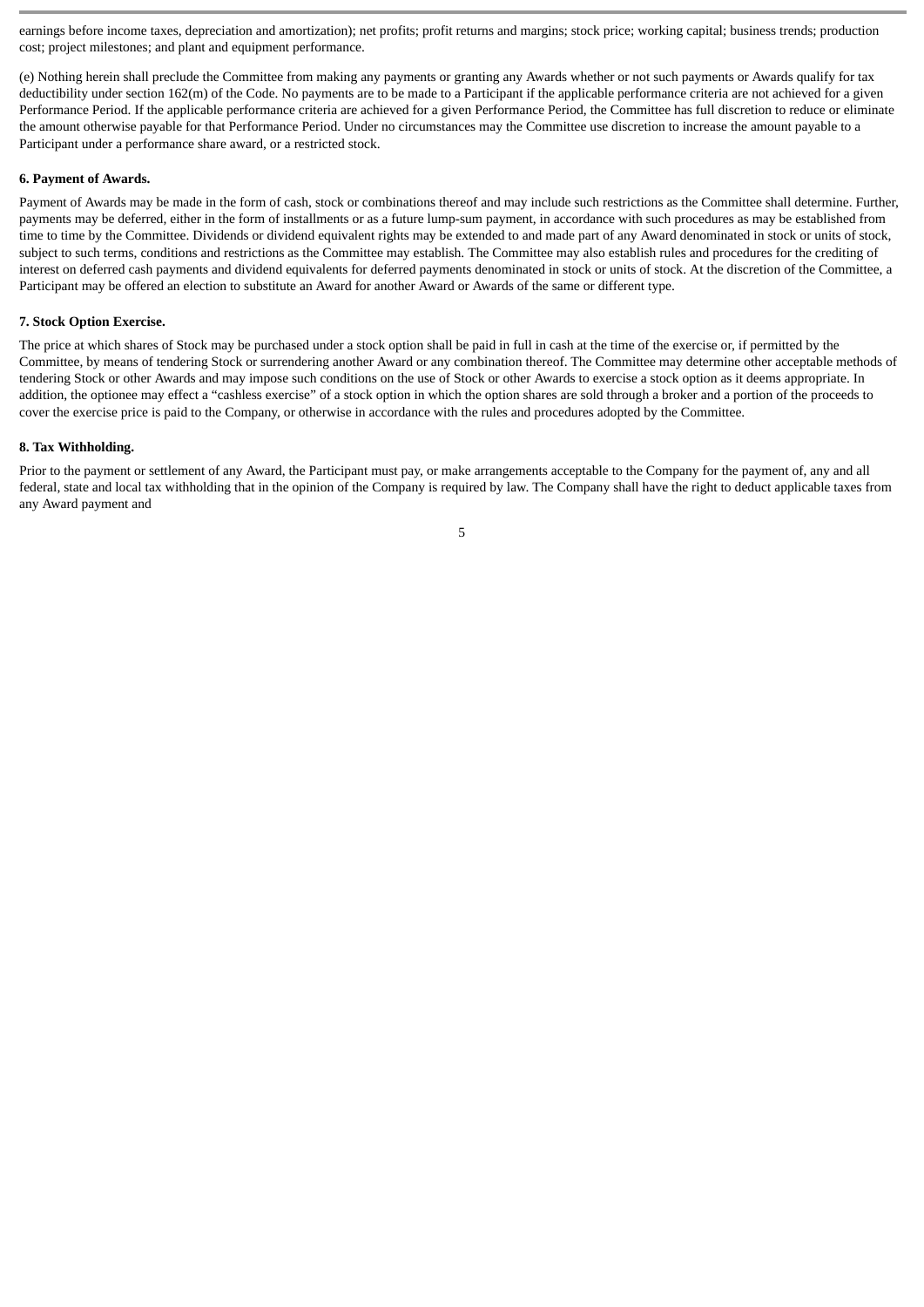withhold, at the time of delivery or vesting of shares of stock under the Plan, an appropriate number of shares for payment of taxes required by law or to take such other action as may be necessary in the opinion of the Company to satisfy all obligations for withholding of such taxes.

# **9. Transferability.**

No Award shall be transferable or assignable, or payable to or exercisable by, anyone other than the Participant to whom it was granted, except (a) by law, will or the laws of descent and distribution, (b) as a result of the disability of a Participant or (c) that the Committee (in the form of an Award Agreement or otherwise) may permit transfers of Awards (other than Incentive Stock Options) by gift or otherwise to a member of a Participant's immediate family and/or trusts whose beneficiaries are members of the Participant's immediate family, or to such other persons or entities as may be approved by the Committee.

# **10. Amendment, Modification, Suspension or Discontinuance of the Plan.**

The Board may amend, modify, suspend or terminate the Plan for the purpose of meeting or addressing any changes in law or other legal requirements or for any other purpose permitted by law; provided, however, that no such amendment, modification, suspension or termination of the Plan shall adversely affect in any material way any Award previously granted under the Plan, without the written consent of the Participant. Unless otherwise required by law, no such amendment shall require the approval of stockholders.

# **11. Termination of Employment.**

If the employment of a Participant terminates, the status of the Award shall be as set forth in the Award Agreement.

# **12. Adjustments.**

In the event of any change in the outstanding Stock of the Company by reason of a stock split, stock dividend, combination or reclassification of shares, recapitalization, merger, or similar event, the Committee shall adjust appropriately: (a) the number of shares or kind of Stock (i) available for issuance under the Plan, (ii) for which Awards may be granted to an individual Participant set forth in Section 5, and (iii) covered by outstanding Awards denominated in stock or units of stock; (b) the exercise and grant prices related to outstanding Awards; and (c) the appropriate Fair Market Value and other price determinations for such Awards. In the event of any other change affecting the Stock or any distribution (other than normal cash dividends) to holders of Stock, such adjustments in the number and kind of shares and the exercise, grant and conversion prices of the affected Awards as may be deemed equitable by the Committee, including adjustments to avoid fractional shares, shall be made to give proper effect to such event. In the event of a corporate merger, consolidation, acquisition of property or stock, separation, reorganization or liquidation, the Committee shall be authorized to cause to issue or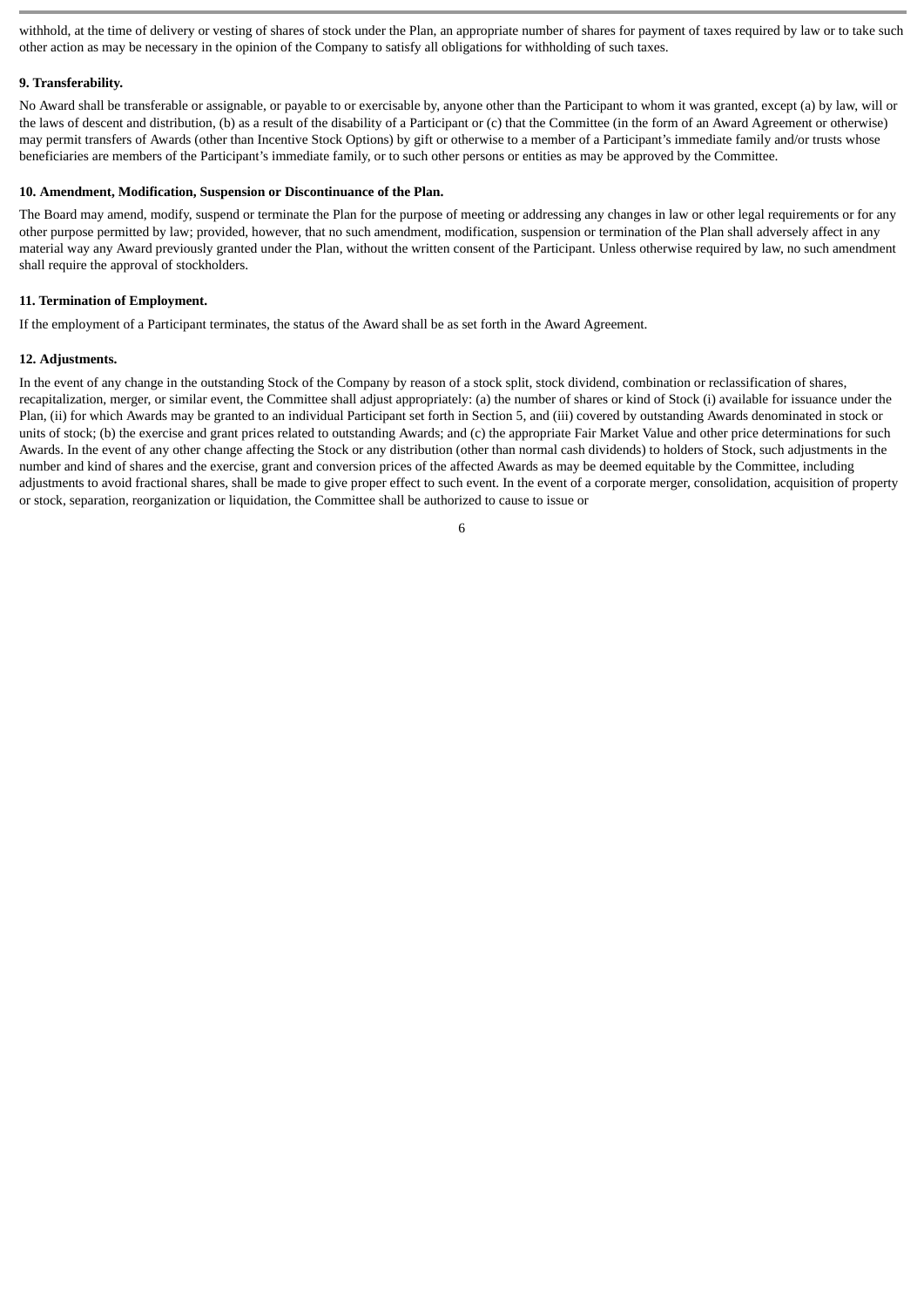assume stock options, whether or not in a transaction to which section 424(a) of the Code applies, by means of substitution of new stock options for previously issued stock options or an assumption of previously issued stock options. In such event, the aggregate number of shares of Stock available for issuance under Awards under Section 3, including the individual Participant maximums set forth in Section 5, will be increased to reflect such substitution or assumption.

# **13. Acceleration.**

The vesting schedule of any Award will not accelerate except in the cases of death, disability or retirement of the Participant or a Change of Control of the Company.

# **14. Miscellaneous.**

(a) Any notice to the Company required by any of the provisions of the Plan shall be addressed to the chief human resources officer of the Company in writing, and shall become effective when it is received.

(b) The Plan shall be unfunded and the Company shall not be required to establish any special account or fund or to otherwise segregate or encumber assets to ensure payment of any Award.

(c) Nothing contained in the Plan shall prevent the Company from adopting other or additional compensation arrangements or plans, subject to stockholder approval if such approval is required, and such arrangements or plans may be either generally applicable or applicable only in specific cases.

(d) No Participant shall have any claim or right to be granted an Award under the Plan and nothing contained in the Plan shall be deemed or be construed to give any Participant the right to be retained in the employ of the Company or to interfere with the right of the Company to discharge any Participant at any time without regard to the effect such discharge may have upon the Participant under the Plan. Except to the extent otherwise provided in any plan or in an Award Agreement, no Award under the Plan shall be deemed compensation for purposes of computing benefits or contributions under any other plan of the Company.

(e) The Plan and each Award Agreement shall be governed by the laws of the State of Delaware, excluding any conflicts or choice of law rule or principle that might otherwise refer construction or interpretation of the Plan to the substantive law of another jurisdiction. Unless otherwise provided in the Award Agreement, recipients of an Award under the Plan are deemed to submit to the exclusive jurisdiction and venue of the federal or state courts of Missouri, County of St. Louis, to resolve any and all issues that may arise out of or relate to the Plan or any related Award Agreement.

(f) The Committee shall have full power and authority to interpret the Plan and to make any determinations thereunder, and the Committee's determinations shall be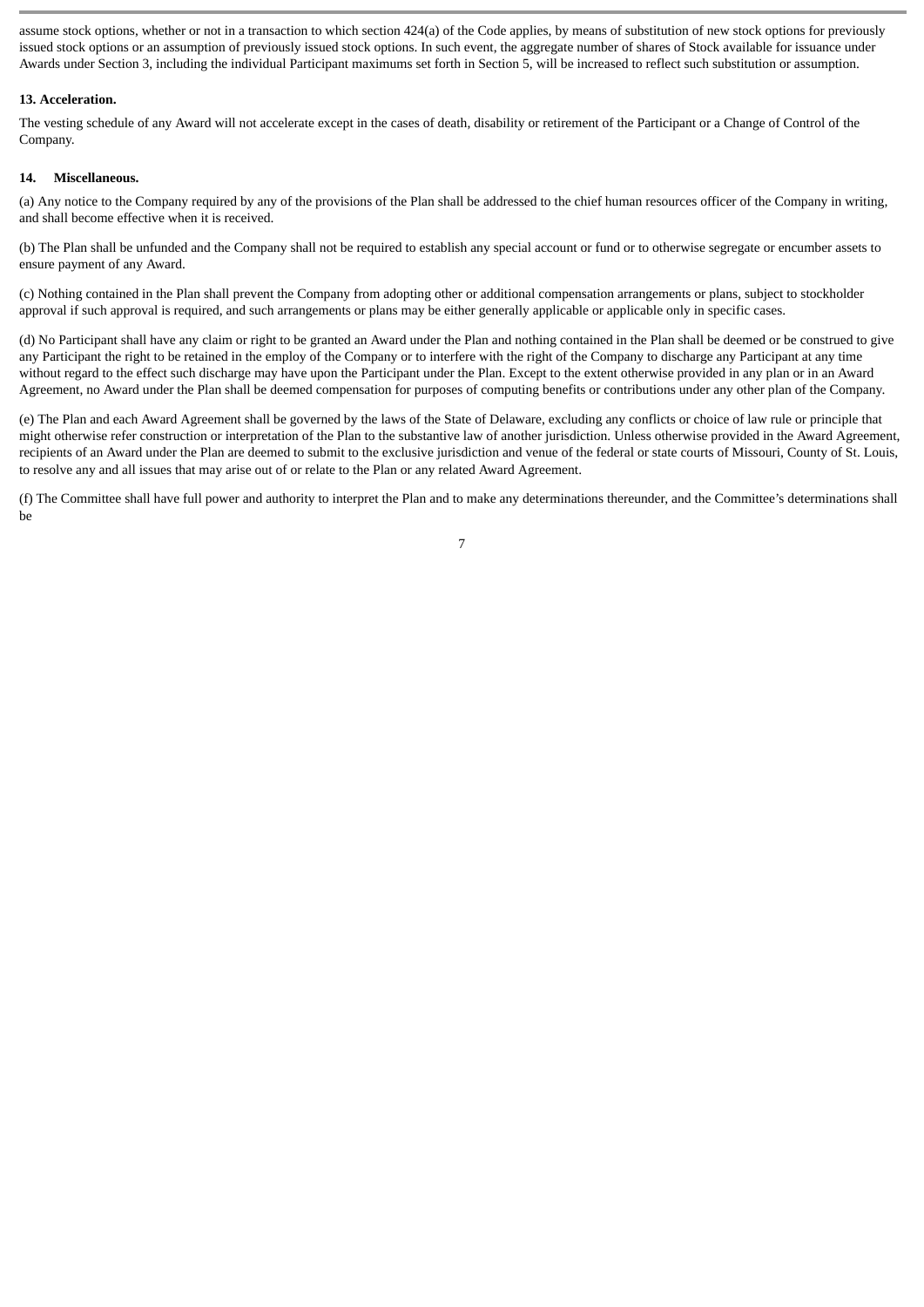binding and conclusive. Determinations made by the Committee under the Plan need not be uniform and may be made selectively among individuals, whether or not such individuals are similarly situated.

(g) If any provision of the Plan is or becomes or is deemed invalid, illegal or unenforceable in any jurisdiction, or would disqualify the Plan or any Award under any law deemed applicable by the Committee, such provision shall be construed or deemed amended or limited in scope to conform to applicable laws or, in the discretion of the Committee, it shall be stricken and the remainder of the Plan shall remain in full force and effect.

(h) The Plan was adopted by the Board on March 25, 2002 subject to approval of the stockholders of the Company within 12 months of the date it was adopted. Awards may be granted prior to such approval, but no such Award may be exercised, vested or settled prior to such approval, and if such approval is not obtained, any such Award shall be void ab initio and of no force or effect. If such approval is obtained, no further awards shall be granted under the Stereotaxis, Inc. 1994 Stock Option Plan

(i) Subject to earlier termination pursuant to Section 10, the Plan will terminate on March 25, 2012. Awards outstanding at the termination of the Plan will not be affected by such termination.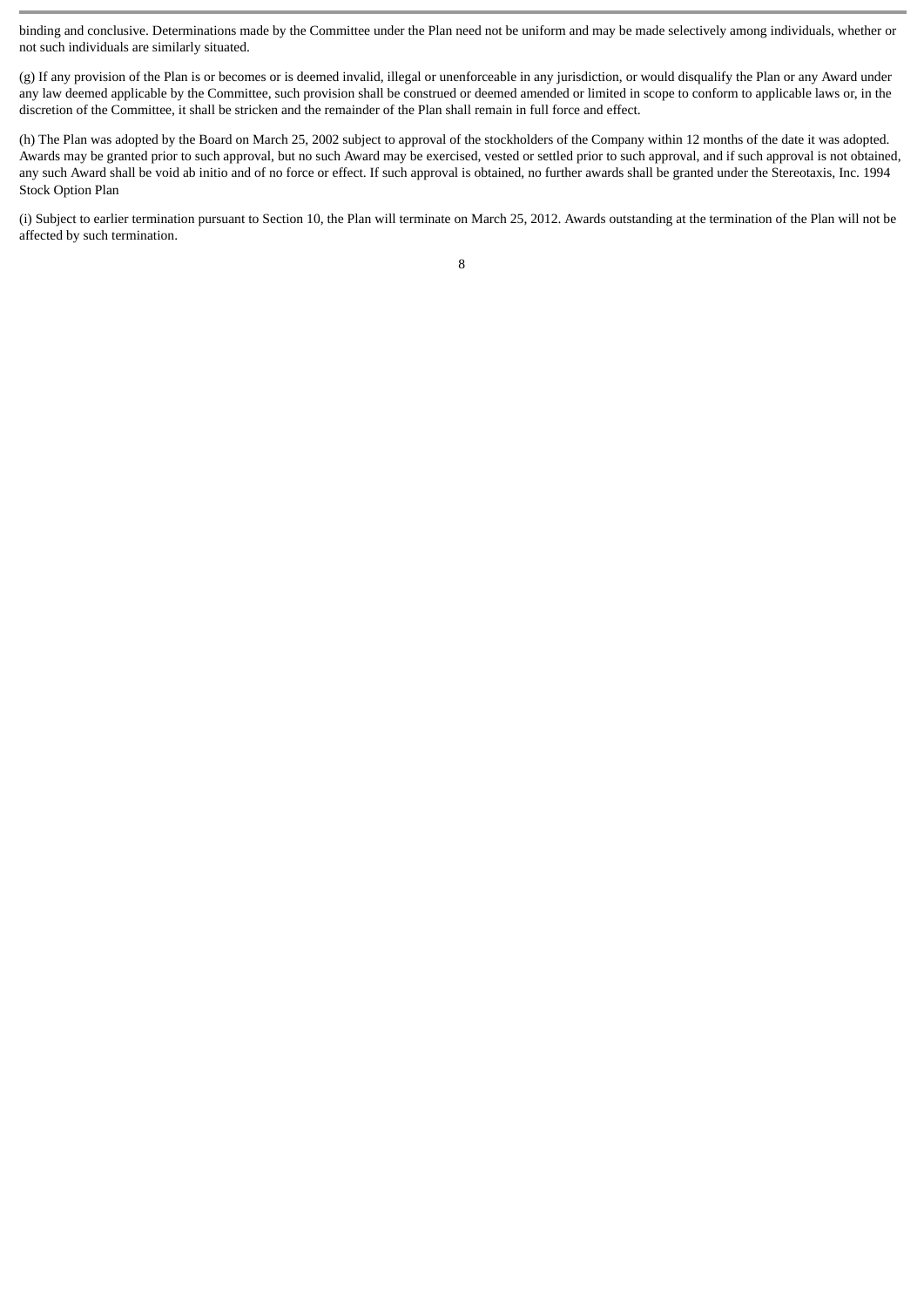# Certification of Principal Executive Officer

# I, Bevil J. Hogg, certify that:

- 1. I have reviewed this quarterly report on Form 10-Q of Stereotaxis, Inc.;
- 2. Based on my knowledge, this report does not contain any untrue statement of a material fact or omit to state a material fact necessary to make the statements made, in light of the circumstances under which such statements were made, not misleading with respect to the period covered by this report;
- 3. Based on my knowledge, the financial statements, and other financial information included in this report, fairly present in all material respects the financial condition, results of operations and cash flows of the registrant as of, and for, the periods presented in this report;
- 4. The registrant's other certifying officer and I are responsible for establishing and maintaining disclosure controls and procedures (as defined in Exchange Act Rules 13a-15(e) and 15d-15(e)) and internal control over financial reporting (as defined in Exchange Act Rules 13a – 15(f) and 15d – 15(f)) for the registrant and have:

(a) Designed such disclosure controls and procedures, or caused such disclosure controls and procedures to be designed under our supervision, to ensure that material information relating to the registrant, including its consolidated subsidiaries, is made known to us by others within those entities, particularly during the period in which this report is being prepared;

(b) Designed such internal control over financial reporting, or caused such internal control over financial reporting to be designed under our supervision, to provide reasonable assurance regarding the reliability of financial reporting and the preparation of financial statements for external purposes in accordance with generally accepted accounting principles;

(c) Evaluated the effectiveness of the registrant's disclosure controls and procedures and presented in this report our conclusions about the effectiveness of the disclosure controls and procedures, as of the end of the period covered by this report based on such evaluation; and

(d) Disclosed in this report any change in the registrant's internal control over financial reporting that occurred during the registrant's most recent fiscal quarter that has materially affected, or is reasonably likely to materially affect, the registrant's internal control over financial reporting; and

5. The registrant's other certifying officer and I have disclosed, based on our most recent evaluation of internal control over financial reporting, to the registrant's auditors and the audit committee of the registrant's board of directors (or persons performing the equivalent functions):

(a) All significant deficiencies and material weaknesses in the design or operation of internal control over financial reporting which are reasonably likely to adversely affect the registrant's ability to record, process, summarize and report financial information; and

(b) Any fraud, whether or not material, that involves management or other employees who have a significant role in the registrant's internal control over financial reporting.

Date: November 10, 2008 */s/ BEVIL J. HOGG* 

Bevil J. Hogg Chief Executive Officer Stereotaxis, Inc. (Principal Executive Officer)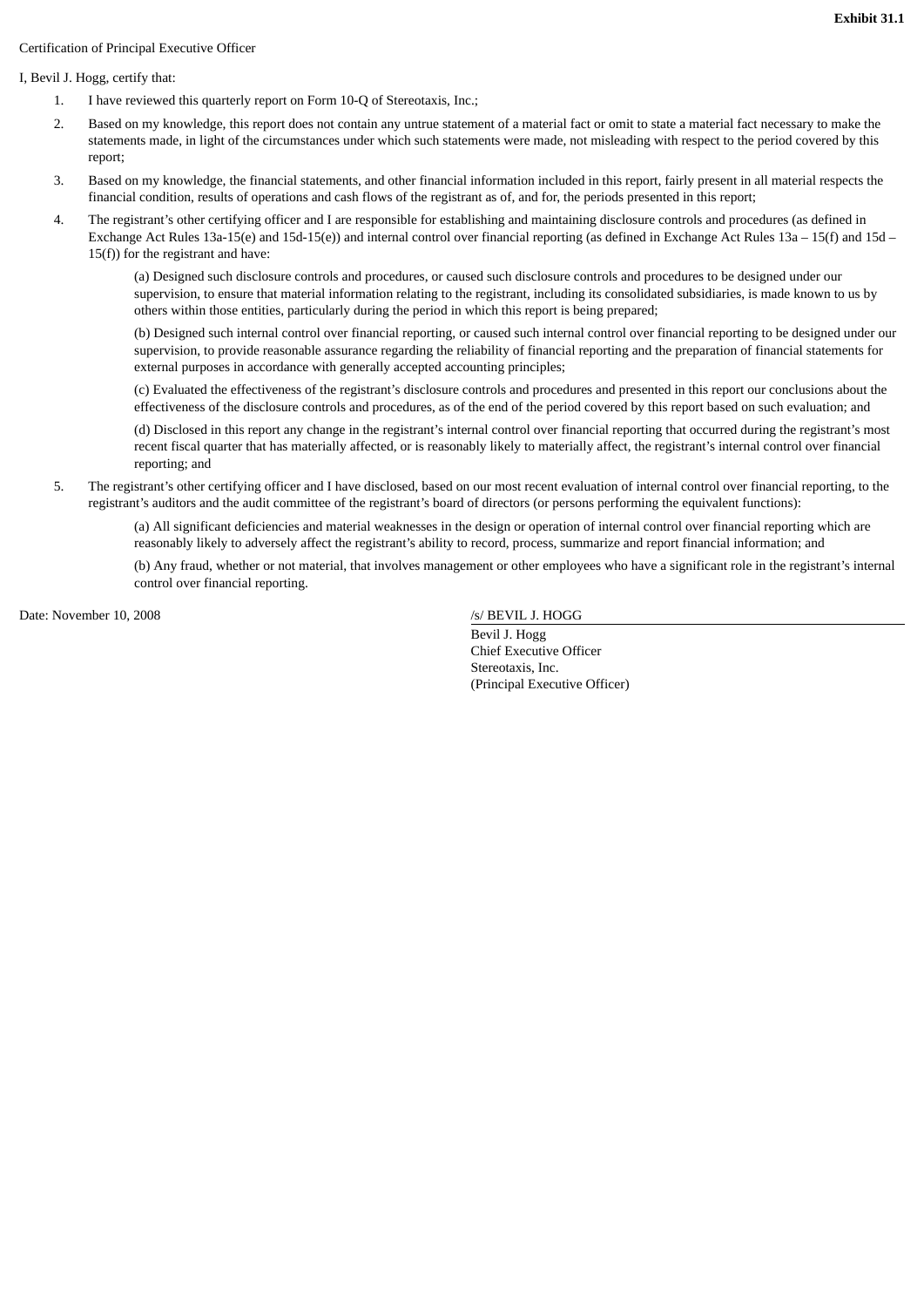# Certification of Principal Financial Officer

# I, James M. Stolze, certify that:

- 1. I have reviewed this quarterly report on Form 10-Q of Stereotaxis, Inc.;
- 2. Based on my knowledge, this report does not contain any untrue statement of a material fact or omit to state a material fact necessary to make the statements made, in light of the circumstances under which such statements were made, not misleading with respect to the period covered by this report;
- 3. Based on my knowledge, the financial statements, and other financial information included in this report, fairly present in all material respects the financial condition, results of operations and cash flows of the registrant as of, and for, the periods presented in this report;
- 4. The registrant's other certifying officer and I are responsible for establishing and maintaining disclosure controls and procedures (as defined in Exchange Act Rules 13a-15(e) and 15d-15(e)) and internal control over financial reporting (as defined in Exchange Act Rules 13a – 15(f) and 15d – 15(f)) for the registrant and have:

(a) Designed such disclosure controls and procedures, or caused such disclosure controls and procedures to be designed under our supervision, to ensure that material information relating to the registrant, including its consolidated subsidiaries, is made known to us by others within those entities, particularly during the period in which this report is being prepared;

(b) Designed such internal control over financial reporting, or caused such internal control over financial reporting to be designed under our supervision, to provide reasonable assurance regarding the reliability of financial reporting and the preparation of financial statements for external purposes in accordance with generally accepted accounting principles;

(c) Evaluated the effectiveness of the registrant's disclosure controls and procedures and presented in this report our conclusions about the effectiveness of the disclosure controls and procedures, as of the end of the period covered by this report based on such evaluation; and

(d) Disclosed in this report any change in the registrant's internal control over financial reporting that occurred during the registrant's most recent fiscal quarter that has materially affected, or is reasonably likely to materially affect, the registrant's internal control over financial reporting.; and

5. The registrant's other certifying officer and I have disclosed, based on our most recent evaluation of internal control over financial reporting, to the registrant's auditors and the audit committee of the registrant's board of directors (or persons performing the equivalent functions):

(a) All significant deficiencies and material weaknesses in the design or operation of internal control over financial reporting which are reasonably likely to adversely affect the registrant's ability to record, process, summarize and report financial information; and

(b) Any fraud, whether or not material, that involves management or other employees who have a significant role in the registrant's internal control over financial reporting.

Date: November 10, 2008

# /s/ JAMES M. STOLZE

 James M. Stolze Vice President and Chief Financial Officer Stereotaxis, Inc. (Principal Financial Officer)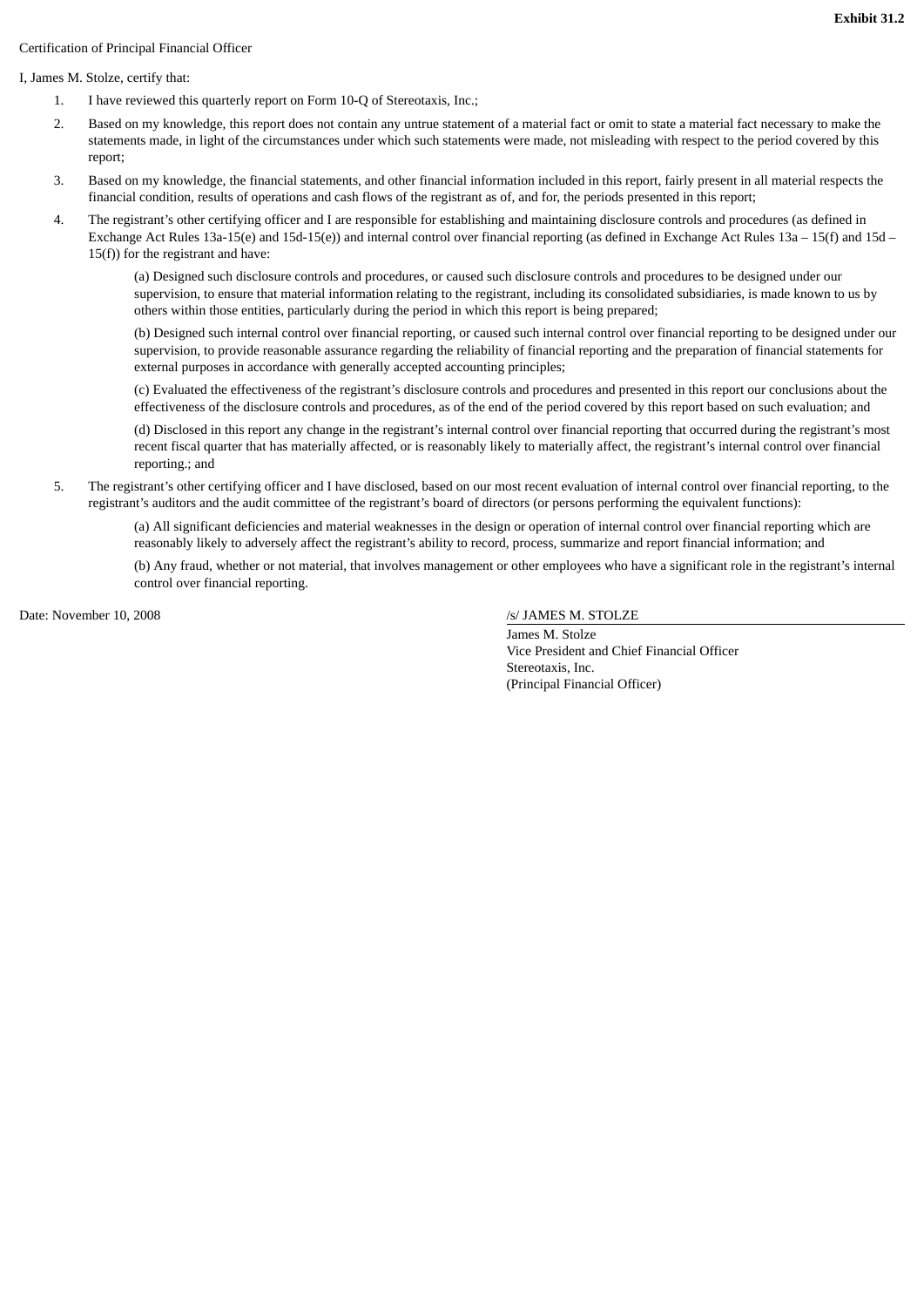# **CERTIFICATION PURSUANT TO 18 U.S.C. SECTION 1350, AS ADOPTED PURSUANT TO SECTION 906 OF THE SARBANES-OXLEY ACT OF 2002**

In connection with the quarterly report of Stereotaxis, Inc. (the "Company") on Form 10-Q for the period ended September 30, 2008 as filed with the Securities and Exchange Commission on the date hereof (the "Report"), I, Bevil J. Hogg, Chief Executive Officer of the Company, certify, pursuant to Rule 13a-14(b) and Section 1350 of Chapter 63 of Title 18 of the United States Code, as adopted pursuant to Section 906 of the Sarbanes-Oxley Act of 2002, that:

(1) The Report fully complies with the requirements of Section 13(a) or 15(d) of the Securities Exchange Act of 1934; and

(2) The information contained in the Report fairly presents, in all material respects, the financial condition and results of operations of the Company.

Date: November 10, 2008

/s/ BEVIL J. HOGG

 Bevil J. Hogg Chief Executive Officer Stereotaxis, Inc.